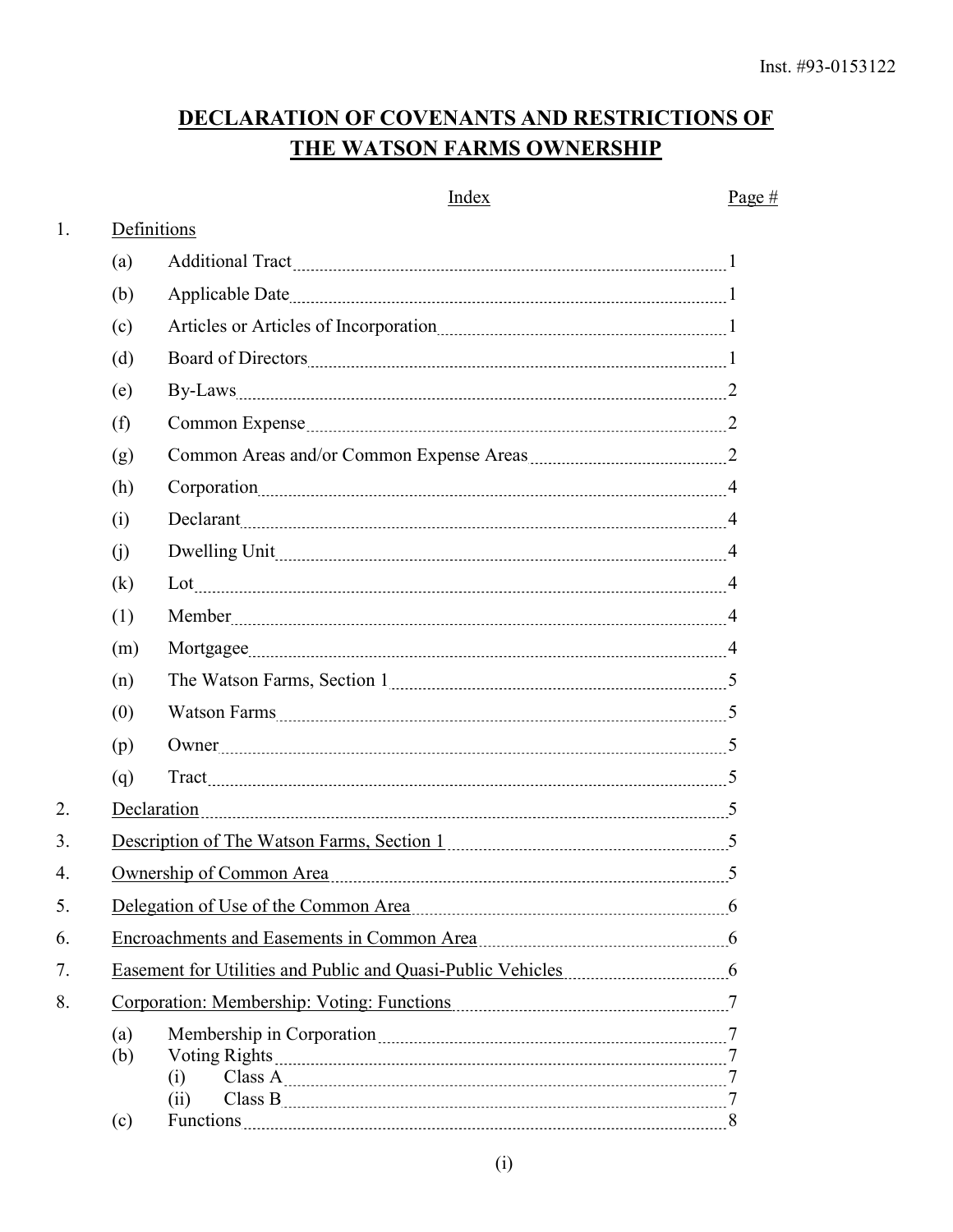| (a)<br>(b)<br>Additional Qualifications [100] Additional Qualifications [100] [100] [100] [100] [100] [100] [100] [100] [100<br>(c)<br>(d)<br>(e)<br>(f)<br>(g)<br>Limitation on Board Action [10] Limitation on Board Action [10] [10] Manuscover, 2008.<br>(h)<br>(i)<br>(i)<br>(k)<br>(1)<br>10.<br>Initial Management 14 |  |
|------------------------------------------------------------------------------------------------------------------------------------------------------------------------------------------------------------------------------------------------------------------------------------------------------------------------------|--|
|                                                                                                                                                                                                                                                                                                                              |  |
|                                                                                                                                                                                                                                                                                                                              |  |
|                                                                                                                                                                                                                                                                                                                              |  |
|                                                                                                                                                                                                                                                                                                                              |  |
|                                                                                                                                                                                                                                                                                                                              |  |
|                                                                                                                                                                                                                                                                                                                              |  |
|                                                                                                                                                                                                                                                                                                                              |  |
|                                                                                                                                                                                                                                                                                                                              |  |
|                                                                                                                                                                                                                                                                                                                              |  |
|                                                                                                                                                                                                                                                                                                                              |  |
|                                                                                                                                                                                                                                                                                                                              |  |
|                                                                                                                                                                                                                                                                                                                              |  |
|                                                                                                                                                                                                                                                                                                                              |  |
| Real Estate Taxes 14<br>11.                                                                                                                                                                                                                                                                                                  |  |
| Utilities<br>12.                                                                                                                                                                                                                                                                                                             |  |
| 13.<br>Maintenance, Repairs and Replacements [15] Maintenance and To-                                                                                                                                                                                                                                                        |  |
| 14.                                                                                                                                                                                                                                                                                                                          |  |
| (a)                                                                                                                                                                                                                                                                                                                          |  |
| (b)                                                                                                                                                                                                                                                                                                                          |  |
| (c)<br>Conditions 16                                                                                                                                                                                                                                                                                                         |  |
| (d)                                                                                                                                                                                                                                                                                                                          |  |
| (e)                                                                                                                                                                                                                                                                                                                          |  |
| 15.<br>Assessments                                                                                                                                                                                                                                                                                                           |  |
| (a)                                                                                                                                                                                                                                                                                                                          |  |
| (b)                                                                                                                                                                                                                                                                                                                          |  |
| (c)                                                                                                                                                                                                                                                                                                                          |  |
| (d)                                                                                                                                                                                                                                                                                                                          |  |
| (e)                                                                                                                                                                                                                                                                                                                          |  |
| (f)                                                                                                                                                                                                                                                                                                                          |  |
| (g)                                                                                                                                                                                                                                                                                                                          |  |
| (h)                                                                                                                                                                                                                                                                                                                          |  |
| 16.<br><b>Mortgages</b>                                                                                                                                                                                                                                                                                                      |  |
| (a)                                                                                                                                                                                                                                                                                                                          |  |
|                                                                                                                                                                                                                                                                                                                              |  |
| (b)                                                                                                                                                                                                                                                                                                                          |  |
| (c)<br>(ii)                                                                                                                                                                                                                                                                                                                  |  |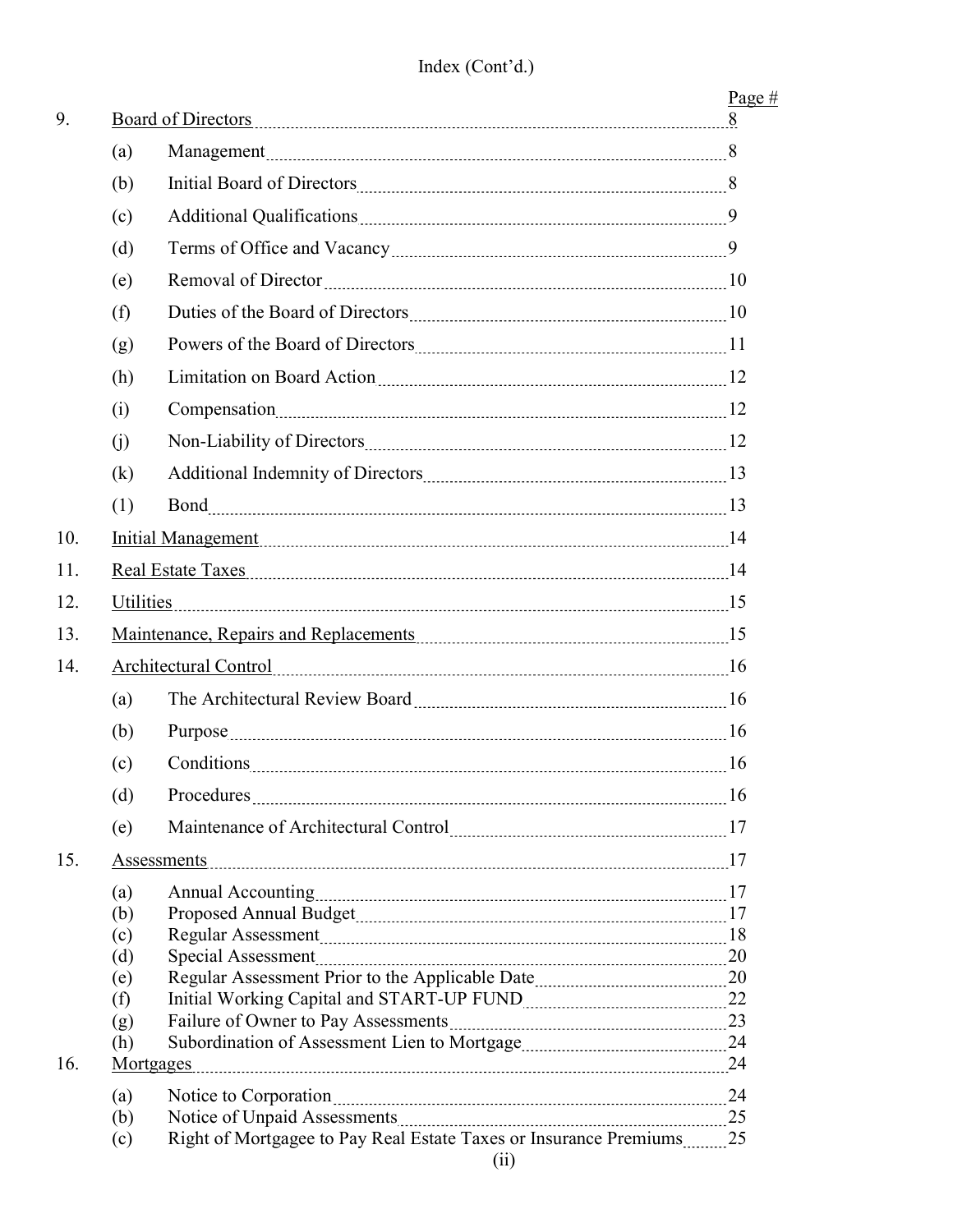|     |                                    |                                      |                                   | Page $#$ |  |
|-----|------------------------------------|--------------------------------------|-----------------------------------|----------|--|
|     | (d)                                |                                      |                                   |          |  |
| (e) |                                    |                                      |                                   |          |  |
| 17. |                                    | Insurance                            |                                   |          |  |
|     | (a)                                |                                      |                                   |          |  |
|     | (b)                                |                                      |                                   |          |  |
|     | (c)                                |                                      |                                   |          |  |
|     | (d)                                |                                      |                                   |          |  |
| 18. | <b>Restoration of Common Areas</b> |                                      |                                   |          |  |
|     |                                    |                                      |                                   |          |  |
| 19. |                                    | <u>Covenants and Restrictions</u> 28 |                                   |          |  |
|     |                                    | (a) thru (n) 29 – 31                 |                                   |          |  |
| 20. |                                    | Amendment of Declaration 21          |                                   |          |  |
|     | (a)                                |                                      | Generally 31                      |          |  |
|     |                                    | (i)                                  |                                   |          |  |
|     |                                    | (ii)                                 |                                   |          |  |
|     |                                    | (iii)                                |                                   |          |  |
|     |                                    | (iv)                                 |                                   |          |  |
|     |                                    | (v)                                  |                                   |          |  |
|     |                                    | $(v_i)$                              |                                   |          |  |
|     |                                    | (vii)                                | Recording 22                      |          |  |
|     |                                    | (viii)                               |                                   |          |  |
|     | (b)                                |                                      |                                   |          |  |
|     | (c)                                |                                      |                                   |          |  |
| 21. |                                    |                                      | Annexation of Additional Tract 33 |          |  |
| 22. |                                    |                                      | Acceptance and Ratification       |          |  |
| 23. |                                    |                                      | Negligence 35                     |          |  |
| 24. |                                    |                                      |                                   |          |  |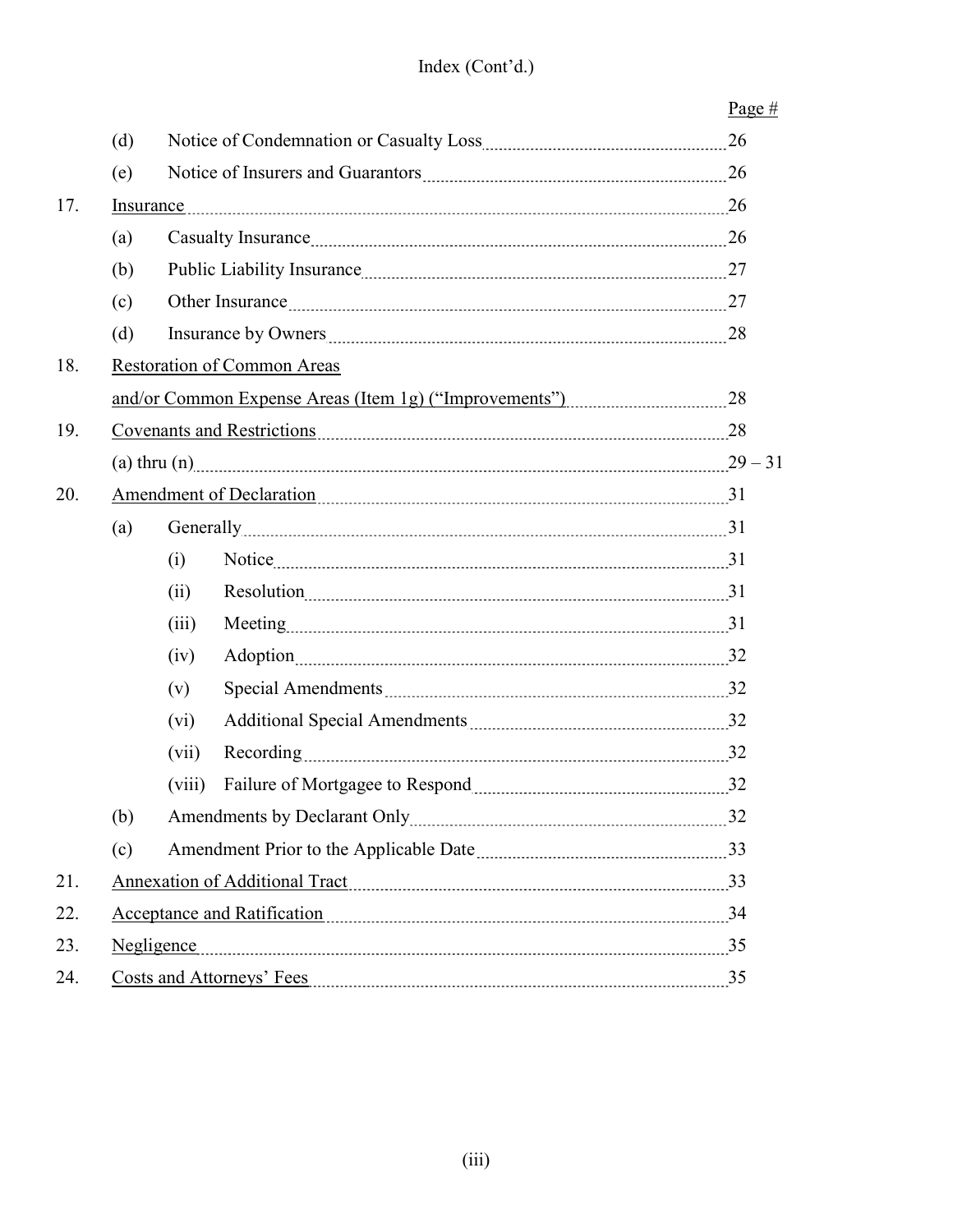# Index (Cont'd.)

# Page #

| 25. | Waiver              | 35 |
|-----|---------------------|----|
| 26. | Severability Clause | 35 |
| 27. | Pronouns            | 36 |
| 28. | Interpretation      | 36 |
| 29. | The Plat            | 36 |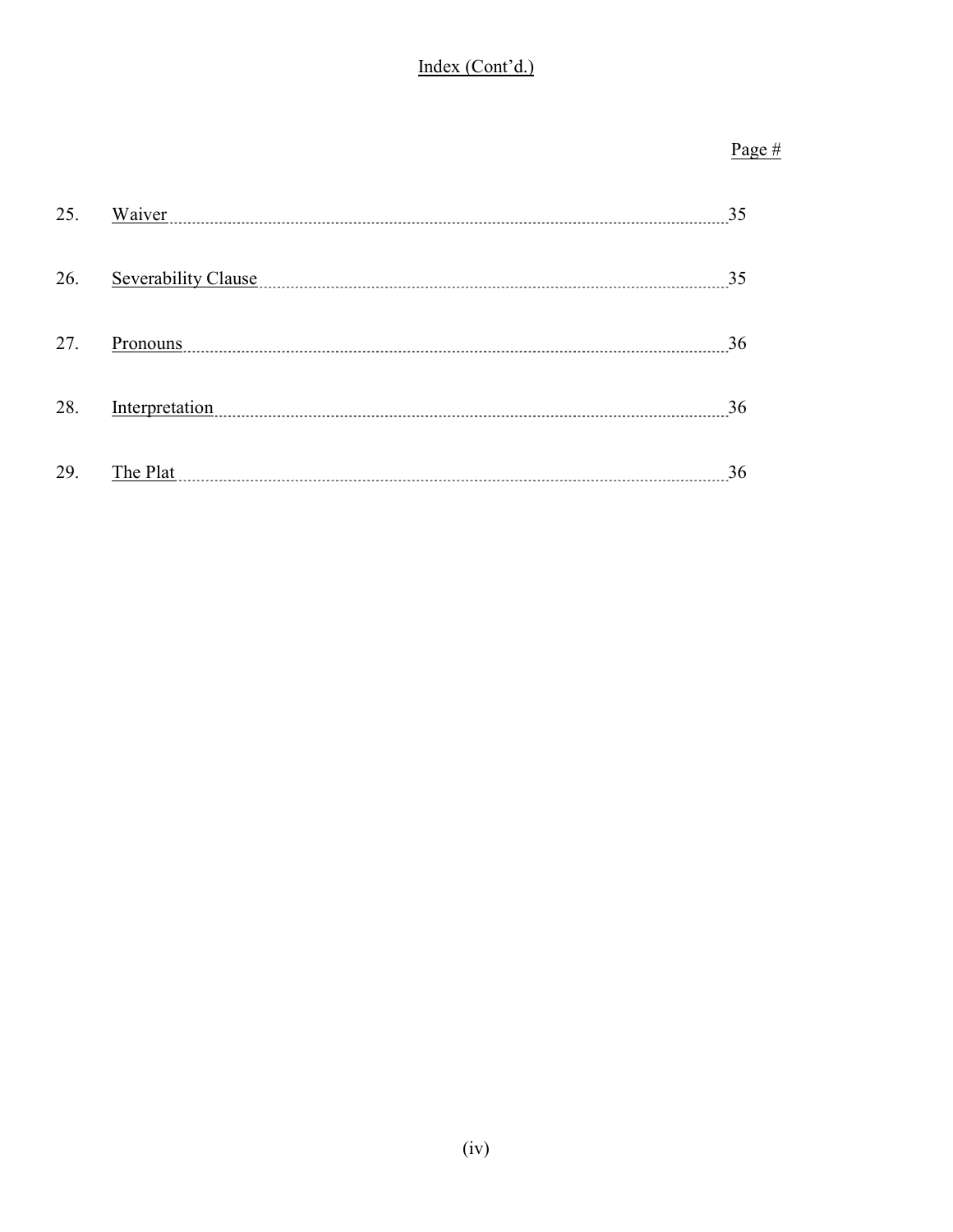# DECLARATION OF COVENANTS AND RESTRICTIONS OF REV.1

# THE WATSON FARMS OWNERSHIP

#### SECTION II

THIS DECLARATION made this 11<sup>th</sup> day of October, 1993, by Warren T. Watson and Delores E. Watson (WATSONS) are the title owners of real estate hereinafter detailed subject to an installment purchase contract with Land Innovators Company, an Indiana Limited Partnership (hereinafter called DECLARANT) under a "Land Contract" recorded as Instrument #92-165080 with the Marion County Recorder's Office.

#### WITNESSETH:

WHEREAS, the following facts are true:

- A. DECLARANT at the time of execution hereof will be the sole owner in fee simple of real estate located in Marion County, Indiana, more particularly described in the attached Exhibit "A", which is incorporated herein by reference (hereinafter referred to as "TRACT" or "WATSON FARMS SECTION I) with the right to acquire sole fee simple ownership from the Watsons under the aforesaid LAND CONTRACT as to real estate located in Marion County, Indiana, attached hereto and made a part hereof as Exhibit "B".
- B. DECLARANT, by execution of this Declaration, assures that all properties which are conveyed which are a part of the "TRACT" shall be conveyed subject to the terms and conditions of this Declaration, which shall run with the "TRACT" and be binding upon all parties having right, title or interest in the "TRACT", or any part thereof, their heirs, successors and assigns, and shall inure to the benefit of each Owner.

NOW, THEREFORE, DECLARANT hereby makes this Declaration as follows:

- 1. Definitions. The following terms as used in this Declaration, unless the context clearly requires otherwise, shall mean the following:
	- (a) "ADDITIONAL TRACT" means the real estate or any part of it described in Paragraph 21 of this Declaration, legally described in Exhibit "B".
	- (b) "Applicable Date" means the date determined pursuant to Paragraph 8 of this Declaration.
	- (c) "Articles" or "Articles of Incorporation" means the Articles of Incorporation of the Corporation, as hereinafter defined. The Articles of Incorporation are incorporated herein by reference.
	- (d) "Board of Directors" means the governing body of the Corporation elected by the Members in accordance with the By-Laws of the Corporation.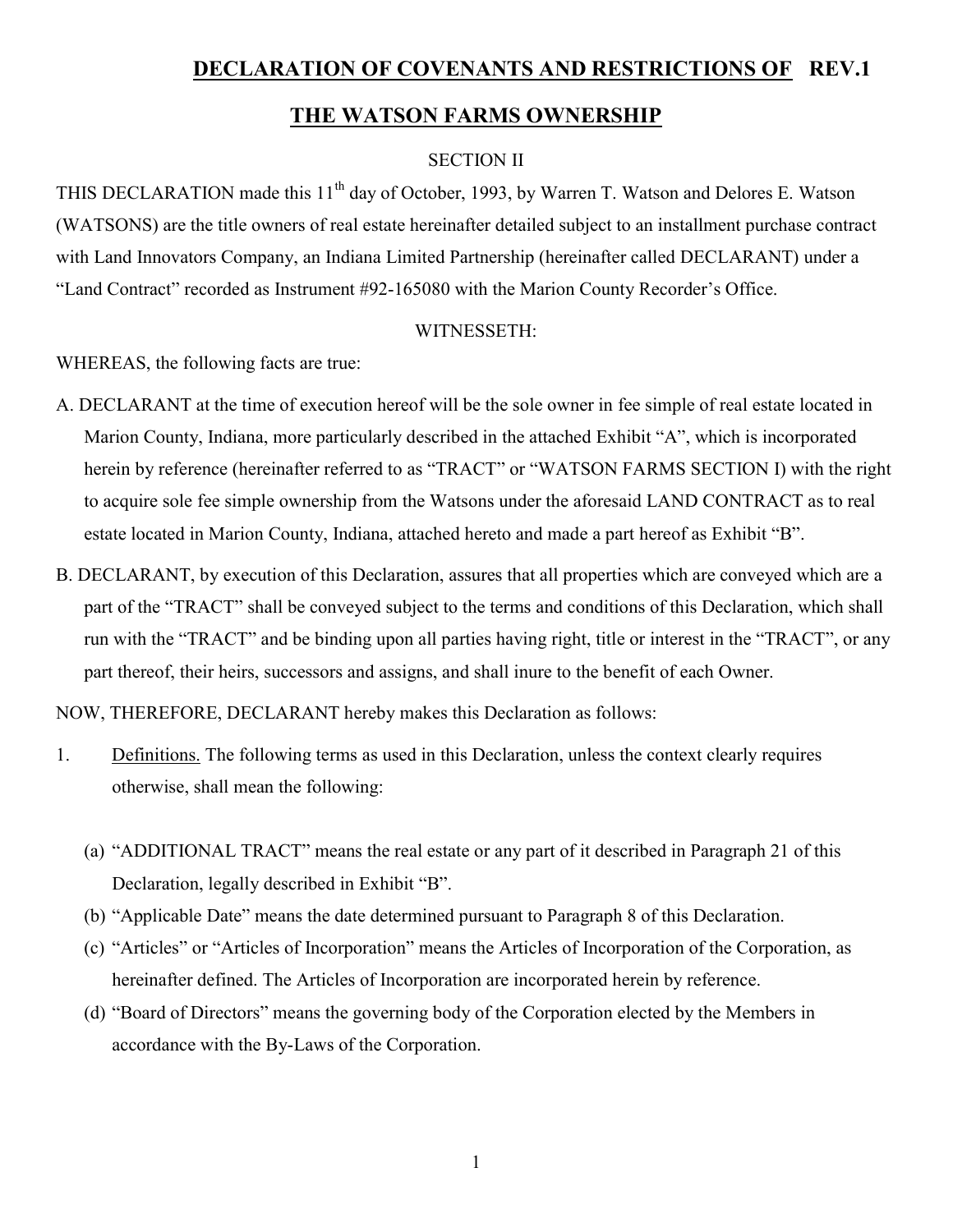- (e) "By-Laws" shall mean the By-Laws of the Corporation and shall provide for the election of directors and officers and other governing officials of the Corporation. A copy of the By-Laws is incorporated herein by reference.
- (f) "Common Expense" means expenses for the administration of the Corporation, and expenses for the upkeep, maintenance, repair and replacement of the Common Areas or the Common Expense areas, and all sums lawfully assessed against the members of the Corporation.

#### (g) Common Areas and/or Common Expense Areas.

The following appear as designated upon the Final Plat of Watson Farms, Section I or upon a recorded Final Plat, if any, of the ADDITIONAL TRACT or any part thereof denominated as Watson Farms.

#### Detention/Retention Lakes (Lakes).

One or more of such Lakes are part of the overall drainage system of the project known as Watson Farms and are herein labeled as "Common Expense Areas". The "Corporation" later defined and known as Watson Farms Homeowners Association Inc. (hereinafter referred to as "HOA") shall be responsible to maintain these Lakes and will be provided ingress and egress, if necessary, to these Lakes along with representatives of the Indianapolis Department of Public Works for inspection and/or maintenance within such easements designated on plats (Ingress - Egress Easements).

The ownership of Lakes whether directly adjacent to a public street, or totally surrounded by platted Lots in the Watson Farms project or lakes exposed or accessible to realty not part of the Watson Farms project, shall ultimately be titled in the "HOA" by Deeds of Conveyance from the DECLARANT to the "HOA" on or before the Applicable Date hereinafter defined.

 A conceptual plan of the Watson Farms project is attached as Exhibit "C" with the right solely in Declarant to modify same except for areas of Watson Farms that are recorded plats. The use of all Lakes as presently shown on Exhibit "C", shall be as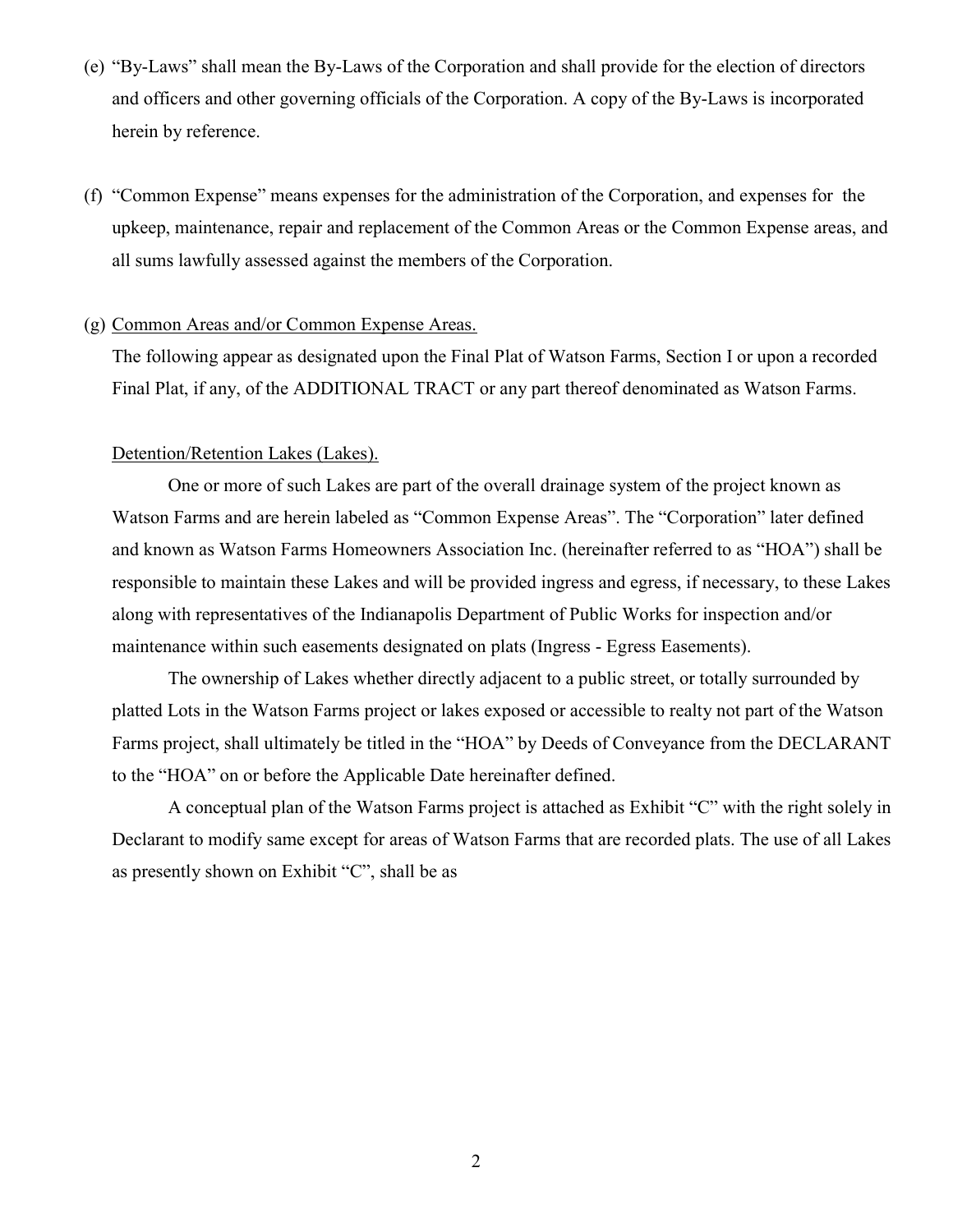hereinafter detailed unless modified of record by the reservation of Declarant aforesaid. The Lakes are identifiable as numbered on Exhibit "C" and shall be either "General Common Area" or "Limited Common Area" as those terms are defined in this Declaration. Subject to this designation of use these Lakes shall nevertheless be also subject to rules and regulations adopted and published by the HOA.

- Lake 1 "General Common Area" with Declarant reserving an area for an identification wall sign and landscaping to be maintained by the HOA.
- Lake 2,3,4,5 "Limited Common Area" where use thereof is limited to those Lot owners in the Watson Farms project whose Lots are adjacent thereto with no assurance being given by Declarant that unauthorized access by others will be made impossible.
- Lake 6 "Limited Common Area" where use there of is limited to those Lot owners in the Watson Farms project whose Lots totally surround same.
- Lake 7 "GENERAL COMMON AREA" WITHIN WHICH DECLARANT RESERVES THE RIGHT TO BE BUILT OR CAUSE TO BE BUILT A POOL AND POOL HOUSE COMMENCING WHEN 75% OF THE LOTS IN THE CONCEPTUAL PLAN (EXHIBIT "C") HAVE BEEN CONVEYED TO CLASS A MEMBERS. DECLARANT FURTHER RESERVES THE RIGHT, WITHOUT THE OBLIGATION, TO BUILD OR CAUSE TO BE BUILT OTHER RECREATIONAL FACILITIES, IF ANY, AS DECLARANT DEEMS APPROPRIATE.

DECLARANT makes no representations as to the level of water to be maintained in any of these Lakes.

Landscape Area and/or Easements.

A Common Area across from Lake 1 at the entrance to the Watson Farms project from 63<sup>rd</sup> Street shall at Declarant's option contain an identical wall sign to that located around Lake 1 plus landscaping. The ownership of this Landscape Area shall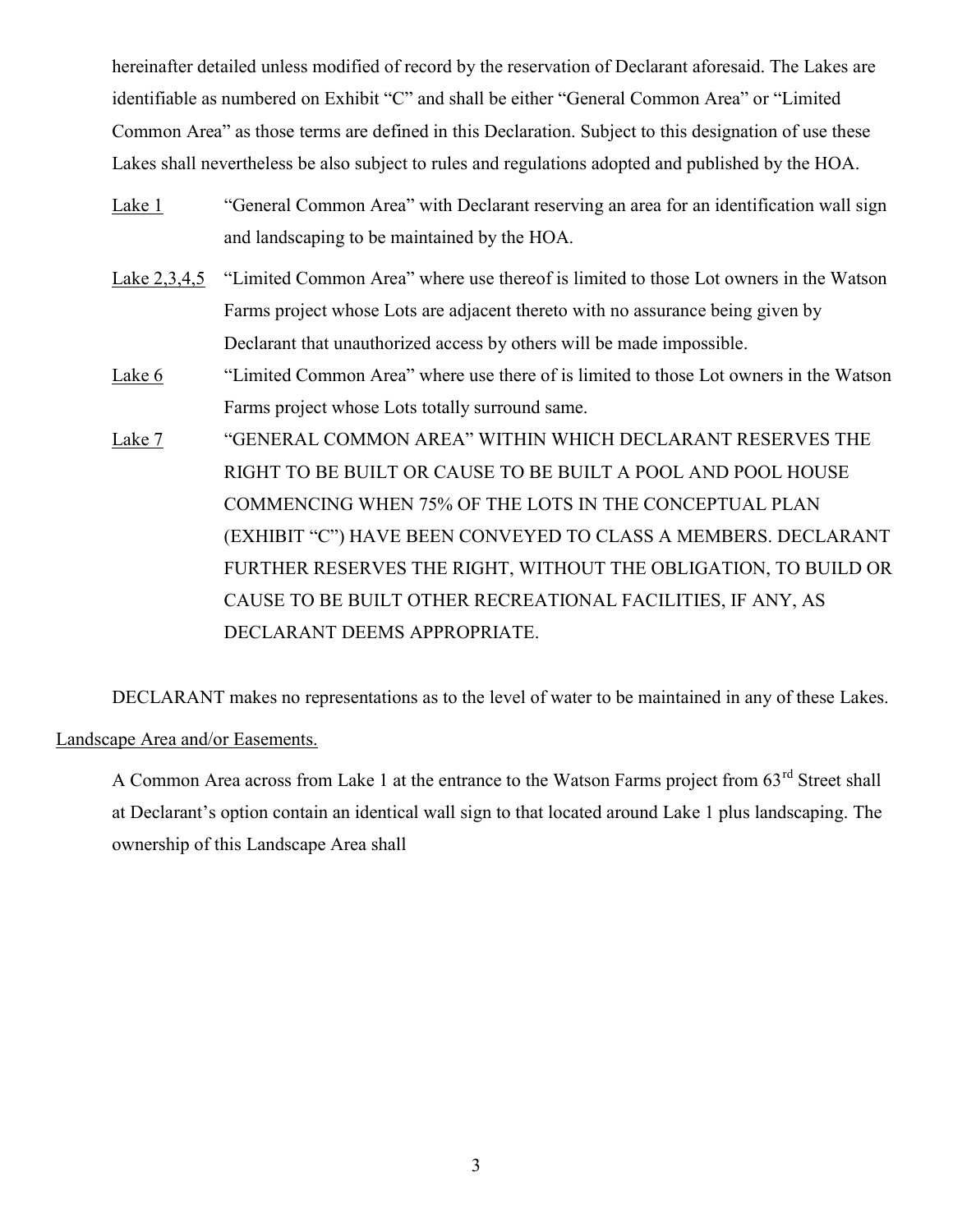ultimately be titled in the "HOA" by Deeds of Conveyance from the Declarant to the "HOA" on or before the Applicable Date hereinafter defined. Once owned by the "HOA" the use of this Landscape Area shall be determined by the "HOA". Maintenance of any such sign and/or landscaping shall be a responsibility of the "HOA" as a common expense.

Landscape easements as indicated on any Final plat involving the entrance-way to the Watson Farms project from 59<sup>th</sup> Street shall run to the benefit of the "HOA".

The "HOA" shal1, as a common expense, maintain each of these areas including, but not limited to, grass cutting, shrub trimming and/or replacement and wall repair and/or restoration. Ingress and egress to the "HOA" or its duly authorized representatives is assured for these purposes.

- (h) "Corporation" also known as HOA means the Watson Farms Homeowners Association, Inc., its successors and assigns, a not-for-profit corporation, whose members shall be the Owners of Lots, or appointees as provided in Paragraph 8 of this Declaration; such Corporation being more particularly described in Paragraph 8 of this Declaration.
- (i) "DECLARANT" shall mean and refer to Land Innovators Company and any successors and assigns of it whom it designates in one or more written recorded instruments, to have the rights of DECLARANT hereunder including, but not limited to, any mortgagee acquiring title to any portion of the "TRACT" pursuant to the exercise of rights under, or foreclosure of, a mortgage executed by DECLARANT.
- (j) "Dwelling Unit" means the living units located upon a Lot.
- (k) "Lot" means any plot of ground designated as such upon the recorded Final Plat of The Watson Farms, Section I or upon the recorded Final Plat, if any, of the ADDITIONAL TRACT or any part thereof and upon which one (1) Dwelling Unit is constructed, is to be constructed or has existed. When Lot is used it shall be deemed to include the Dwelling Unit, if any, located thereon.
- (1) "Member" means a member of the Corporation.
- (m) "Mortgagee" means the holder of a first mortgage lien on a Lot.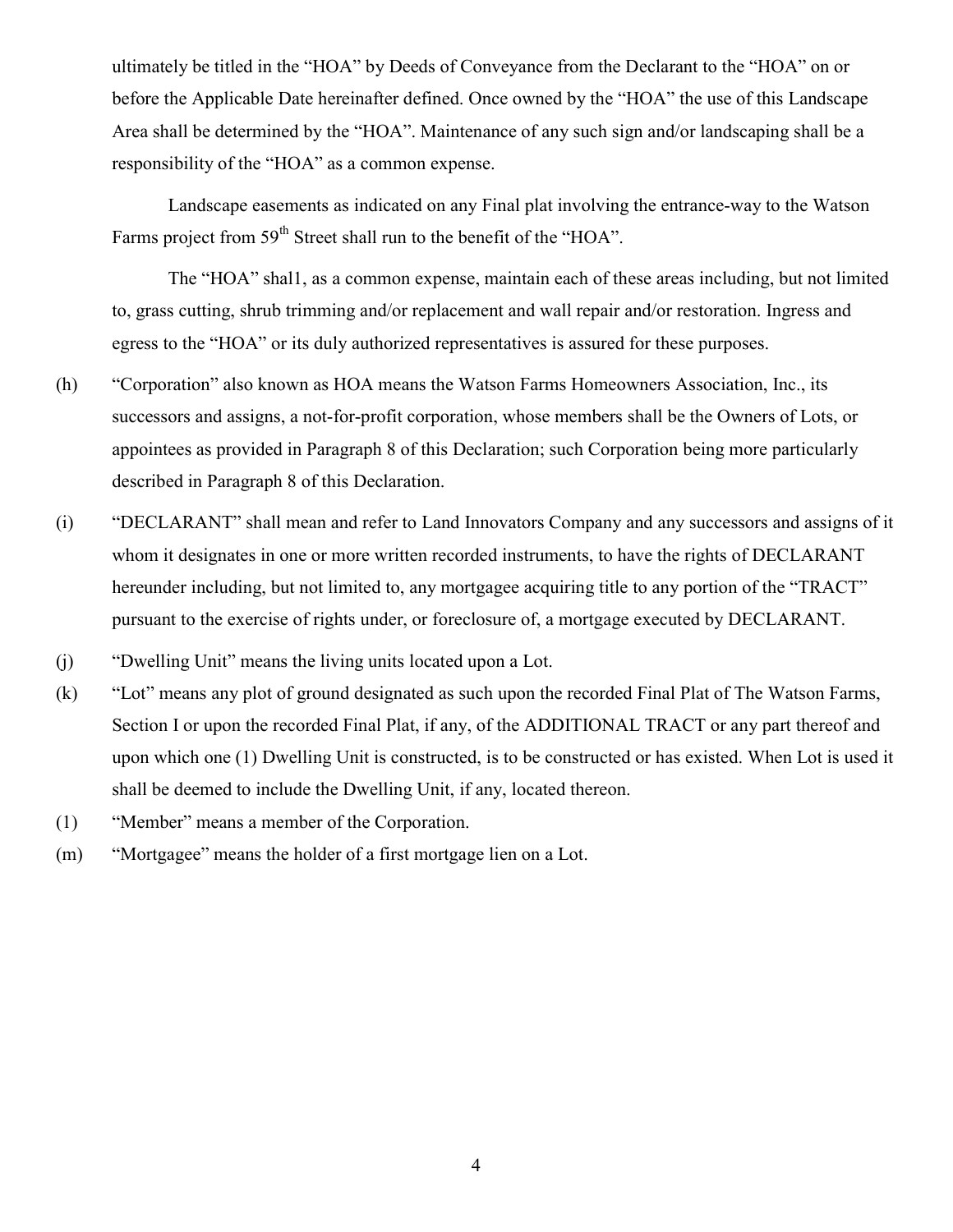- (n) "The Watson Farms, Section I" means the name by which the TRACT, as described in Paragraph A above, which is the subject of this Declaration, and shall be known.
- (0) "Watson Farms" means the Watson Farms, Section I and any additional area or section from the Exhibit "B" realty by the recordation of a Final Plat in the Marion County Recorder's Office.
- (p) "Owner" means a person, firm, corporation, partnership, association, trust or other legal entity, or any combination thereof, who owns the fee simple title to a Lot.
- (q) "TRACT" means the real estate described in Paragraph A above and such portions of the ADDITIONAL TRACT for which a Final Plat has been recorded in the Office of the Recorder of Marion County, Indiana within the time period specified in paragraph 21 of this Declaration.
- 2. Declaration. DECLARANT hereby expressly declares that the "TRACT" shall be held, conveyed and transferred in accordance with the provisions of this Declaration.
- 3. Description of "Watson Farms. Section I". The "Watson Farms" consists of 51 Lots, as designated on the Final Plat. The legal description for each lot in Watson Farms, Section I shall be as follows:

Lot in Watson Farms, Section I, a subdivision in Marion County, Indiana, as per plat thereof recorded October 1, 1993, as Instrument No. 930152275, in the Office of the Recorder of Marion County, Indiana.

- 4. Ownership of Common Area. The Common Area in any platted portion of the ADDITIONAL TRACT subject to this Declaration shall be conveyed to the "HOA" and thereafter owned by the Corporation, and shall be held for the use and enjoyment of the Members (except as limited in the case of certain Common Area Lakes described in Section l[g]), all of whom shall have the right and easement of enjoyment in and to the Common Area which right shall pass with title to every Lot, subject to the provisions of this Declaration, including, but not limited to, the following:
	- (a) The right of the Corporation to charge reasonable admission and other fees for use of any recreational facility including, but not limited to, the Common Lakes.
	- (b) The right of the Corporation to suspend any Member from the right to use for any period during which any assessment against such Member's Lot remains unpaid; and for a period not to exceed sixty (60) days for any infraction of the Board's published rules and regulations.
	- (c) The right of the Corporation, upon approval by a written instrument signed by two-thirds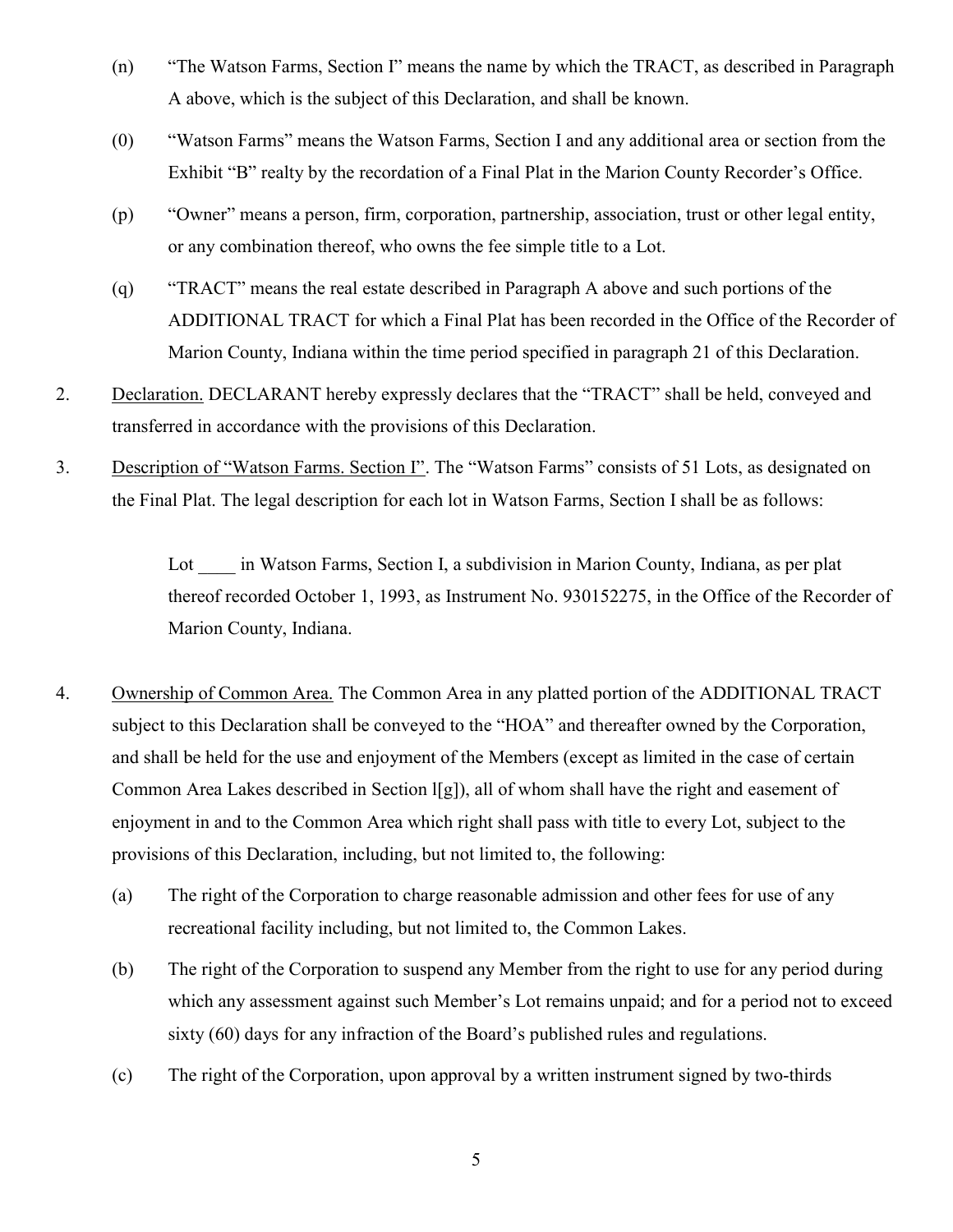(2/3rds) of all Class A Members, two-thirds (2/3rds) of all Class B Members, and by two-thirds (2/3rds) of all first mortgagees, to dedicate or transfer all or any part of the Common Area to any public agency, authority or utility for such Common Area purposes and subject to such conditions as may be agreed by the Corporation.

- (d) The right of the Corporation to adopt such rules and regulations regarding the Common Area as it deems necessary as provided in Paragraph 19.
- (e) A given Common Area in platted portions of the TRACT or of the ADDITIONAL TRACT made subject to this Declaration shall be conveyed by the DECLARANT and thereafter owned by the Corporation no later than when 75% of the Lots in platted portion that contains the applicable Common Area have been transferred to a name other than the DECLARANT.
- 5. Delegation of Use of the Common Area. any Member may delegate, in accordance with provisions of this Declaration and the rules or regulations promulgated by the Corporation, his right of enjoyment, and use of the Common Area to members of his family, his tenants or contract purchasers who reside on any Lot.
- 6. Encroachments and Easements in Common Area. If by reason of inexactness of construction, settling after construction or for any other reasons, any Common Area encroaches upon any Lot, an easement shall be deemed to exist and run to the Corporation for the maintenance, use and enjoyment of such Common Area.

Each Owner shall have an easement in common .with each other Owner to use all pipes, wires, ducts, cables, conduits, utility lines and other common facilities, if any, in the Common Area and serving his Dwelling Unit.

7. Easement for Utilities and Public and Quasi-Public Vehicles. An easement is granted to all utilities and their agents for ingress, egress, installation, replacement, repairing and maintaining of such utilities, including, but not limited to, water, sewers, gas, telephone and electricity on the "TRACT"; provided, however, nothing herein shall permit the installation of sewers, electric lines, water line or other utilities, except as initially designed and approved by DECLARANT on the Plat or as thereafter may be approved by DECLARANT or by the Board of Directors. By virtue of this easement the electrical and telephone utilities are expressly permitted to erect and maintain the necessary equipment on the "TRACT" and to affix and maintain electrical and telephone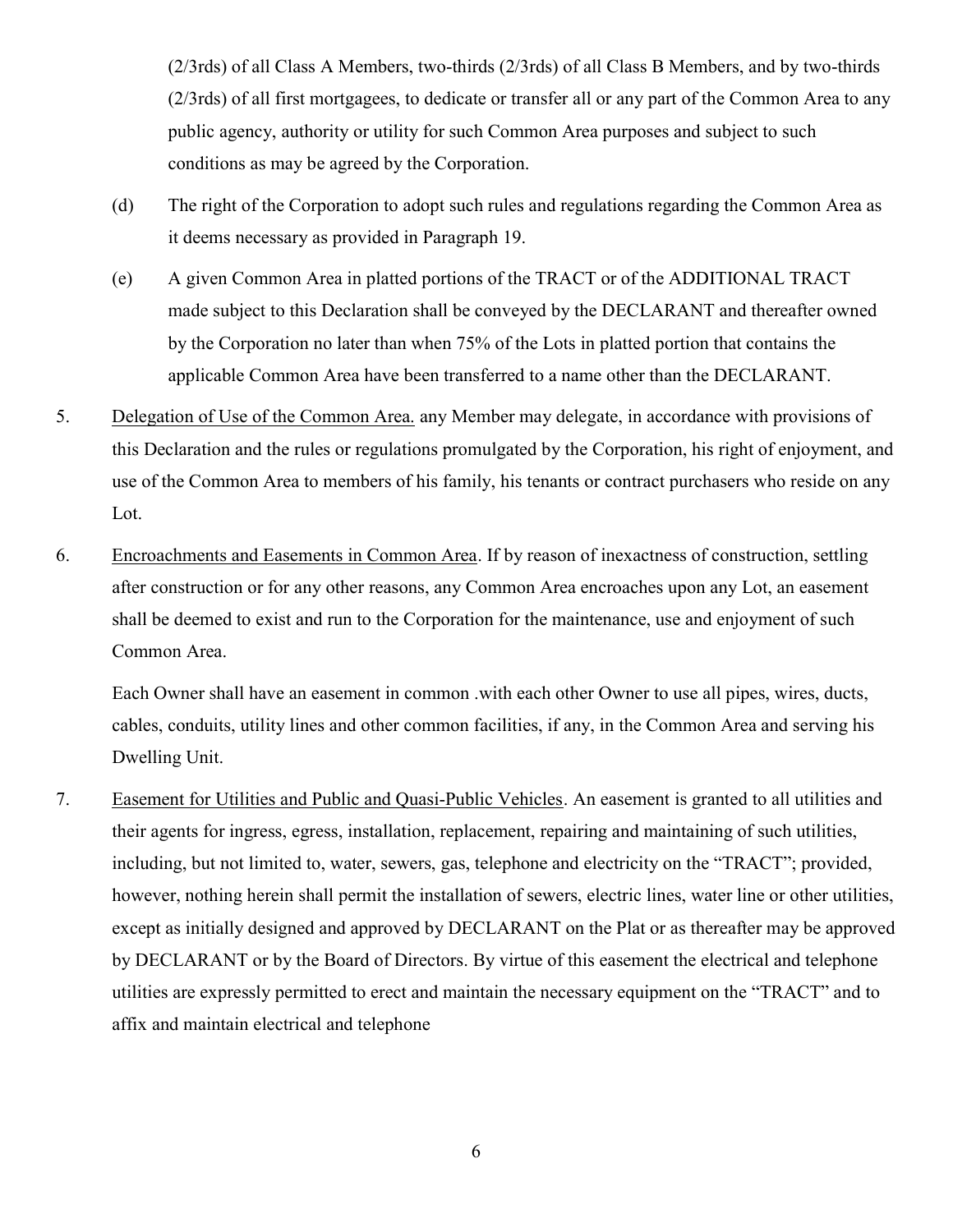wires, circuits and conduits on, above, across and under the roofs and exterior walls of the Dwelling Units. In the event any utility furnishing service should request a specific easement by a separate recordable document, DECLARANT shall have the right to grant such easement on such "TRACT", without conflicting with the terms of this Paragraph. The easements granted herein shall in no way affect any other recorded easement on the "TRACT".

#### 8. Corporation: Membership: Voting, Functions.

- (a) Membership in Corporation. DECLARANT and each Owner of a Lot which is subject to assessment shall, automatically upon becoming an Owner, be and become a Member of the Corporation and shall remain a Member until such time as his ownership of a Lot ceases, but membership shall terminate when such Owner ceases to be an Owner, and will be transferred to the new Owner of his Lot; provided, however, that any person who holds the interest of an Owner in a Lot merely as security for the performance of an obligation shall not be a member until and unless he realizes upon his security, at which time he shall automatically be and become an Owner and a Member of the Corporation.
- (b) Voting Rights. The Corporation shall have two (2) classes of membership, with the following voting rights:
	- (i) Class A. Class A Members shall be all Owners except Class B Members. Each Class A Member shall be entitled to one (1) vote for each Lot of which such Member is the Owner with respect to each matter submitted to a voted of Members upon which the Class A Members are entitled to vote. When more than one (1) person constitutes the Owner of a particular Lot, all such persons shall be Members of the Corporation, but all of such persons shall have only one (1) vote for such Lot, which vote shall be exercised as they among themselves determine, but in no event shall more than one (1) vote be case with respect to any such Lot.
	- (ii) Class B. Class B Members shall be DECLARANT and all successors and assigns of DECLARANT designated by DECLARANT as Class B Members in a written notice mailed or delivered to the resident agent of the Corporation. Each Class B Member shall be entitled to three (3) votes for each Lot of which it is the Owner in all matters requiring a vote of the Members of the Corporation (Lots for this purpose include Lots reflected in recorded plats and/or Lots reflected in preliminary plats that are in the platting process). The Class B membership shall cease and terminate upon the APPLICABLE DATE, which shall be the first to occur of.
		- 1. the date upon which the written resignation of the Class B Members is delivered to the resident agent of the Corporation;
		- 2. thirty (30) days after the date when the total votes outstanding in the Class A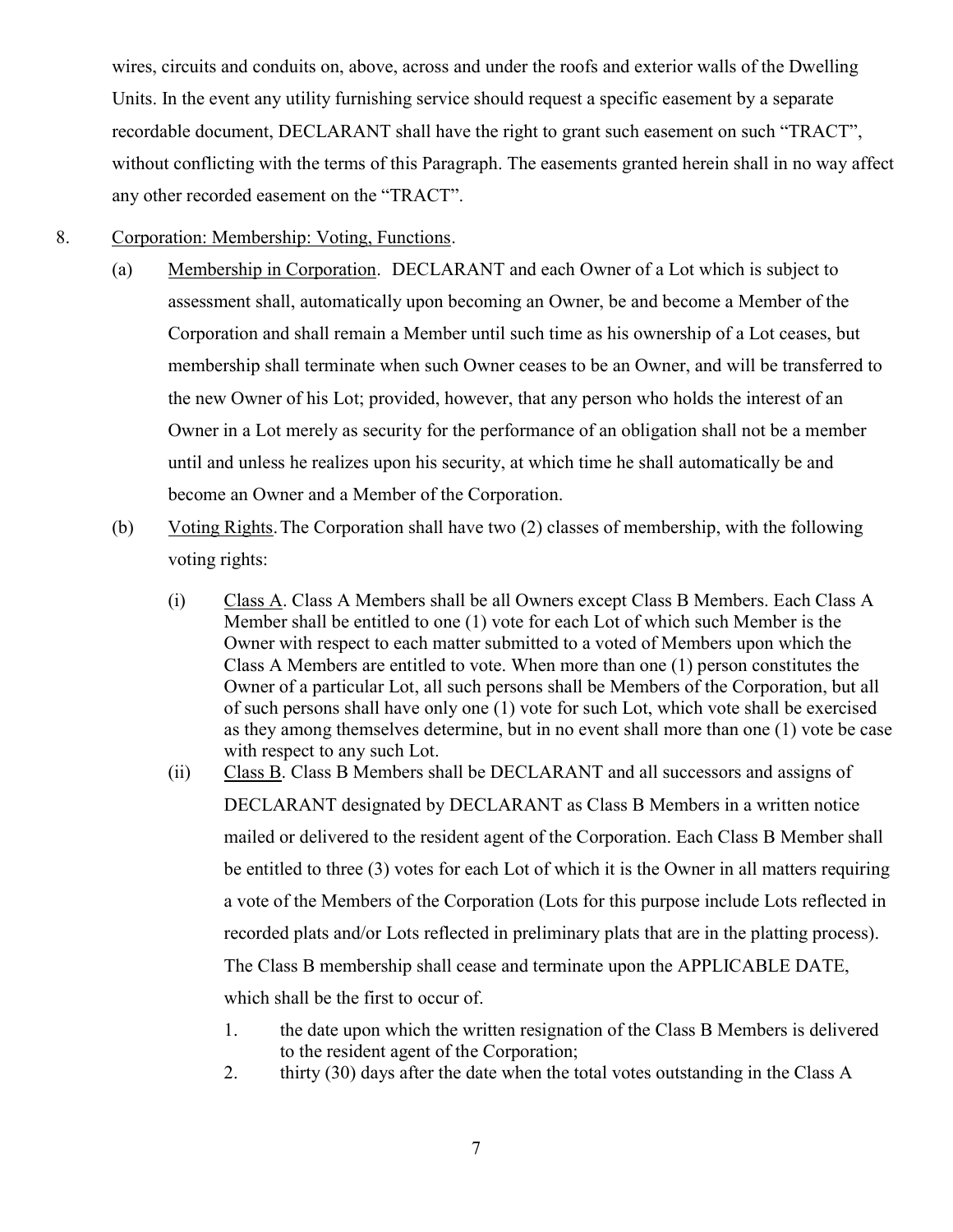membership equal or exceed the total votes outstanding in the Class B membership, or;

- 3. 10 years after date of recordation of this Declaration.
- (c) Functions. The Corporation has been formed for the purpose of providing for the maintenance, repair, upkeep, replacement, and administration of the Common Areas, and Common Expense Areas (Item 1g) and to pay any other necessary expenses and costs in connection with these areas, and to perform such other functions as may be designated by it to perform under this Declaration.
- 9. Board of Directors.
	- (a) Management. The business and affairs of the Corporation shall be governed and managed by the Board of Directors. No person shall be eligible to serve as a member of the Board of Directors unless he is, or is deemed in accordance with this Declaration to be, an Owner, including a person appointed by DECLARANT as provided in subparagraph N of this Paragraph 9.
	- (b) Initial Board of Directors. The Initial Board of Directors shall be composed of the persons designated in the Articles, to-wit: Robert N. Thompson, David Compton and John Witlock (hereinafter referred to as the "Initial Board") all of whom have been or shall be appointed by DECLARANT. Not Withstanding anything to the contrary contained in, or any other provisions of this Declaration, the Articles or the By-Laws (a) the Initial Board shall hold office until the Applicable Date, and (b) in the event of any vacancy or vacancies occurring in the Initial Board for any reason or cause whatsoever prior to the Applicable Date, determined as provided above, every such vacancy shall be filled by a person appointed by DECLARANT, who shall thereafter be deemed a member of the Initial Board. Each Owner, by acceptance of a deed to a Lot, or by acquisition of any interest in a Dwelling Unit by any type or juridical acts inter vivos or causa mortis, or otherwise, shall be deemed to have appointed DECLARANT as such Owner's agent, attorney-in-fact and proxy, which shall be deemed coupled with an interest and irrevocable until the Applicable Date determined as provided above, to exercise all of said Owner's right to vote, and to vote as DECLARANT determines, on all matters as to which Members of the Corporation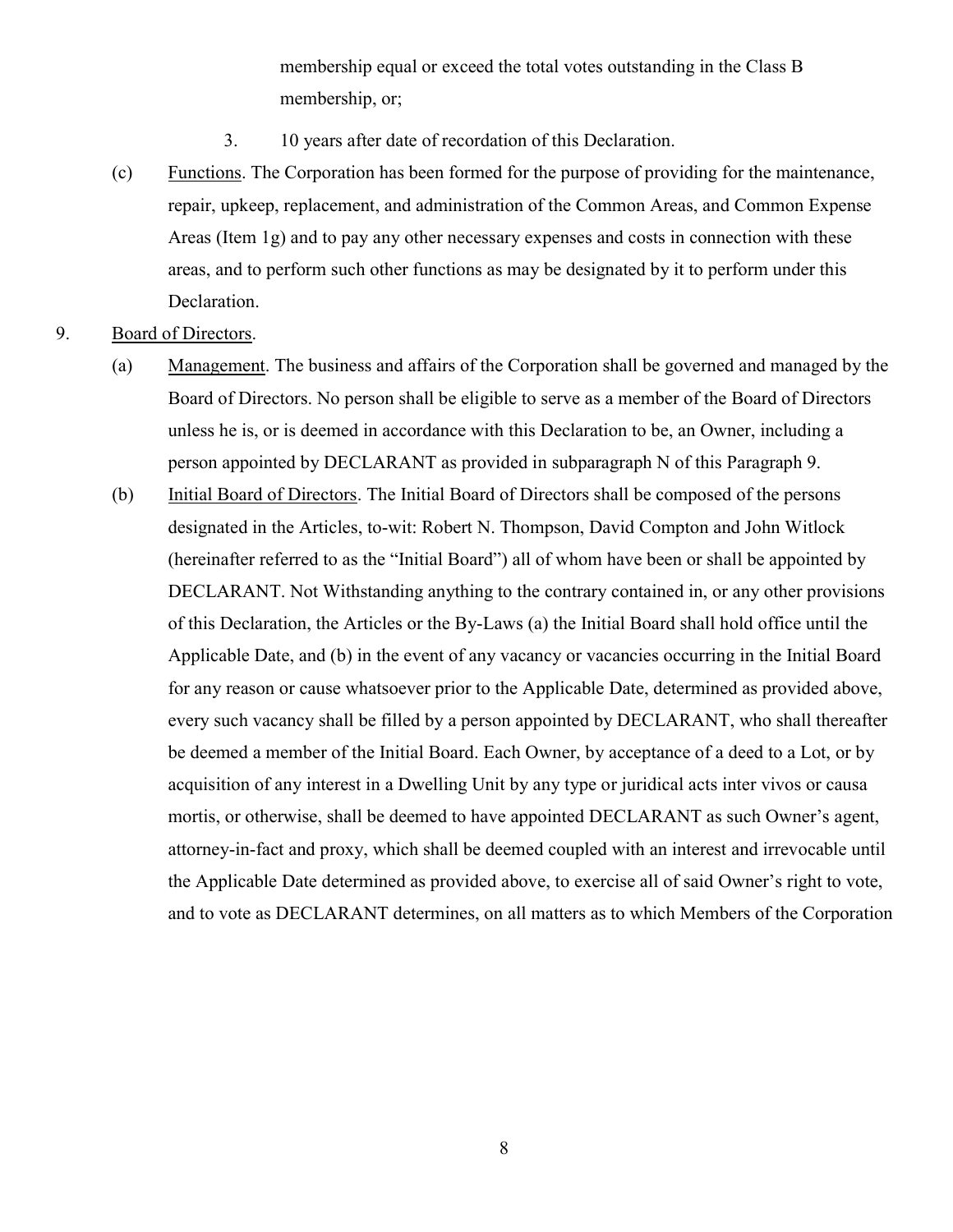are entitled to vote under the Declaration, the Articles, the By-Laws or otherwise; provided, however, this right to vote granted to DECLARANT shall not extend to votes of Members (if a vote is required) on matters of Special Assessments, mortgaging the Common Areas titled in the HOA or merger/consolidation of the Corporation with another corporation. This appointment of DECLARANT as such Owner's agent, attorney-in-fact and proxy shall not be affected by incompetence of the Owner granting the same. Each person serving on the Initial Board, whether as an original member thereof or as a member thereof appointed by DECLARANT to fill a vacancy, shall be deemed a Member of the Corporation and an Owner solely for the purpose of qualifying to act as a member of the Board of Directors and for no other purpose. No such person serving on the Initial Board shall be deemed or considered a Member of the Corporation nor an Owner of a Lot for any other purpose (unless he is actually the Owner of a Lot and thereby a Member of the Corporation).

- (c) Additional Qualifications. Where an Owner consists of more than one person or is a partnership, corporation, trust or other legal entity, then one of the persons constituting the multiple Owner or a partner or an officer or trustee shall be eligible to serve on the Board of Directors, except that no single Lot or Dwelling Unit may be represented on the Board of Directors by more than one person at a time.
- (d) Terms of Office and Vacancy. The Initial Board, per subparagraph (b) of this Paragraph, shall be deemed to be elected and re-elected as the Board of Directors at each annual meeting until the Applicable Date provided herein. After the Applicable Date, if there are five (5) Board members then members shall be elected for a term of three (3) years, except that at the first election after the Applicable Date two members of the Board of Directors shall be elected for a three (3) year term, two for a two (2) year term, and one for a one (1) year term so that continuity in experience is assured three staggered terms. After the Applicable Date, if there are seven (7) Board members then members shall be elected for a term of three (3) years, except that at the first election after the Applicable Date three members of the Board of Directors shall be elected for a three (3) year term, three for a two (2) year term, and one for a one (1) year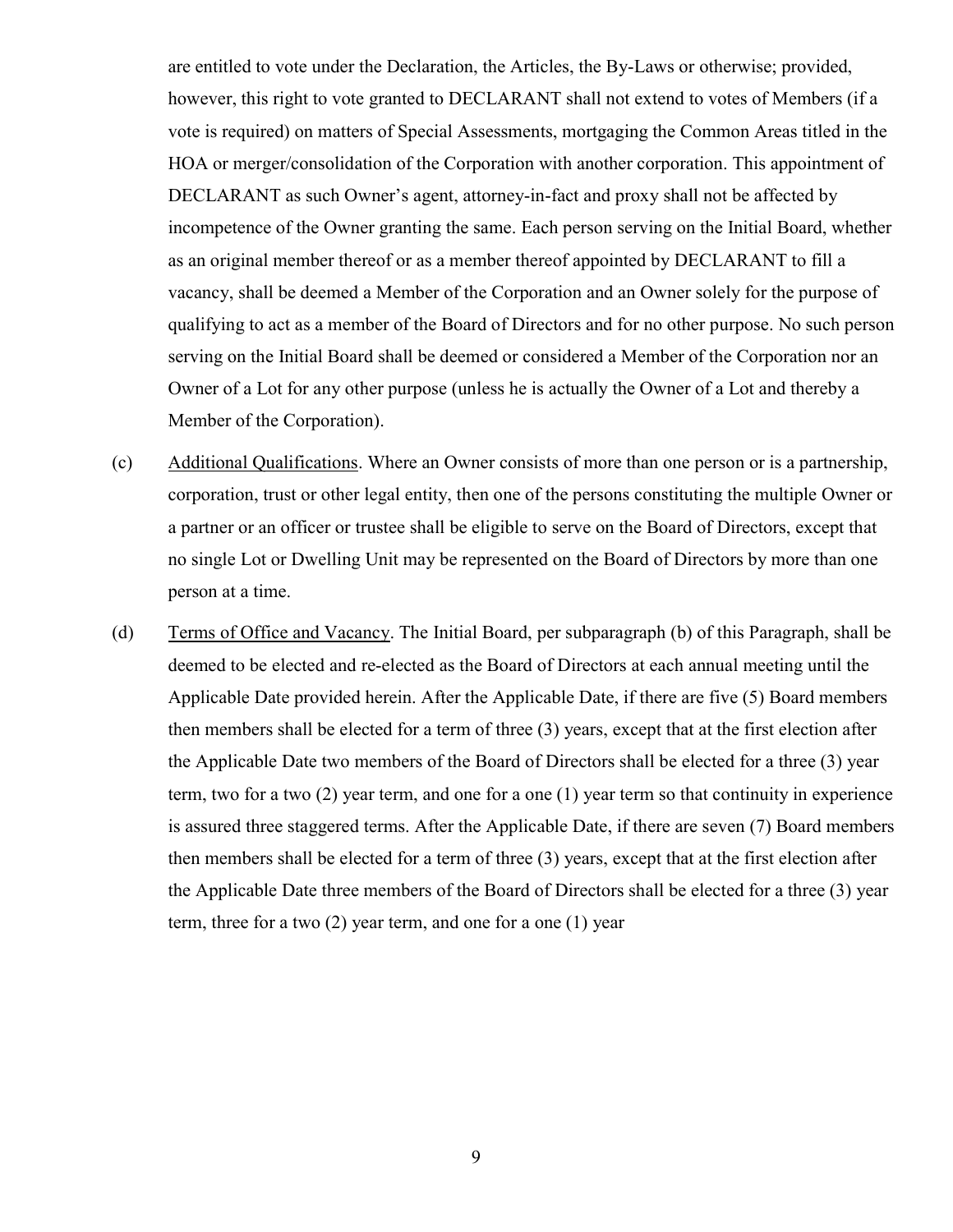term so that continuity in experience is assured three staggered terms. There shall be separate nominations for the office of each member of the Board to be elected at such first election after the Applicable Date. Each Director shall hold office throughout the term of his election and until his successor is elected and qualified. Subject to the provisions subparagraph (b) of this Paragraph as to the Initial Board, any vacancy or vacancies occurring in the Board shall be filled by a vote of a majority of the remaining members of the Board or by vote of the Owners if a Director is removed in accordance with subparagraph (a) of this Paragraph. The Director so filling a vacancy shall serve until the next annual meeting of the members and until his successor is elected and qualified. At the first annual meeting following any such vacancy, a Director shall be elected for the balance of the term of the Director so removed or in respect to whom there has otherwise been a vacancy.

- (e) Removal of Directors. A Director or Directors, except the members of the Initial Board, may be removed with or without cause by vote of a majority of the votes entitled to be cast at a special meeting of the Owners duly called and constituted for such purpose. In such case, his successor shall be elected at the same meeting from eligible Owners nominated at the meeting. A Director so elected shall serve until the next annual meeting of the Owners and until his successor is duly elected and qualified.
- (f) Duties of the Board of Directors. The Board of Directors shall be the governing body of the Corporation representing all of the Owners and being responsible for the functions and duties of the Corporation, including, but not limited to, the management, maintenance, repair, upkeep and replacement as required and detailed under this Declaration within the Common Areas, and Common Expense Areas (Item 1g), and the collection and disbursement of the Common Expenses. The Board may, on behalf of the Corporation, employ a reputable and recognized professional property management agent (herein called the "Managing Agent") upon such terms as the Board shall find, in its discretion, reasonable and customary, provided any such management agreement shall be for a term of three (3) years or less and shall provide that any such agreement may be terminated by either party upon ninety (90) days written notice to the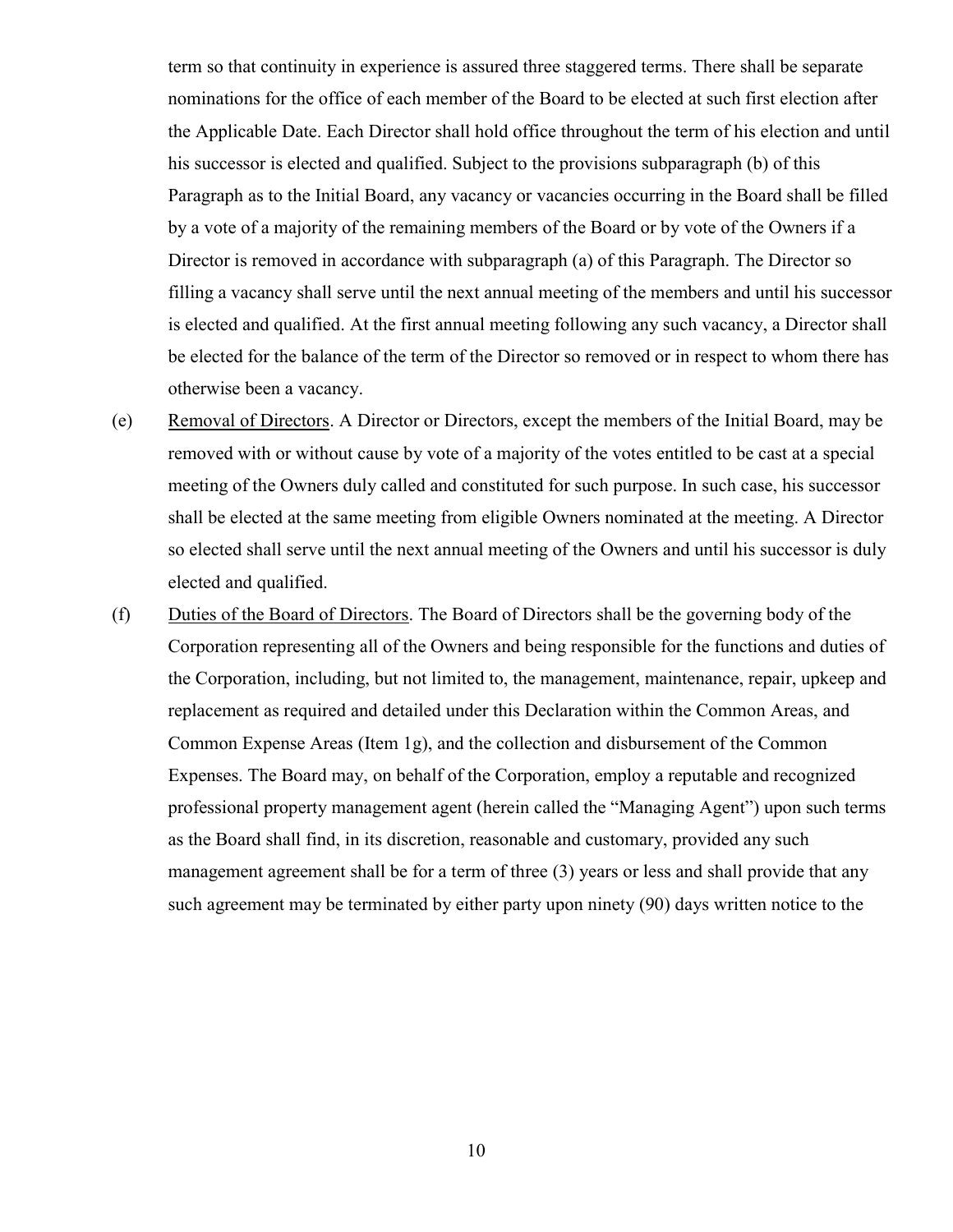other party. Other than the Initial Management under Paragraph 9 any decision thereafter to employ a professional property management agent shall require the prior consent of the Owners of at least fifty-one percent  $(51\%)$  of the vote and fifty-one percent  $(51\%)$  of the vote of Mortgagees who are registered as hereinafter detailed. The Managing Agent, if one is employed, shall assist the Board in carrying out its duties, which include, but are not limited to:

- (i) protection, surveillance of the Common Areas and Common Expense Areas (Item 1g), unless the same are otherwise the responsibility or duty of Owners of Lots; provided, however, that this duty shall not include or be deemed or interpreted as a requirement that the Corporation, the Board or any Managing Agent must provide any on-site or roving guards, security service or security system for protection or surveillance, and the same need not be furnished;
- (ii) the duties delineated under Item  $1(g)$  hereof;
- (iii) assessment and collection from the Owners of each Owner's respective share of the Common Expenses;
- (iv) preparation of the proposed annual budget, a copy of which will be mailed or delivered to each Owner at the same time as the notice of annual meeting is mailed or delivered;
- (v) preparing and delivering annually to the Owners a full accounting of all receipts and expenses incurred in the prior year; such accounting shall be delivered to each Owner simultaneously with delivery of the proposed annual budget for the current year;
- (vi) keeping a current, accurate and detailed record of receipts and expenditures affecting the Common Areas and the Common Expense Area (Item 1g) and the business and affairs of the Corporation specifying and itemizing the Common Expenses; all records and vouchers (including current copies of the Declaration, Articles of Incorporation, By-Laws and Rules) shall be available for examination by an Owner, Mortgagee, insurer or guarantor of a first mortgage, at any time during normal business hours;
- (vii) procuring and maintaining for the benefit of the Corporation and the Board the insurance coverages required under the Declaration and such other insurance coverages as the Board, in its sole discretion, may deem necessary or advisable;
- (viii) paying any other necessary expenses and costs in connection with the duties in subsection (ii) hereof; and
- (ix) to furnish, upon request of any Mortgagee, insurer or guarantor of a first mortgage, an audited financial statement for the immediately preceding fiscal year.
- (g) Powers of the Board of Directors. The Board of Directors shall have such powers as are reasonable and necessary to accomplish the performance of their duties. These powers include, but are not limited to, the power:
	- (i) to employ a "Managing Agent to assist the Board in performing its duties;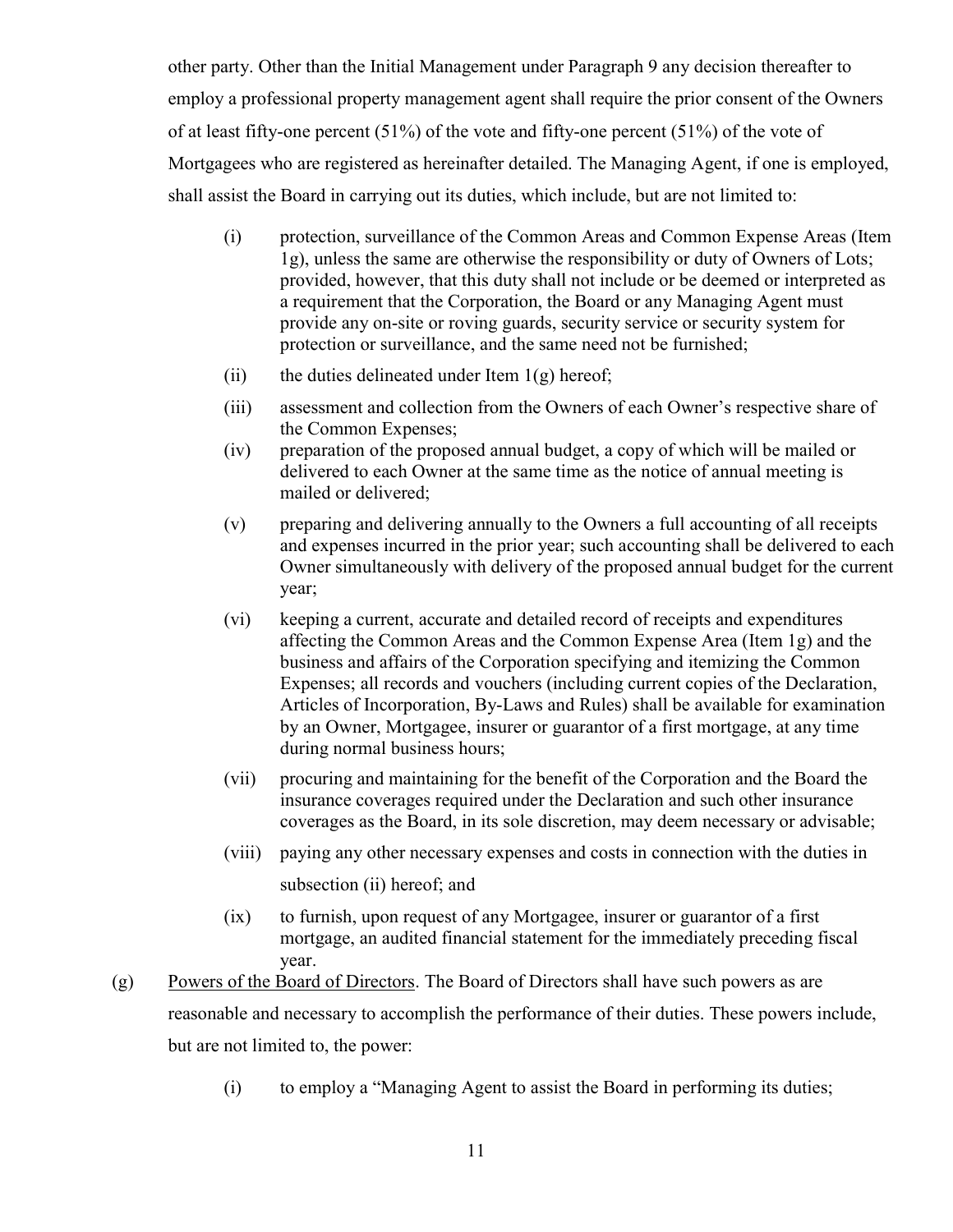- (ii) to purchase, lease or otherwise obtain for the Corporation to enable it to perform its functions and duties, such equipment, materials, labor and services as may be necessary in the judgment of the Board of Directors;
- (iii) to employ legal counsel, architects, contractors, accountants and other as in the judgment of the Board of Directors may be necessary or desirable in connection with the business and affairs of the Corporation;
- (iv) to employ, designate, discharge and remove such personnel as in the judgment of the Board of Directors may be necessary for the Board of Directors to perform its duties;
- (v) to include the costs of all of the above and foregoing as Common Expenses and to pay all of such costs therefrom; and
- (vi) to open and maintain a bank account or accounts in the name of the Corporation,
- (h) Limitation on Board Action. After the Applicable Date, the authority of the Board of Directors to enter into contracts shall be limited to contracts involving a total expenditure of less than \$2,500.00 (adjusted annually for increases or decreases in the Consumer Price Index) but in no event less than \$2,500.00 without obtaining the prior approval of a majority of the Owners, except that in the following cases such approval shall not be necessary:
	- (i) contracts for replacing or restoring portions of the Common Areas or Common Expense Areas (Item 1g) damaged or destroyed by fire or other casualty where the cost thereof is payable out of insurance proceeds actually received;
	- (ii) proposed contracts and proposed expenditures expressly set forth in the proposed annual budget as approved by the Owners at the annual meeting, and
	- (iii) expenditures necessary to deal with emergency conditions in which the Board of Directors reasonably believes there is insufficient time to call a meeting of the Owners.
- (i) Compensation. No Director shall receive any compensation for his services as such except to such extent as may be expressly authorized by a majority vote of the Owners. The Managing Agent, if any is employed, shall be entitled to reasonable compensation for its services, the cost of which shall be a Common Expense.
- (j) Non-Liability of Directors. The Directors shall not be liable to the Owners or any other persons for any error or mistake of judgment exercised in carrying out their duties and responsibilities as Directors, except for their own individual willful misconduct, bad faith or gross negligence. The Corporation shall indemnify and hold harmless and defend each of the Directors against any and all liability to any person, firm or corporation arising out of contracts made by the Board on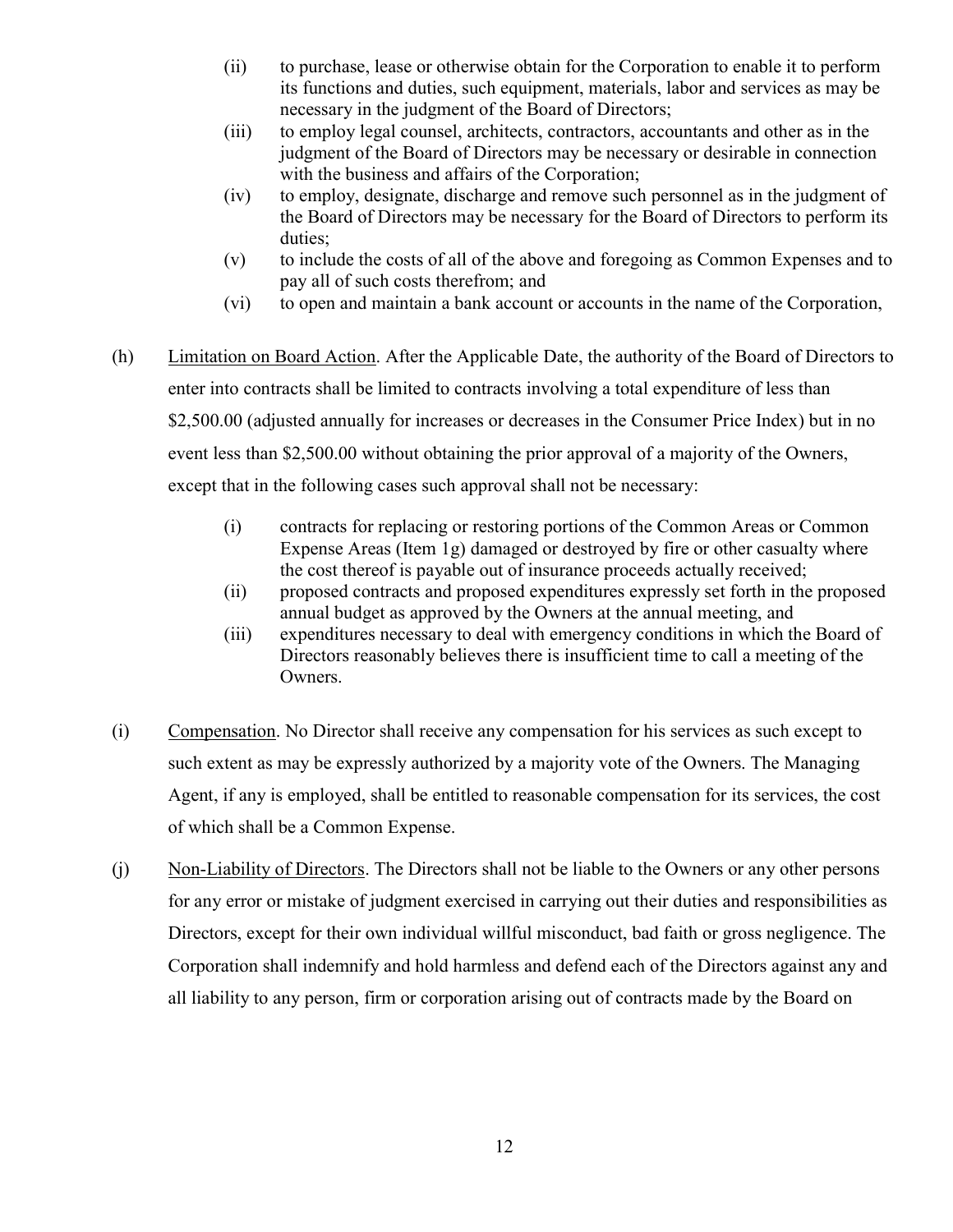behalf of the Corporation, unless any such contract shall have been made in bad faith. It is intended that the Directors shall have no personal liability with respect to any contract made by them on behalf of the Corporation.

- (k) Additional Indemnity of Directors. The Corporation shall indemnify, hold harmless and defend any person, his heirs, assigns and legal representatives, made a party to any action, suit or proceeding by reason of the fact that he is or was a Director of the Corporation, against the reasonable expenses, including attorneys' fees, actually and necessarily incurred by him in connection with the defense of such action, suit or proceeding, or in connection with any appeal therein, except as otherwise specifically provided herein in relation to matters as to which it shall be adjudged in such action, suit or proceeding that such Director is liable for gross negligence or misconduct in the performance of his duties. The Corporation shall also reimburse to any such Director the reasonable costs of settlement of or judgment rendered in any action, suit or proceeding, if it shall be found by a majority vote of the Owners that such Director was not guilty of gross negligence or misconduct. In making such finding and notwithstanding the adjudication in any action, suite or proceeding against a Director, no Director shall be considered or deemed to be guilty of or liable for negligence or misconduct in the performance of his duties where, acting in good faith, such Director relied on the books and records of the Corporation or statement or advice made by or prepared by the Managing Agent (if any) or any officer or employee thereof, or any accountant, attorney or other person, firm or corporation employed by the Corporation to render advice or service unless such Director had actual knowledge of the falsity or incorrectness thereof, nor shall a Director be deemed guilty of or liable for negligence or misconduct by virtue of the fact that he failed or neglected to attend a meeting or meeting of the Board of Directors.
- (l) Bond. The Board of Directors shall provide blanket fidelity bonds for the Managing Agent (if any), the treasurer of the Corporation, and such other officers or directors of the Corporation that handle or are responsible for funds indemnifying the Corporation against larceny, theft, embezzlement, forgery, misappropriation, wrongful abstraction, wilful misapplication, and other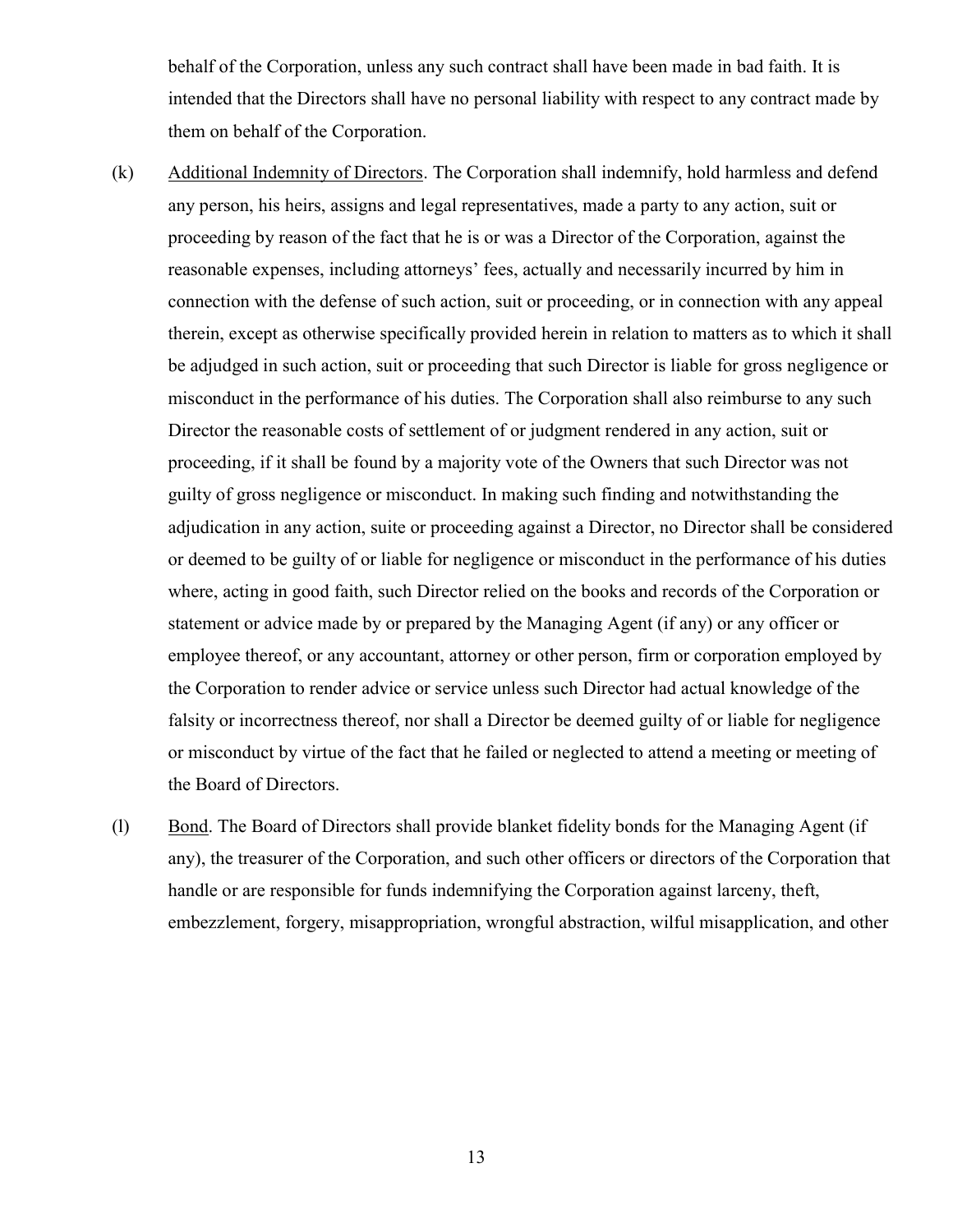acts of fraud or dishonesty, in such sums and with such sureties as may be approved by the Board of Directors (provided, however, in no event shall the aggregate amount of the bond be less than a sum equal to three (3) months aggregate assessments on all Dwelling Units) and any such bond shall specifically include protection for any insurance proceeds received for any reason by the Board. Fidelity bonds shall name the Corporation as an obligee and shall contain waivers of all defenses based upon the exclusion of persons serving without compensation from the definition of "employees" or similar terms or expressions. Such bonds shall provide that they may not be cancelled or substantially modified for any reason without at least ten (10) days prior written notice to the Corporation. The expense of any such bonds shall be a Common Expense.

- 10. Initial Management. The Board of Directors has entered or will. hereafter enter into a management agreement with DECLARANT or with a corporation or other entity affiliated with DECLARANT or designated by DECLARANT for a term not to exceed three (3) years with either party having the right to terminate upon ninety (90) days' notice under which DECLARANT (or such other corporation or entity as appropriated) will provide supervision, management and maintenance of the Lakes, and Landscape Area and/or Landscape Easements and in general perform all of the duties and obligations of the Corporation. Such management agreement may be renewed by the parties for additional terms of three (3) or less years or a new management agreement with different parties may be executed under similar terms and conditions. Any management agreement is or will be subject to termination by DECLARANT (or such other corporation or entity as appropriate) at any time prior to expiration of its term, in which event the Corporation shall thereupon and thereafter resume performance of all of its duties and obligations. Notwithstanding anything to the contrary contained herein, so long as a management agreement between the Corporation and DECLARANT (or such other corporation or entity as appropriate) is in effect, DECLARANT (or such other corporation or entity as appropriate) shall have and DECLARANT hereby reserves to itself (or such other corporation or entity as appropriate), the exclusive right to manage the Lakes, and accordance with the By-Laws of the Corporation.
- 11. Real Estate Taxes. Real estate taxes are to be separately assessed and taxed to each Lot. In the event that for any year the real estate taxes are not separately assessed and taxed to each Lot but are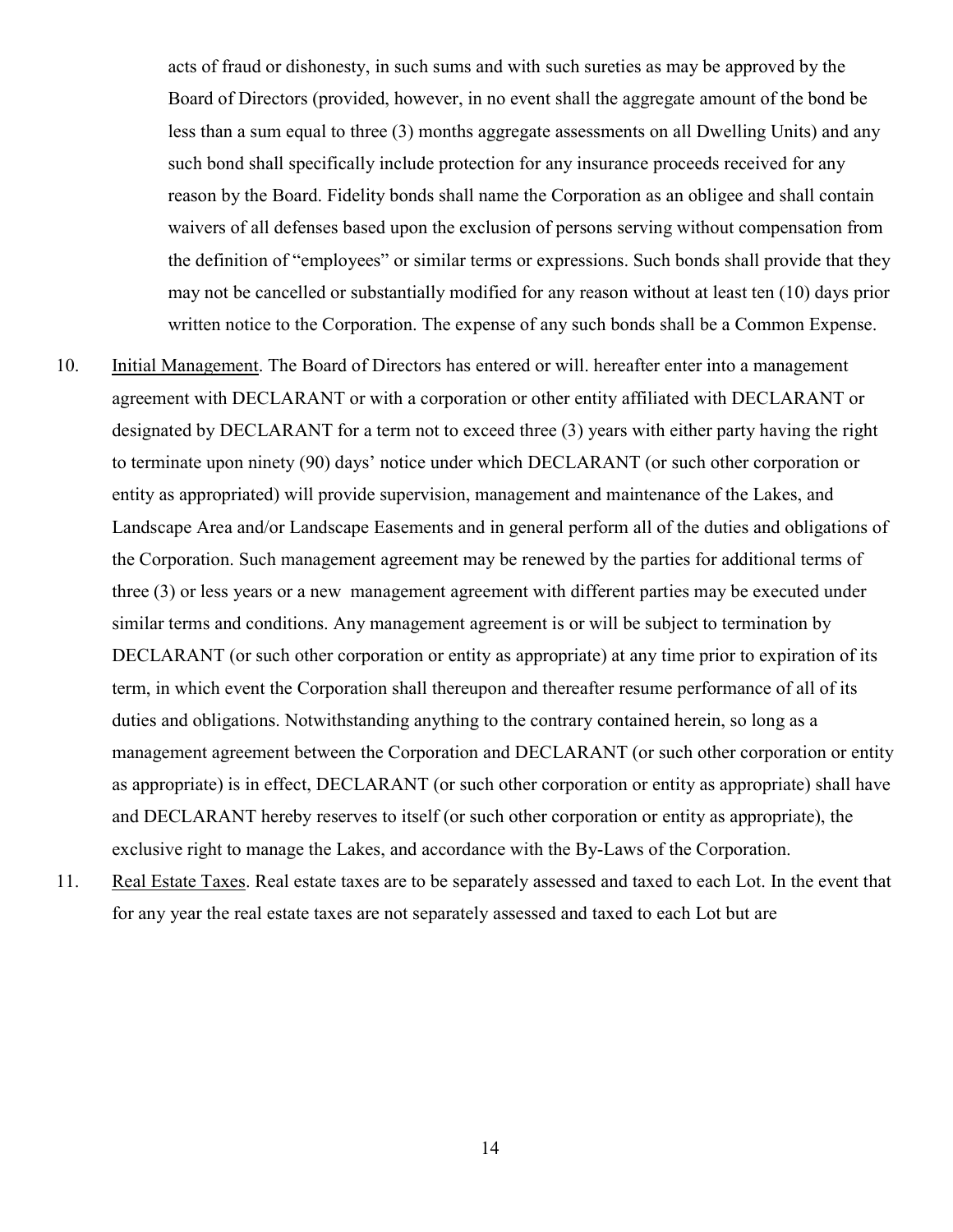assessed and taxed on the "TRACT" and "ADDITIONAL TRACT" or part thereof as a whole, without a breakdown for each Lot, then each Owner shall pay his proportionate share of the real estate taxes assessed to the land comprising the "TRACT" and "ADDITIONAL TRACT" or that part thereof that is assessed as a whole, which shall be the ratio that the square footage in his Lot bears to the total square footage of all the land comprising the "TRACT" and "ADDITIONAL TRACT" or part thereof assessed as a whole, and shall pay his proportionate share of the real estate taxes assessed on the improvements on the "TRACT" and "ADDITIONAL TRACT" or part thereof assessed as a whole based upon the ratio that the square footage of all improved Lots.

- 12. Utilities. Each Owner shall pay for his own utilities which are separately metered. Utilities which are not separately metered, if any, shall be treated as and paid as part of the Common Expense unless otherwise determined by the Corporation.
- 13. Maintenance, Repairs and Replacements. Maintenance, repairs, replacements and upkeep of the Common Areas and the Common Expense Areas, as detailed in Item 1(g) of this Declaration, shall be furnished by the Corporation as a part of its duties and the cost thereof shall constitute a part of the Common Expenses. Each Owner shall be responsible for maintaining and keeping his Lot and all improvements thereon in a good, clean and sanitary condition except as modified by Item 1(g) hereof. Notwithstanding any obligation or duty of the corporation to repair or maintain aforesaid if, due to the willful, intentional or negligent acts or omissions of an Owner or of a member of his family or of a guest, tenant, invitee or other occupant or visitor of such Owner, damage shall be caused, or if maintenance, repairs or replacements shall be required thereby which would otherwise be a Common Expense, then such Owner shall pay for such damage and such maintenance, repairs and replacements, as may be determined by the Corporation, unless such loss is covered by the Corporation's insurance with such policy having a waiver of subrogation clause. If not paid by such Owner upon demand by the Corporation the cost of repairing such damage shall be added to and become a part of the assessment to which such Owner's lot is subject. If any Owner shall fail so to maintain and keep his property or any part thereof in a good, clean and sanitary condition, exclusive of dwelling maintenance, the Corporation may perform any work necessary to do so and charge the Owner thereof for such cost, which cost shall be added to and become a part of the Owner's assessment, and such cost shall be immediately due, and shall be secured by the Corporation's lien on the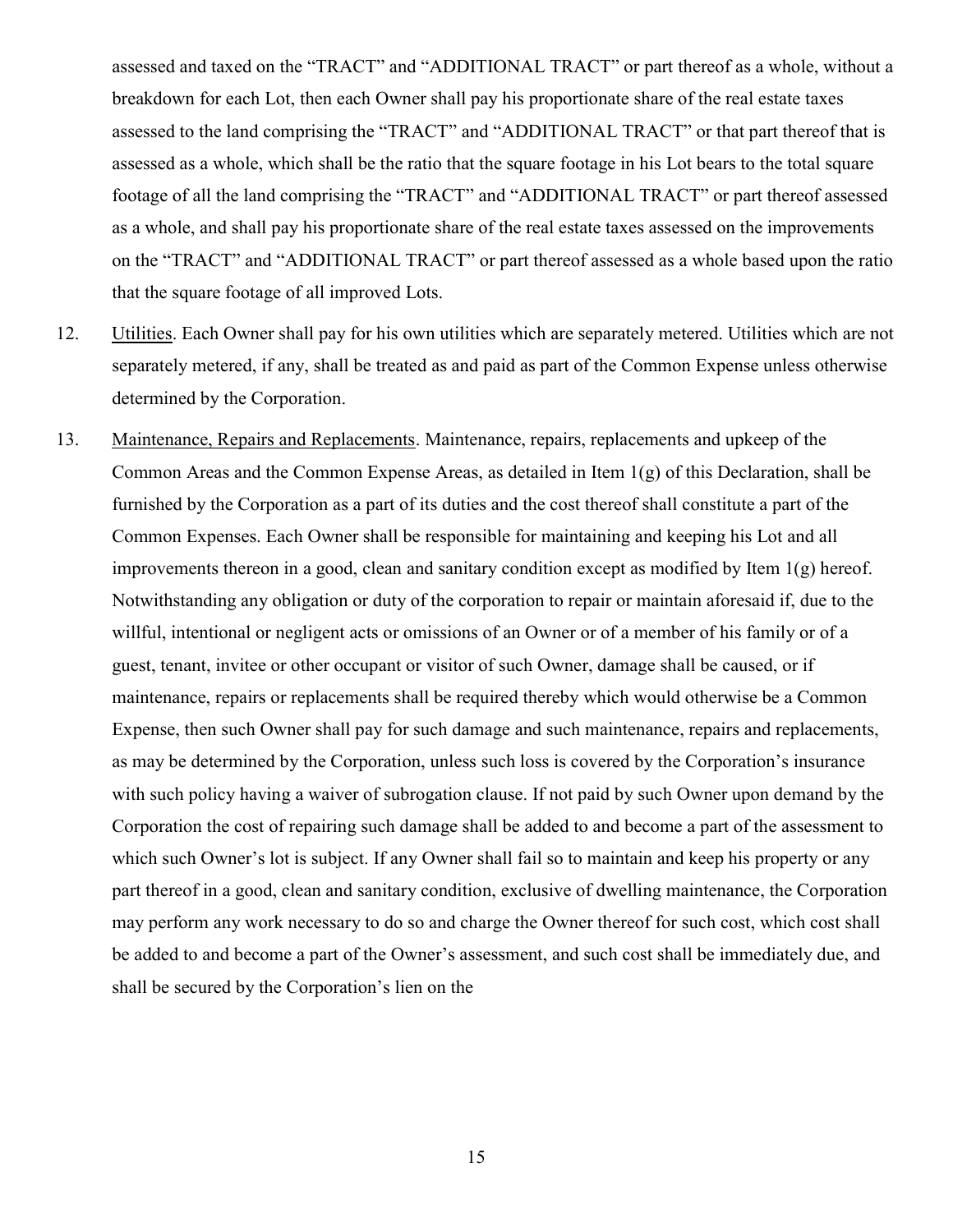Owner's property. So long as the "TRACT" is subject to this Declaration each Owner, by his acceptance of a deed to any Lot, irrevocably grants the Corporation, its agents and employees, the right to enter upon, across and over the Lot owned by such Owner under such conditions as are reasonably necessary to effect the maintenance, cleaning, repair or other work contemplated herein.

#### 14. Architectural Control.

- (a) The Architectural Review Board. As a standing committee of the Corporation there shall be, and hereby is, established an Architectural Review Board consisting of three (3) or more persons as may, from time to time, be provided in the By-Laws. Until the date hereinafter referred to in Item 21, the Architectural Review Board shall be the Initial Board of Directors unless the Initial Board of Directors relinquishes this responsibility in writing to the HOA at an earlier date. The Architectural Review Board shall be appointed by the Board of Directors at such time as all platted lots in the TRACT and ADDITIONAL TRACTS under Item 21 hereof have been transferred by the Declarant to a title holder other than Declarant.
- (b) Purpose. The Architectural Review Board shall regulate the external design, appearance, use and location of improvements on the Real Estate in such manner as to preserve and enhance values and to maintain a harmonious relationship among structures, improvements and the natural vegetation and topography.
- (c) Conditions. No improvements, alterations, repairs, excavation, changes in grade or other work which in any way alters the exterior of any Lot or the improvements located thereon from its natural or improved state existing on the date such Lot was first conveyed in fee by the DECLARANT to an Owner shall be made or done without the prior approval of the Architectural Review Board, except as otherwise expressly provided in this Declaration. No building, fence, wall, Dwelling Unit, change in the Common Areas or Common Expense Areas (Item 1g), or other structure shall be commenced, erected, maintained, improved, altered, made or done on any Lot without the prior written approval of the Architectural Review Board.
- (d) Procedures. In the event the Architectural Review Board fails to approve, modify or disapprove

16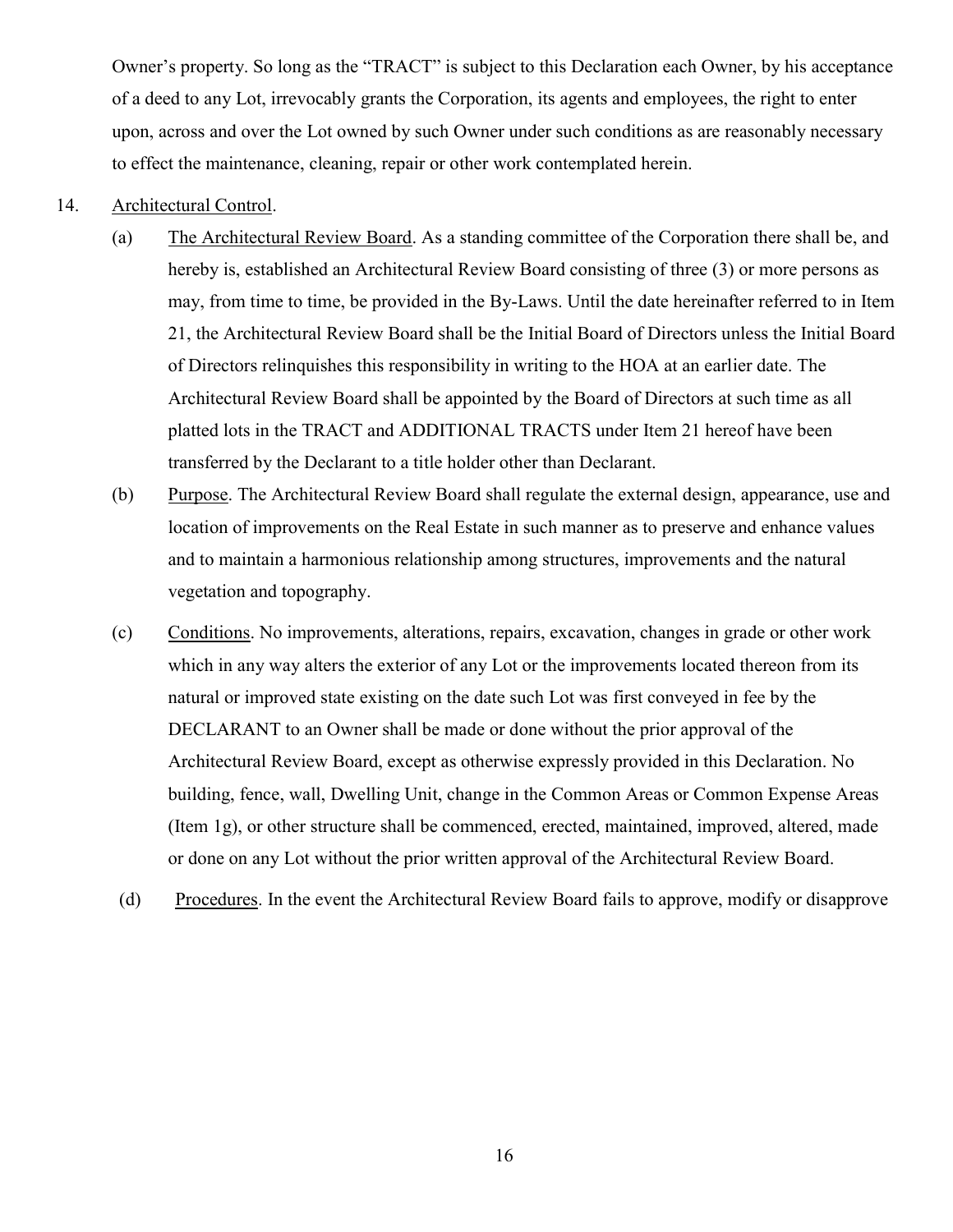in writing an application within thirty (30) days after such application (and all plans, drawings, specifications and other items required to be submitted to it in accordance with such rules as it may adopt) have been given to it, approval will be deemed granted by the Architectural Review Board. A decision of the Architectural Review Board may be appealed to the Board of Directors which may reverse or modify such decision by a two-thirds (2/3rds) vote of the Directors then serving. The Architectural Review Board may establish committees consisting of two (2) or more of its members, which committees shall exercise such powers of the Board as may be delegated to them.

(e) Maintenance of Architectural Control. The Association may not waive or abandon the procedure for regulating and enforcing the architectural design of the Dwelling Units nor for maintaining the Common Areas or Common Expense Areas (Item 1g) without the prior written approval of 2/3rds of all Owners and 2/3rds of all Mortgagees whose mortgage interests have been made known to the Board of Directors in accordance with the provisions of this Declaration.

15. Assessments.

- (a) Annual Accounting. Annually, after the close of each fiscal year of the Corporation and prior to the date of the annual meeting of the Corporation next following the end of such fiscal year, the Board shall cause to be prepared and furnished to each Owner a financial statement prepared by a certified public accountant or firm of certified public accountants then servicing the Corporation, which statement shall show all receipts and expenses received, incurred and paid during the preceding fiscal year.
- (b) Proposed Annual Budget. Annually, before the date of the annual meeting of the Corporation, the Board of Directors shall cause to be prepared a proposed annual budget for the current fiscal year estimating the total amount of the Common Expenses for the current fiscal year and shall furnish a copy of such proposed budget to each Owner at or prior to the time the notice of such annual meeting is mailed or delivered to such Owners. The annual budget shall be submitted to the Owners at the annual meeting of the Corporation for adoption, and, if so adopted, shall be the basis for the Regular Assessments (hereinafter defined) for the current fiscal year. At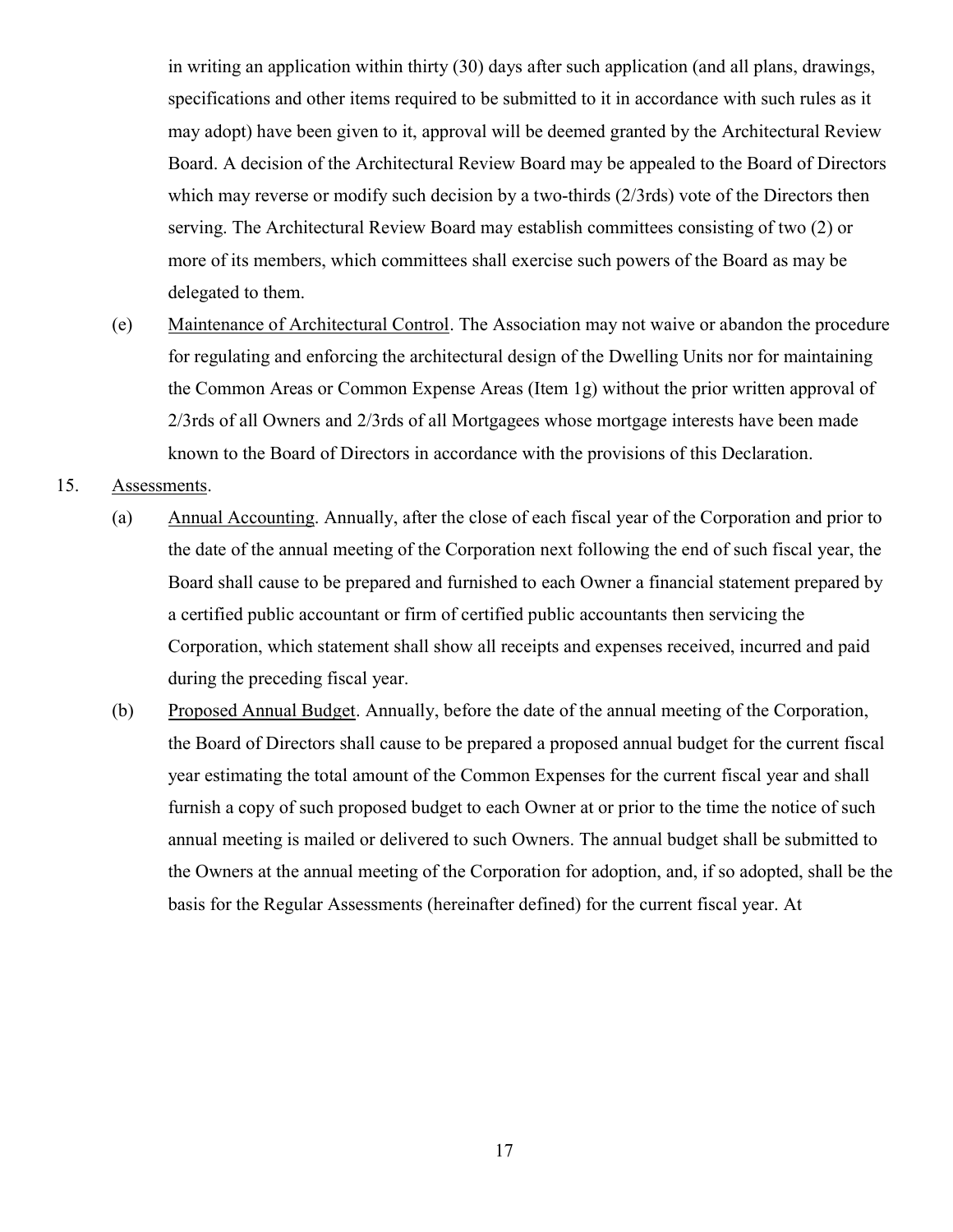the annual meeting of the Owners, the budget may be approved in whole or in part or may be amended in whole or in part by a majority vote of the Owners; provided, however, that in no event shall the annual meeting of the Owners be adjourned until an annual budget is approved and adopted at such meeting, either the proposed annual budget or the proposed annual budget as amended. The annual budget, the Regular Assessments and all sums assessed by the Corporation shall be established by issuing generally accepted accounting principles applied on consistent basis. The annual budget may include the establishment and maintenance of a replacement reserve fund for capital expenditures and replacement of the Common Areas and Common Expense Areas (Item 1g), which replacement reserve fund (if established) shall be used for those purposes and not for usual and ordinary repair expenses. Such replacement reserve fund for capital expenditures and replacement for the Common Areas and Common Expense Areas (Item 1g), shall be maintained by the Corporation in a separate interest bearing account or accounts with one or more banks or savings and loan associations authorized to conduct business in Marion County, Indiana selected from time to time by the Board. The failure or delay of the Board of Directors to prepare a proposed annual budget and to furnish a copy thereof to the 0wners shall not constitute a waiver or release in any manner of the obligations of the Owners to pay the Common Expenses are herein provided, whenever determined. Whenever, whether before or after the annual meeting of the Corporation, there is no annual budget approved by the Owners as herein provided for such current fiscal year, the Owners shall continue to pay Regular Assessments based upon the last approved budget or, at the option of the Board, based upon one hundred ten percent (110%) of such last approved budget, as a temporary budget.

(c) Regular Assessment. The annual budget as adopted by the Owners shall, based on the estimated cash requirement for the Common Expenses on the current fiscal year as set forth in said budget, contain a proposed assessment against each Lot, which shall be the same amount for each Lot. Immediately following the adoption of the annual budget, each Owner shall be given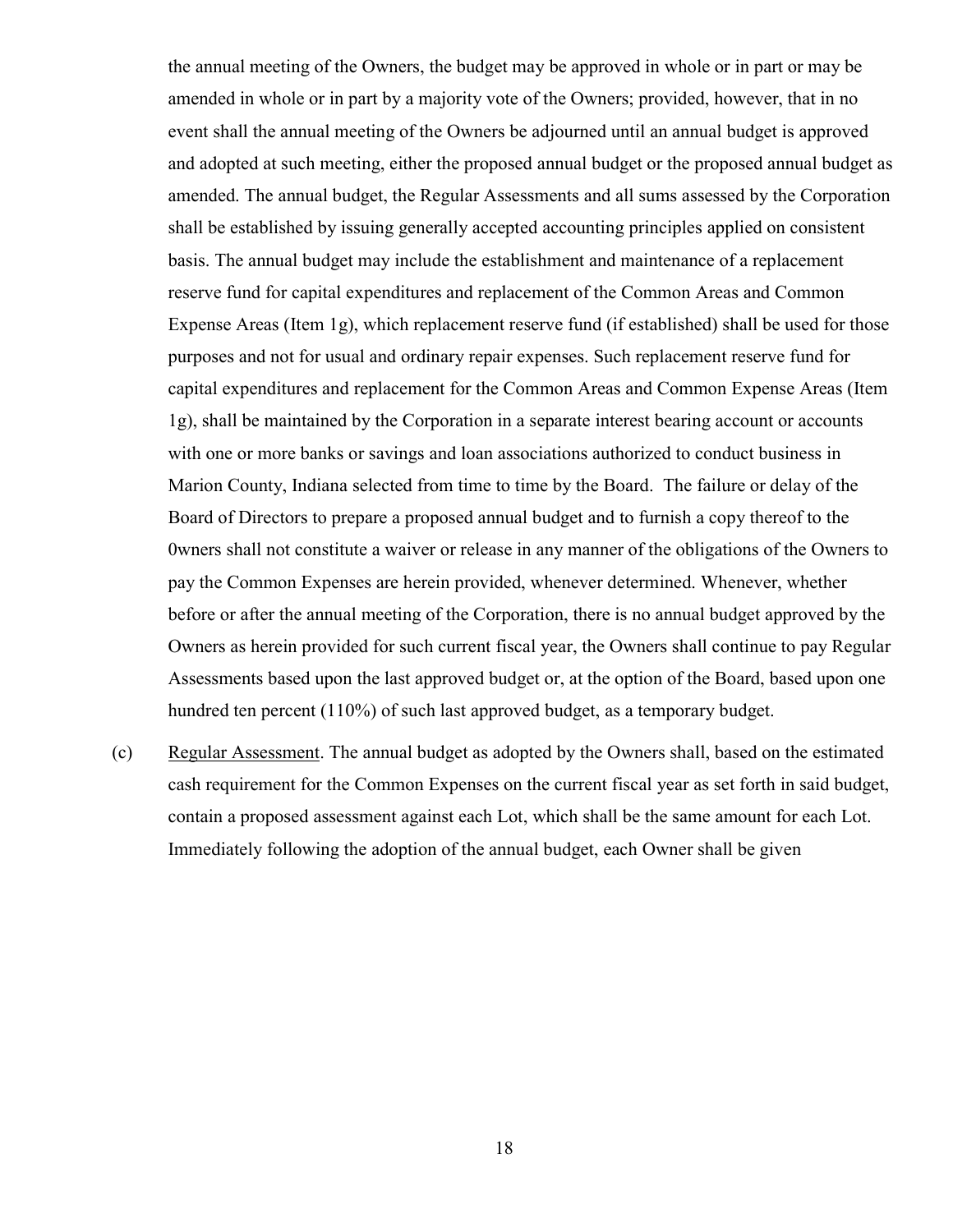written notice of such assessment against his respective Lot (herein called the "Regular Assessment"). In the event the Regular Assessment for a particular fiscal year is initially based upon a temporary budget, such Regular Assessment shall be revised, within fifteen (15) days following adoption of the final annual budget by the Owners, to reflect the assessment against each Lot based upon such annual budget as finally adopted by the Owners. The aggregate amount of the Regular Assessments shall be equal to the total amount of expenses provided and included in the final annual budget, including reserve funds as hereinabove provided. The Regular Assessment against each Lot shall be paid in advance annually commencing on the first day of the first month of each fiscal year and yearly thereafter. Builders who purchase Lots for resale to homeowners for occupancy shall be excused from the annual Regular Assessment for an interval of four (4) months from the date of conveyance of the Lot from Declarant to the Builder. Payment of the Regular Assessment shall be made to the Board of Directors or the Managing Agent, as directed by the Board of Directors. In the event the Regular Assessment for a particular fiscal year of the Corporation was initially based upon a temporary budget, then:

- (i) if the Regular Assessment based upon the final annual budget adopted by the Owners exceeds the amount of the Regular Assessment based upon the temporary budget, that portion of such excess applicable to the period from the first day of the current fiscal year to the date of the next payment of the Regular Assessment which is due shall be paid within thirty (30) days of written notice to said effect.
- (ii) If the Regular Assessment based upon the temporary budget exceeds the Regular Assessment based upon the final annual budget adopted by the Owners, such excess shall be credited against the next payment of the Regular Assessment coming due, until the entire amount of such excess has been so credited.

The Regular Assessment for the current fiscal year of the corporation shall become a lien on each separate Lot as of the first day of each fiscal year of the Corporation, even though the final determination of the amount of such Regular Assessment may not have been made by that date. The fact that an Owner has paid his Regular Assessment for the current fiscal year in whole or in part based upon a temporary budget and thereafter, before the annual budget and Regular Assessment are finally determined, approved and adjusted as herein provided sells, conveys or transfers his Lot or any interest therein, shall not relieve or release such Owner or his successor as Owner of such Lot from Payment of the Regular Assessment for such Lot as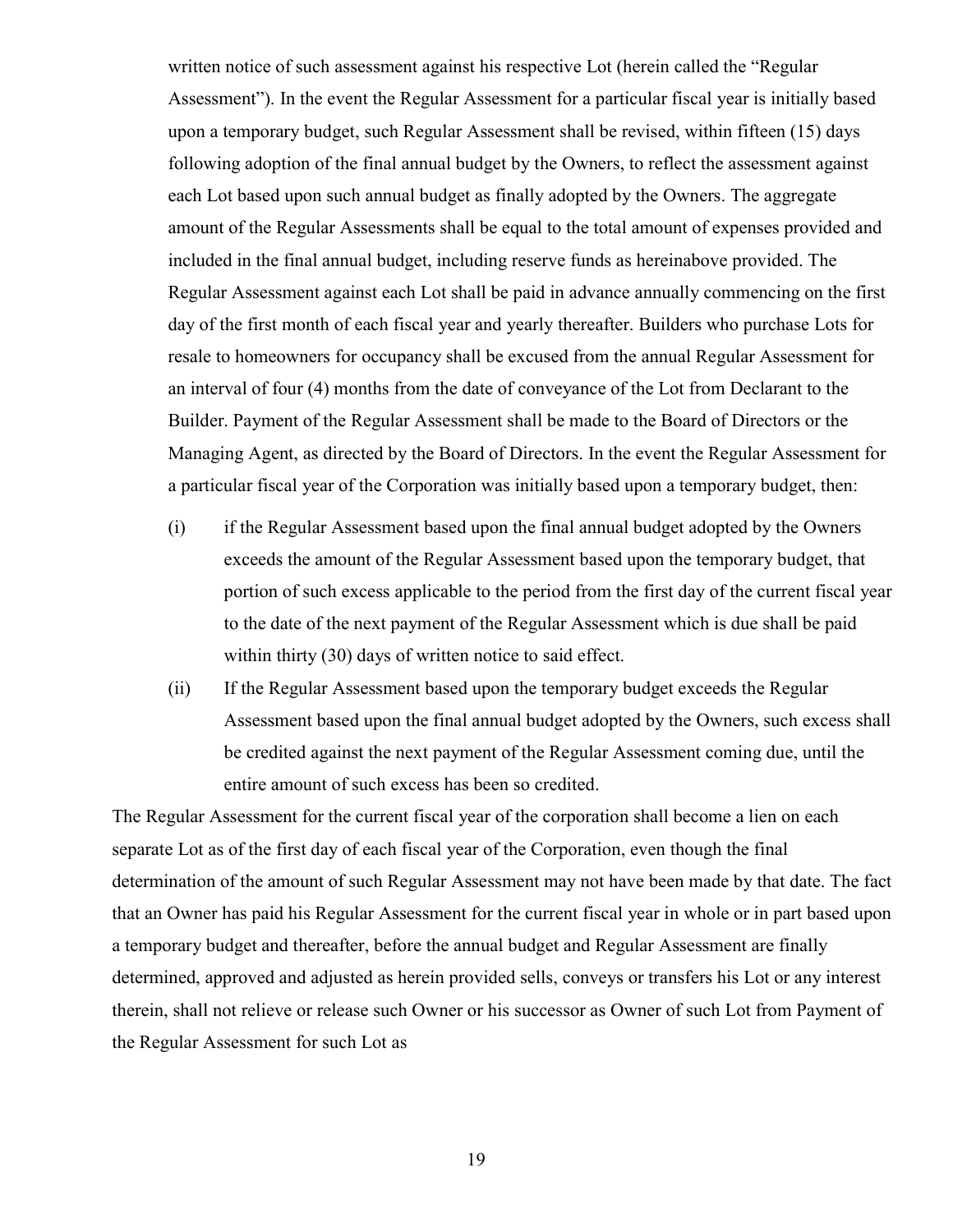finally determined, and such Owner and his successor as Owner of such Lot shall be jointly and severally liable for the Regular Assessment as finally determined. Any statement of unpaid assessments furnished by the Corporation pursuant to Paragraph 16 hereof prior to the final determination and adoption of the annual budget and Regular Assessment for the year in which such statement is made shall state that the matters set forth therein are subject to adjustment upon determination and adoption of the final budget and Regular Assessment for such year, and all parties to whom any such statement may be delivered or who may rely thereon shall be bound by such final determinations. The Regular Assessments shall be due and payable automatically on its due date without any notice from the Board or the Corporation, and neither the Board nor the Corporation shall be responsible for providing any notice or statements to Owners for the same.

- (d) Special Assessments. From time to time Common Expenses of an unusual or extraordinary nature or not otherwise anticipated may arise. At such time and provided that any such assessment shall have the assent of two thirds  $(2/3<sup>rd</sup>)$  of the votes of each class of members who are voting in person or by proxy at a meeting duly called for this purpose, and further provided that the DECLARANT shall not be any Owner's agent, attorney-in- fact or proxy in this vote pursuant to the third sentence of Paragraph 7 of this Declaration, the Board of Directors shall have the full right, power and authority to make special assessments which, upon resolution of the Board, shall become a lien on each Lot, prorated in equal shares (herein called "Special Assessment"). Without limiting the generality of the foregoing provisions, Special Assessments may be made by the Board of Directors from time to time to pay for capital expenditures and to pay for the cost of any repair or reconstruction of damage caused by fire or other casualty or disaster to the extent insurance proceeds are insufficient therefore under the circumstances described in this Declaration.
- (e) Regular Assessments Prior to the Applicable Date. During the period that Dwelling Units are being constructed within the "TRACT" or any "ADDITIONAL TRACT", it is difficult to accurately allocate the Common Expenses to the individual Lots. The purpose of this section is to provide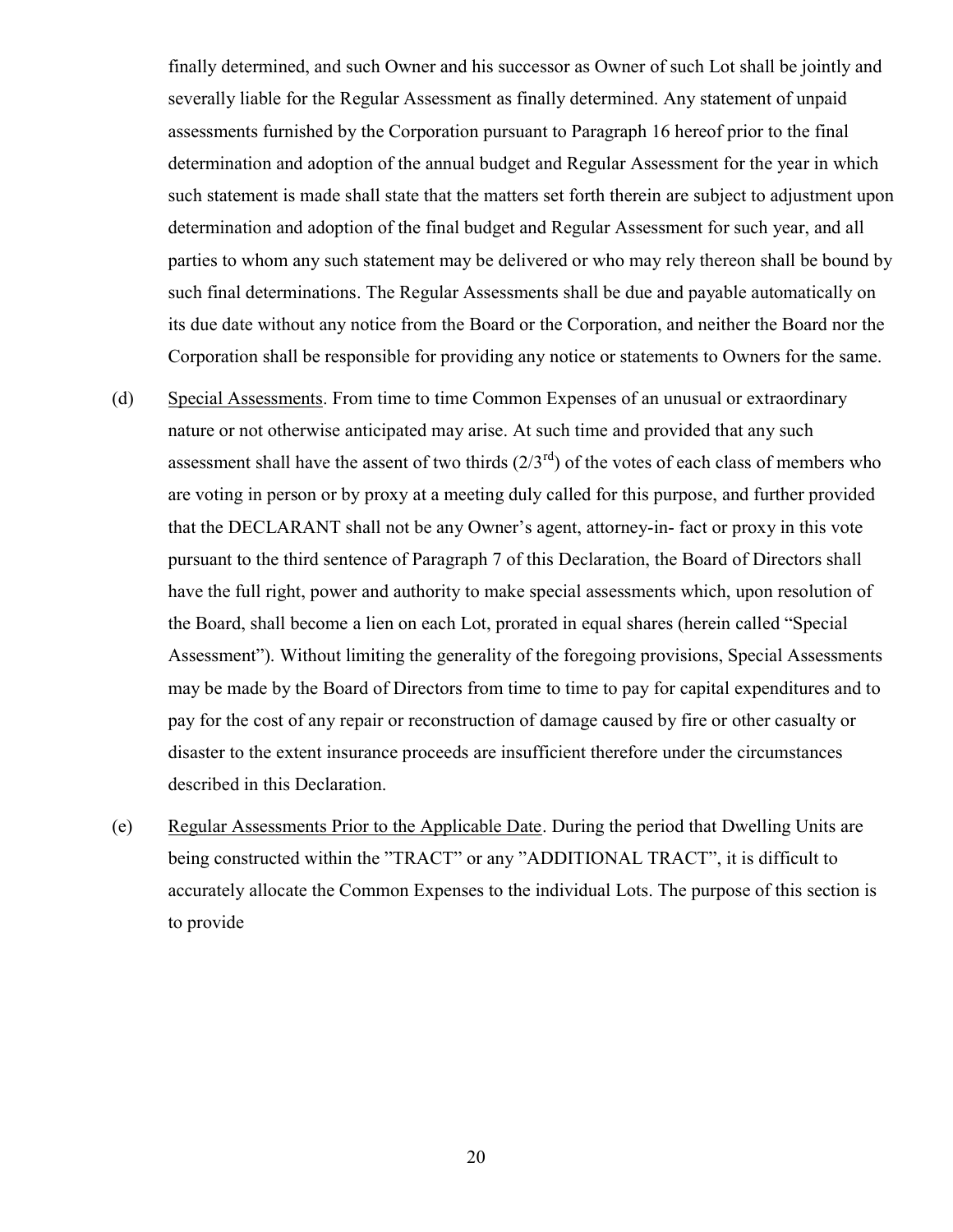the method for the payment of the Common Expenses during the period prior to the Applicable Date to enable the Corporation to perform its duties and functions. Accordingly, and notwithstanding any other provision contained in the Declaration, the Articles or the By-Laws or otherwise, prior to the Applicable Date, the annual budget and all Regular Assessments and Special Assessments shall be established by the Initial Board without any meeting or concurrence of the Owners; provided, however, the Regular Assessments shall be determined in accordance with the provisions contained in this subparagraph. The Corporation will enter into a management agreement with DECLARANT (or a corporation or other entity designated by DECLARANT) (hereinafter referred to as "Management Agent" or "Managing Agent") in accordance with the provisions of Paragraph 9 of this Declaration. So long as such management agreement (or similar agreement) remains in effect, the Common Expenses and Regular Assessment shall be paid by Owners to Management Agent. DECLARANT shall guarantee that until the earlier of (1) termination of said management agreement or (2) 1 year after the date of execution, the annual Regular Assessment shall not exceed Three Hundred Dollars (\$300.00) (the "Guaranteed Charge"). After this date (assuming that said management agreement or similar agreement is still in effect) and so long thereafter as said management agreement (or similar agreement) remains in effect and Management Agent continues to perform such functions, DECLARANT guarantees that the annual Regular Assessment shall not exceed the amount of the Guaranteed Charge for each year. Such adjustments to the Guaranteed Charge (up to a twenty percent (20%) increase as determined by the Board) shall be made annually on January 1 of each year so long as said management agreement remains in effect and Management Agent continues to perform such functions. Such annual charge shall during such guaranteed period entirely defray the Owner's obligation for his share of Common Expenses or shall be the Owner's entire Regular Assessment. DECLARANT shall be responsible for any deficit over and above this "START UP FUND" hereinafter detailed, during such guarantee period; provided, however, that this guarantee is not intended to include, and does not include, major physical alterations or other unusual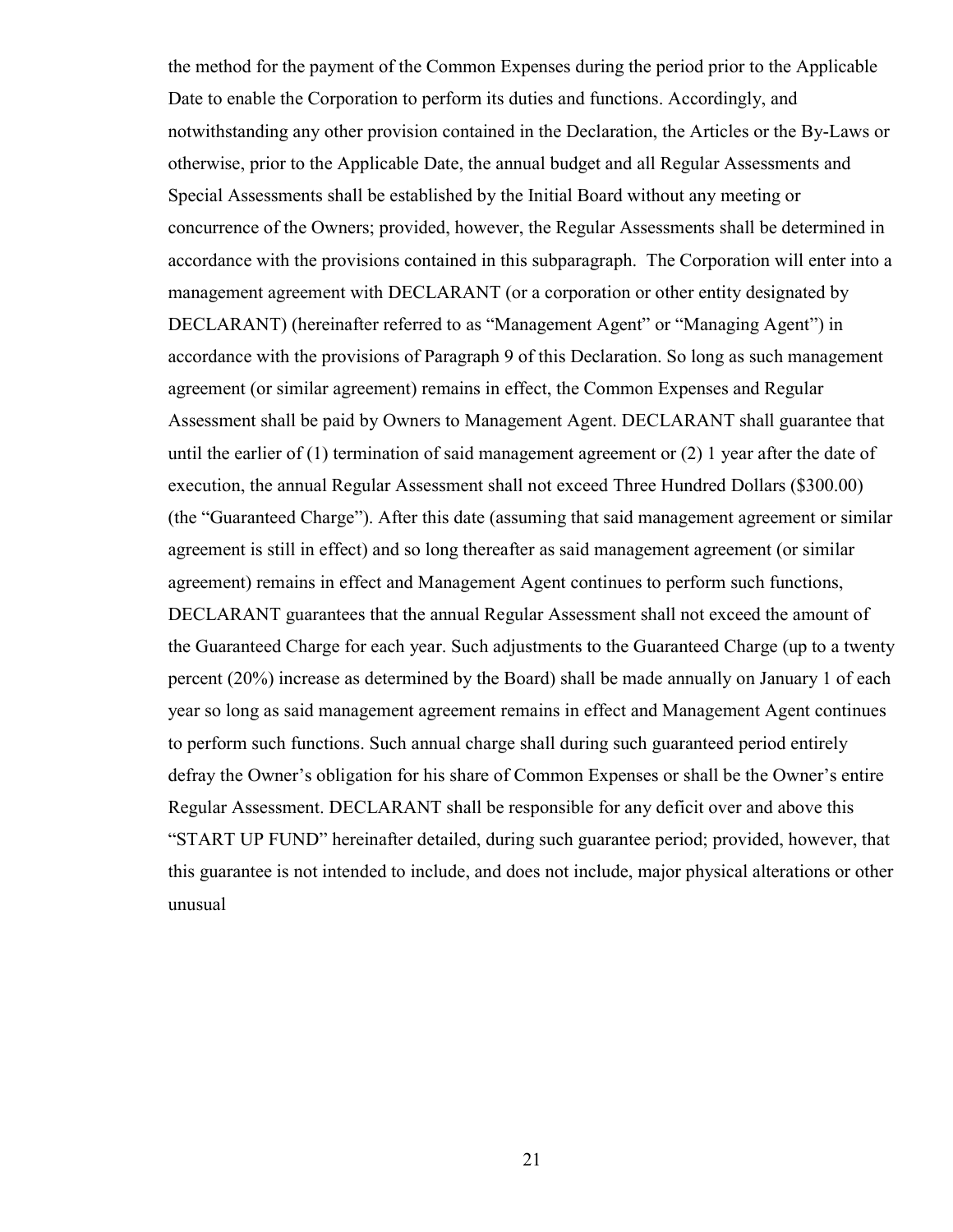expenditures not ordinarily anticipated in normal maintenance operations. Such expenditures would be covered through Special Assessments, or if sufficient the replacement reserve fund, if any such fund exists. That portion of the Regular Assessment collected by DECLARANT prior to the Applicable Date applicable to any replacement reserve created shall be held by the initial Board and if required, applied to the replacement required in the Common Areas and Common Expense Areas (Item 1g). To the extent that any such replacement reserve is not so applied, the balance thereof shall be retained by the Corporation at the Applicable Date. Payment of Regular Assessment prior to the Applicable Date with respect to each Dwelling Unit (that is not owned by DECLARANT) shall commence on the date of conveyance by DECLARANT to such new owner or from the date of conveyance by a Builder who secured title from Declarant for resale to homeowners for their occupancy. The "START UP FUND" of one-sixth  $(1/6<sup>th</sup>)$  of the Regular Assessment aforesaid shall be added to the Regular Assessment and be due at the same time. The first payment shall be payable on the date of conveyance prorated based upon a 365 day year. Thereafter, payment of the Regular Assessment shall be paid the first day of each annual period thereafter during the period prior to the Applicable Date. DECLARANT SHALL ONLY BE RESPONSIBLE FOR REGULAR ASSESSMENTS FOR LOTS OWNED BY DECLARANT FOR 25% OF THE REGULAR ASSESSMENT. PROVIDED HOWEVER, SUCH PAYMENTS BY DECLARANT FOR LOTS WITHIN A PARTICULAR FINAL PLAT SHALL NOT COMMENCE UNTIL THE FIRST LOT IN SUCH AREA SUBJECT TO A FINAL PLAT IS CONVEYED BY DECLARANT TO A NEW OWNER AND, PROVIDED FURTHER, THAT THE AGGREGATE OF SUCH PAYMENTS FROM THE DECLARANT IN ANY CALENDAR YEAR SHALL NOT EXCEED \$2,000.00.

Each Owner hereby authorizes the Corporation and the Board of Directors and its officers to enter into the aforesaid management agreement described in Paragraph 9 of this Declaration and to adhere to and abide by the same.

(f) Initial Working Capital and START-UP FUND. Upon the closing of the initial conveyance of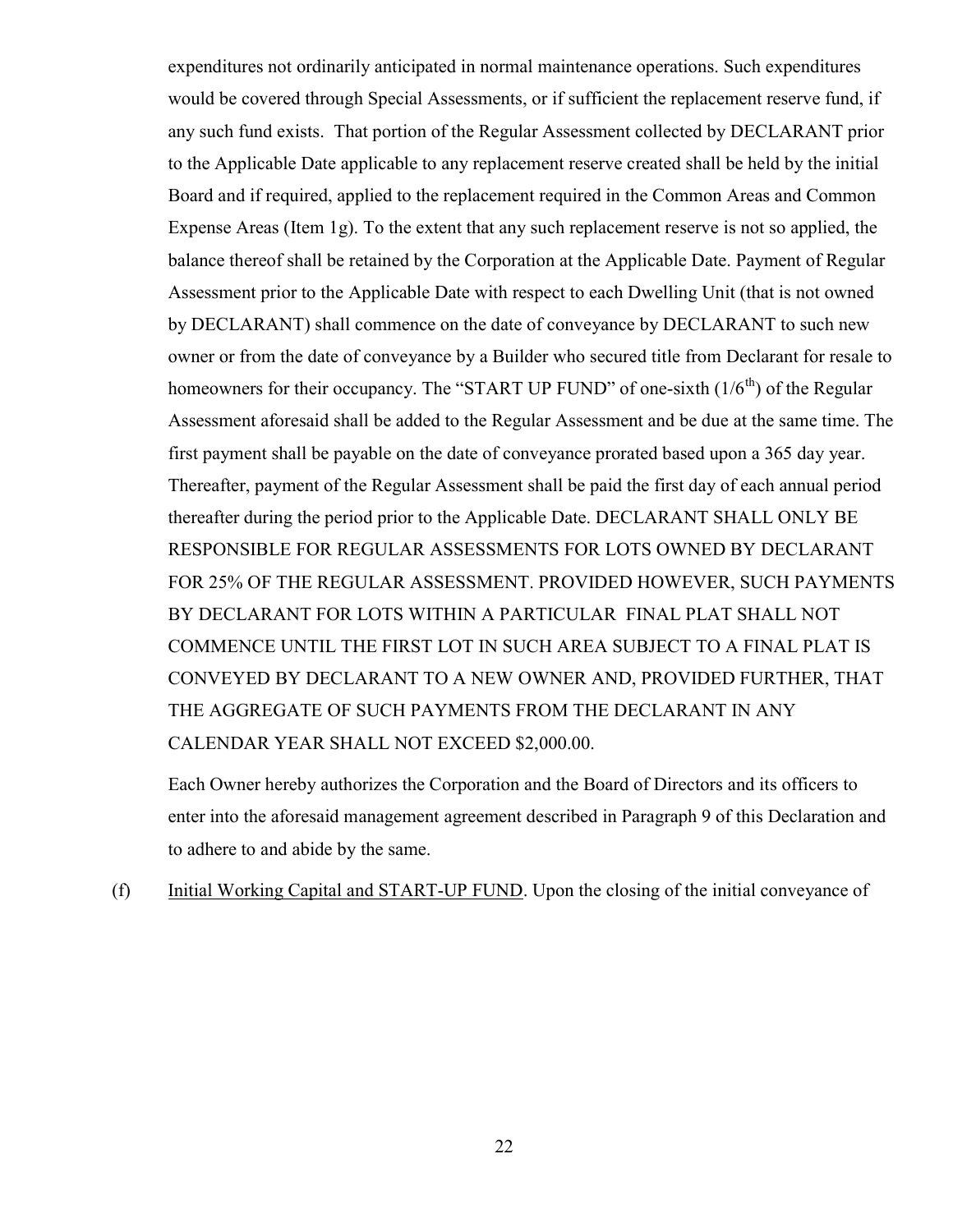each Lot by Declarant to another person, except for builders listed on Declarant's Builder List as that list is published from time to time, the purchaser of such Lot shall pay to the Corporation, in addition to any other amounts then owed or due to the Corporation, as a contribution to its working capital and "START-UP FUND", an amount equal to one-sixth  $(1/6<sup>th</sup>)$  of the then current annual Regular Assessment against such Lot, which payment shall be non-refundable and shall not be considered as an advance payment of any Assessment or other charge owed the Corporation with respect to such Lot. Such working capital and START-UP FUND shall be held and used by the Corporation for payment of, or reimbursement to Declarant for advances made to pay expenses of the Corporation for its early period of operation, to enable the Corporation to have cash available to meet unforeseen expenditures, or to acquire additional equipment or services deemed necessary by the Board.

(g) Failure of Owner to Pay Assessments. No Owner may exempt himself form paying regular Assessments and Special Assessments or from contributing toward the Common Expense or toward any other expense lawfully agreed upon by waiver of the use or enjoyment of the Common Areas and/or Common Expense Areas (Item 1g) or by abandonment of the Lot belonging to him. Each Owner shall be personally liable for the payment of all Regular and Special Assessments. Where the Owner constitutes more than one person the liability of such person shall be joint and several. If any Owner shall fail, refuse or neglect to make any payment of any Regular Assessment or Special Assessment when due, the lien for such assessment on the Owner's Lot and Dwelling Unit may be filed and foreclosed by the Board of Directors for and on behalf of the Corporation as a mortgage on real property or as otherwise provided by law. Upon the failure of the Owner to make timely payments of any Regular Assessment or Special Assessment when due the Board may in its discretion accelerate the entire balance of unpaid assessments the Owner and any occupant of the Lot and Dwelling Unit shall be jointly and severally liable for the payment to the Corporation and the Board shall be entitled to the appointment of a receiver for the purpose of preserving the Lot and Dwelling Unit and to collect the rentals and other profits therefrom for the benefit of the Corporation to be applied to the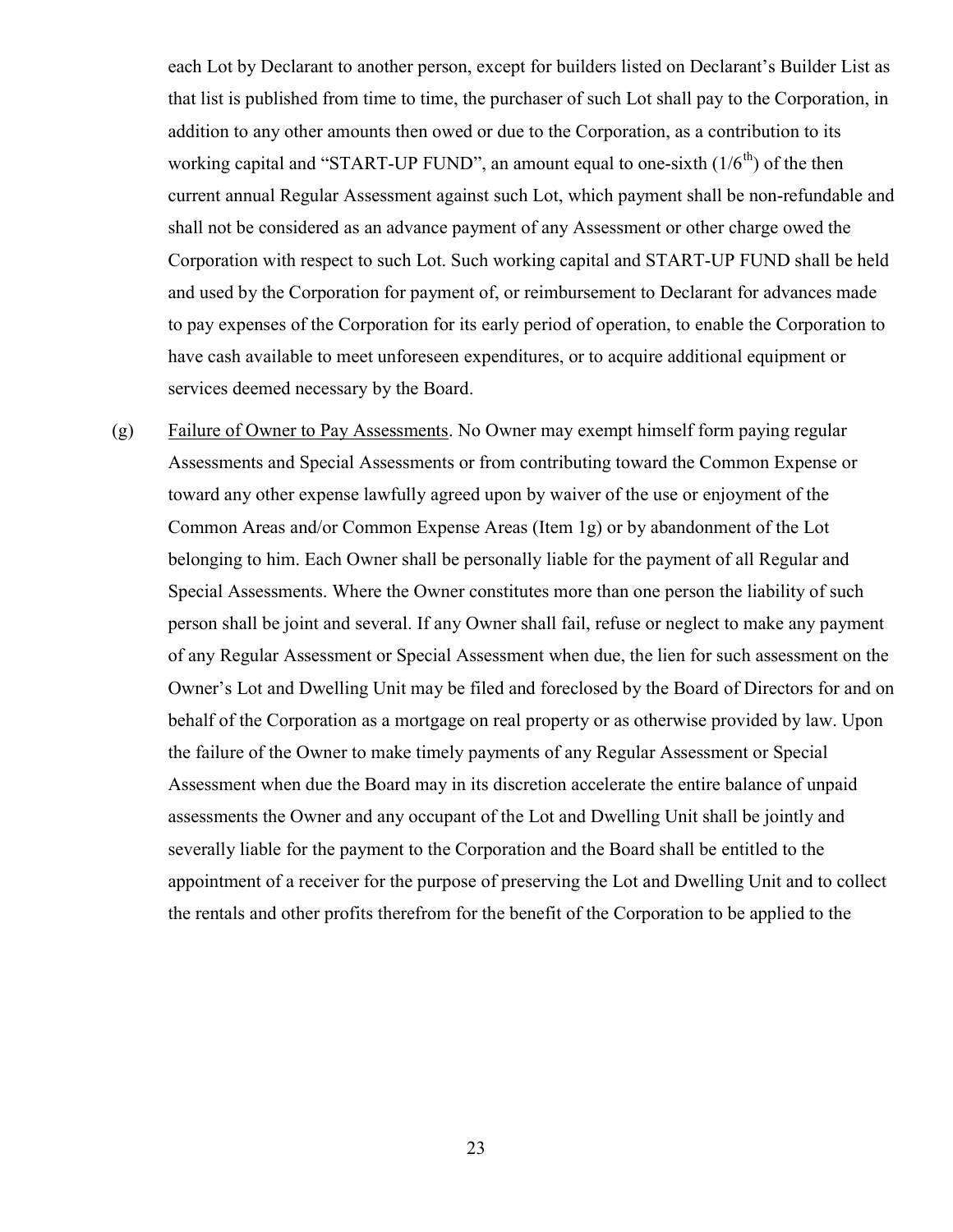unpaid Regular Assessments or Special Assessments. The Board may at its option bring suit to recover a money judgment for any unpaid Regular Assessment or Special Assessment without foreclosing or waiving the lien securing the same. In any action to recover a Regular Assessment or Special Assessment whether by foreclosure or otherwise, the Board for and on behalf of the Corporation shall be entitled to recover from the Owner of the respective Lot and Dwelling Unit costs and expenses of such action incurred (including, but not limited to, reasonable attorney's fees) and interest from the date such assessment were due until paid at the rate equal to the prime interest rate then being charged by NBD of Indianapolis to its largest and best corporate customer (or if said bank is no longer in existence then such rate charged by another National Bank in Marion County, Indiana selected by the Board of Directors). The lien of the Assessments provided for herein shall be subordinate to the lien of any first mortgage.

(h) Subordination of Assessment Lien to Mortgage. Notwithstanding anything contained in this Declaration, the Articles or the By-Laws, any sale or transfer of a Lot to a mortgagee pursuant to a foreclosure on its mortgage or conveyance in lieu thereof, or a conveyance to any person at a public sale in a manner provided by law with respect to mortgage foreclosures shall extinguish the lien of any unpaid installment of any Regular Assessment or Special Assessment as to such installment which became due prior to such sale, transfer or conveyance; provided, however, that the extinguishment of such lien cannot relieve the prior owner from personal liability therefor. No such sale, transfer or conveyance shall relieve the Lot and Dwelling Unit or the purchaser at such foreclosure sale or grantee in the event of conveyance in lieu thereof, from liability for any installments of Regular Assessments or Special Assessment thereafter becoming due or from the lien therefor. Such unpaid share of any Regular Assessments or Special Assessments, the lien for which has been divested as aforesaid shall be deemed to be a Common Expense collectible from all Owners (including the party acquiring the subject Lot from which it arose).

## 16. Mortgages.

(a) Notice to Corporation. Any Owner who places a first mortgage lien upon his Lot, or the Mortgagee, shall notify the Secretary of the Corporation thereof and provide the name address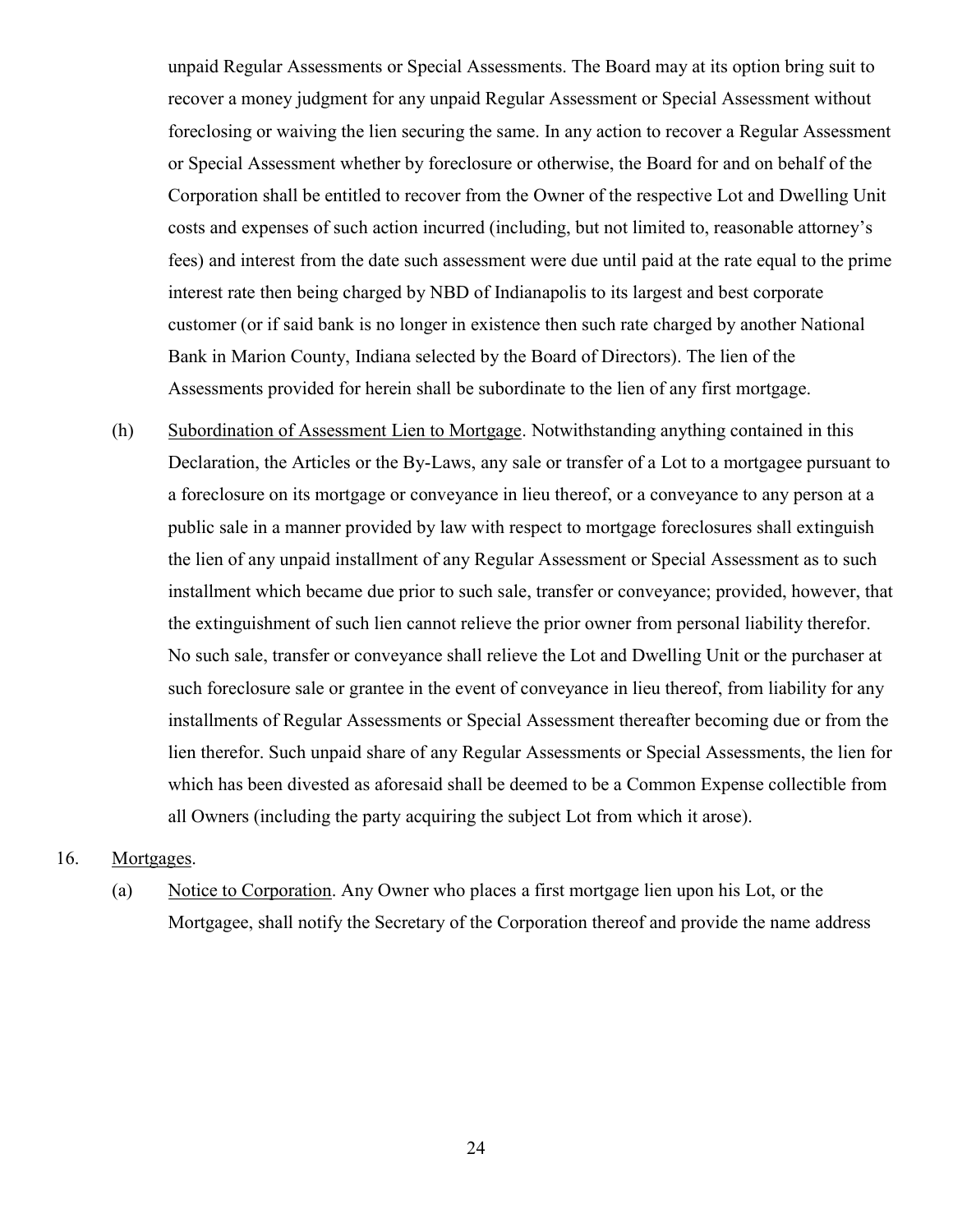of the Mortgagee. A record of such Mortgage and name and address shall be maintained by the Secretary and any notice required to be given to the Mortgagee pursuant to the terms of this Declaration, the By-Laws or otherwise shall be deemed effectively given if mailed to such Mortgagee at the address shown in such record at the time provided. Unless notification of any such mortgage and the name and address of Mortgagee are furnished to the Secretary, either by the Owner or the Mortgagee, no notice to any Mortgagee as may be otherwise required by this Declaration, the By-Laws or otherwise shall be required by this Declaration, the By-Laws shall be required and no Mortgagee shall be entitled to vote on any matter to which he otherwise may be entitled by virtue of this Declaration, the By-Laws, a proxy granted to such Mortgagee in connection with the mortgage, or otherwise. The Corporation shall, upon request of a Mortgagee who has furnished the Corporation with its name and address as hereinabove provided, furnish such Mortgagee with written notice of any default in the performance by its borrower of any obligations of such borrower under this Declaration or the By-Laws which is not cured within sixty (60) days.

- (b) Notice of Unpaid Assessments. The Corporation shall, upon request of a Mortgagee, a proposed mortgagee, or a proposed purchaser who has a contractual right to purchase a Lot, furnish to such Mortgagee or purchaser a statement setting forth the amount of the unpaid Regular Assessments or Special Assessments or other charges against the Lot, which statement shall be binding upon the Corporation and the Owners, and any Mortgagee or grantee of the Lot shall not be liable for nor shall the Lot conveyed be subject to a lien for any unpaid assessments or charges in excess of the amounts set forth in such statement or as such assessments may be adjusted upon adoption of the final annual budget, as referred to in Paragraph 16 hereof.
- (c) Right of Mortgagee to Pay Real Estate Taxes or Insurance Premiums. Mortgagees shall have the right, but not the obligation (1) to pay any charges against the Common Areas and/or Common Expense Areas (Item 1g) which are in default and (2) to pay any overdue premiums on hazard insurance for the above areas or to secure new hazard insurance for the above areas on the lapse of a policy. Any Mortgagee making such payment shall be owed immediately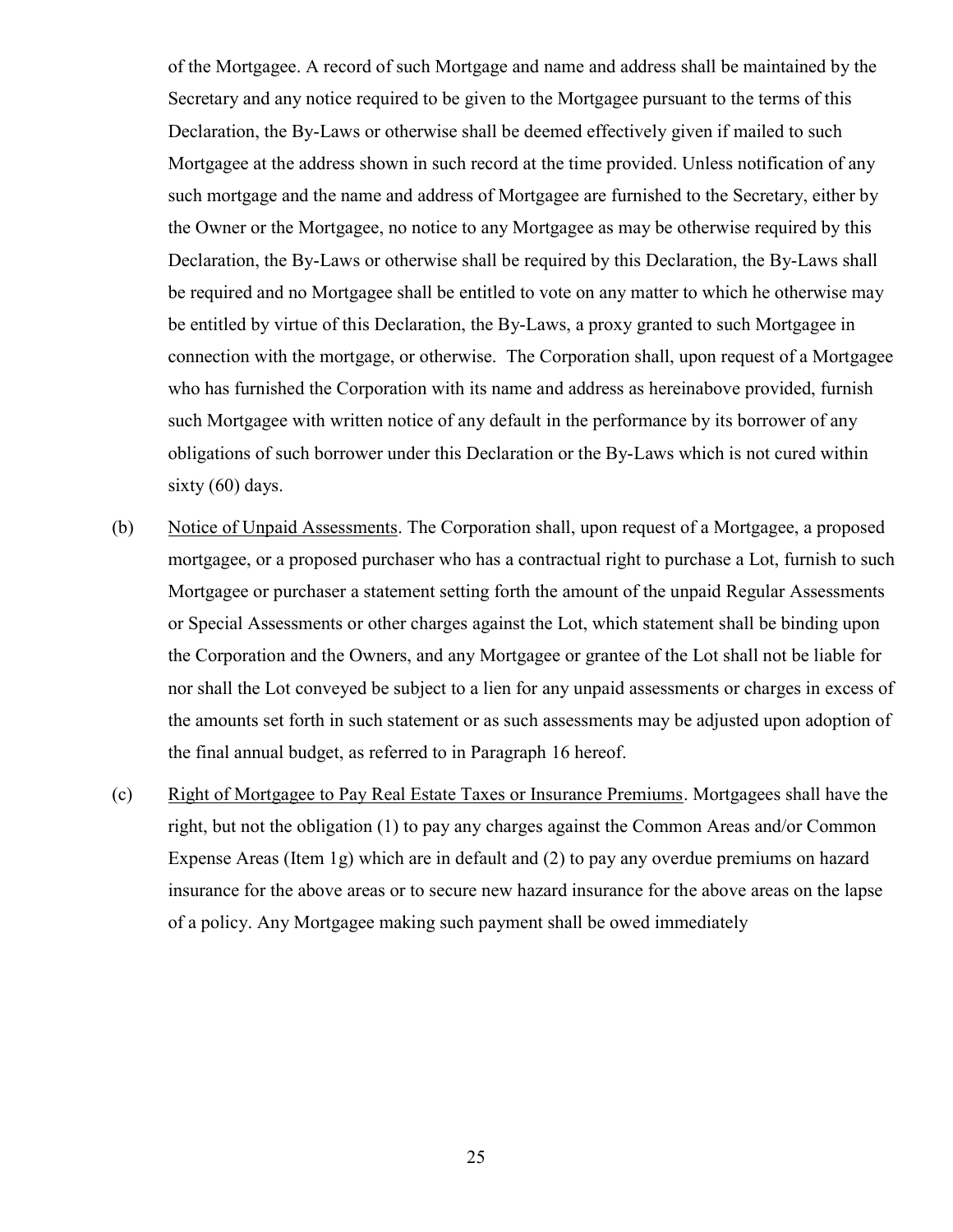reimbursement by the Corporation.

- (d) Notice of Condemnation or Casualty Loss. Mortgagee shall be timely notified of any condemnation loss which affects a material portion of the "TRACT". Mortgagees shall also be timely notified of any lapse, cancellation or material modification of any insurance policy or fidelity bond held by the Corporation.
- (e) Notice to Insurers and Guarantors. Any guarantor of a first mortgage or any insurer shall, upon notification and request to the Corporation, receive the same notices as are required to be given to Mortgagees.
- 17. Insurance.
	- (a) Casualty Insurance. The Corporation shall purchase a master casualty insurance policy affording fire and extended coverage insurance insuring, if possible and practical, the Corporation's improvements within the Common Areas and Common Expense Areas (Item 1g) in an amount consonant with the full replacement value of these improvements. If the Board of Directors can obtain such coverage for reasonable amounts they shall also obtain "all risk" coverage. The Board of Directors shall be responsible for reviewing at least annually the amount and type of such insurance and shall purchase such additional insurance as is necessary to provide the insurance required above. Such insurance coverage shall be for the benefit of each Owner, and if applicable, the Mortgagee of each Owner upon the terms and conditions hereinafter set forth. All proceeds payable as a result of casualty losses sustained which are covered by insurance purchased by the Corporation as hereinabove set forth shall be paid to it or to the Board of Directors, who shall act as the insurance trustees and hold such proceeds for the benefit of the individual Owners and Mortgagees. The proceeds shall be used or disbursed by the Corporation or Board of Directors, as appropriate, and only in accordance with the provisions of this Declaration and any surety bond or bonds obtained by the Board of Directors concerning the officers of the Corporation as provided in the By-Laws shall specifically include protection for any insurance proceeds so received. Such master casualty insurance policy, and "all risk" coverage, if obtained, shall (to the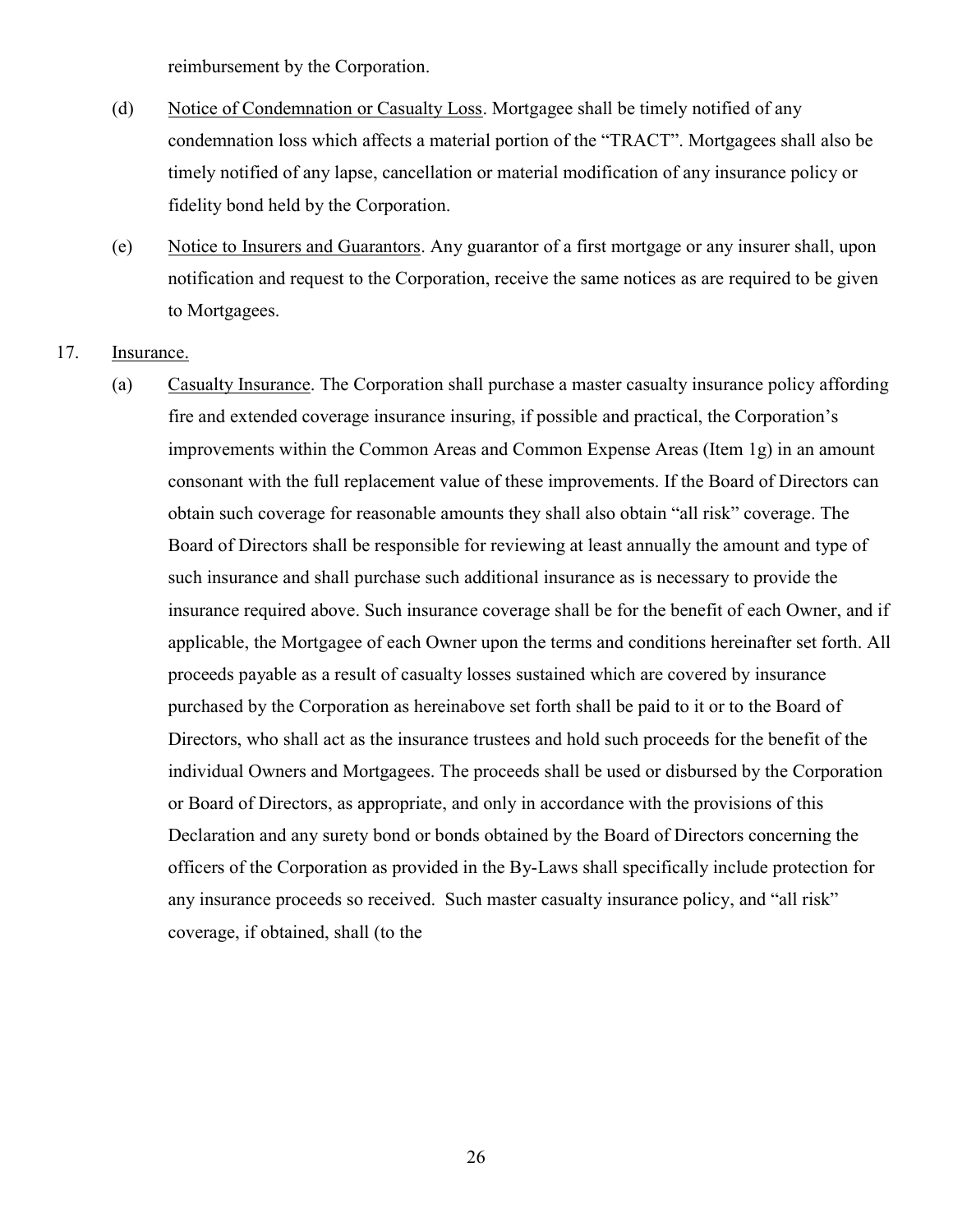extent the same are obtainable) contain provisions that the insurer (a) waives its right to subrogation as to any claim against the Corporation, the Board of Directors, its agents and employees, Owners, their respective agents and guests, and (b) contains an endorsement that such policy shall not be terminated for nonpayment of premiums or for any other reason or shall not be substantially modified without at least ten (10) days prior written notice to Mortgagees and at least ten (10) days prior written notice to the Corporation. Each Owner shall otherwise be solely responsible for loss or damage to his Dwelling Unit, the contents of his dwelling Unit and Lot however caused and his personal property stored elsewhere on the "TRACT" and the Corporation shall have no liability to the Owner for loss or damage to the Dwelling Unit, the contents of any Dwelling Unit or any personal property stored elsewhere on the "TRACT". Each Owner shall be solely responsible for obtaining his own insurance to cover any such loss and risk.

- (b) Public Liability Insurance. The Corporation shall also purchase a master comprehensive public liability insurance policy in such amount or amounts as the Board of Directors shall deem appropriate from time to time, but not less than \$1,000,000 for bodily injury, including deaths of persons and property damage arising out of a single occurrence. Such comprehensive public liability insurance policy shall cover the Corporation, the Board of Directors, any committee of the Corporation or Board, any Managing Agent appointed or employed by the Corporation, all persons acting or who may come to act as agents or employees of any of the foregoing with respect to the "TRACT". Such public liability insurance policy shall contain a "severability of interest" claus or endorsement which shall preclude the insurer from denying the claim of an Owner because of negligent acts of the Corporation or other Owners. Such public liability insurance policy shall contain a provision that such policy shall not be cancelled or substantially modified without at least ten (10) days written notice to the Corporation.
- (c) Other Insurance. The Corporation shall also obtain any other insurance required by law to be maintained including, but not limited to, workmen's compensation and occupational disease insurance, and such other insurance as the Board of Directors shall from time to time deem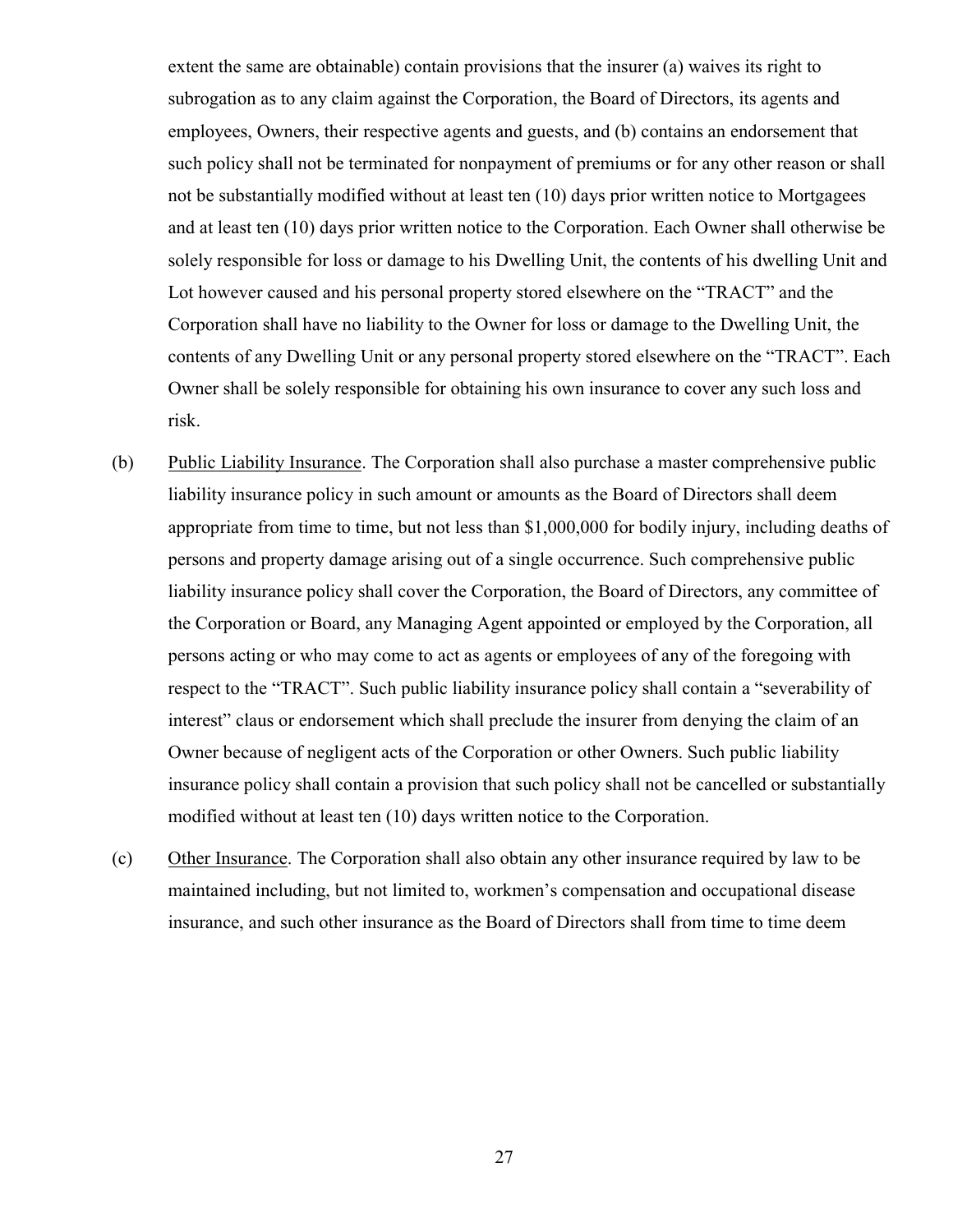necessary, advisable or appropriate, including, but not limited to, liability insurance on vehicles owned or leased by the Corporation and officers' and directors' liability policies. Such insurance shall inure to the benefit of each Owner, the Corporation the Board of Directors and any Managing Agent acting on behalf of the Corporation. Each Owner shall be deemed to have delegated to the Board of Directors his right to adjust with the insurance companies all losses under the policies purchased by the Board of Directors policies purchased by the Board of Directors the proceeds of which are payable to the Board or the Corporation.

- (d) Insurance by Owners. Each Owner shall have the right to purchase such additional insurance at his own expense as he may deem necessary.
- 18. Restoration of Common Areas and/or Common Expense Areas (Item 1q) ("Improvements"): In the event of damage to or destruction of any of the "Improvements" herein titled due to fire or any other casualty or disaster, the Corporation shall attempt to promptly cause the same to be repaired and reconstructed to the extent of proceeds of insurance and other funds available but without making the HOA insolvent. The proceeds of insurance carried by the Corporation, if any, shall be applied to the cost of such repair and reconstruction. In the event the insurance proceeds, if any, received by the Corporation as a result of any such fire or any other casualty or disaster are not adequate to cover the cost of repair and reconstruction of the "Improvements", or in the event there are no insurance proceeds, the cost for restoring the damage and repairing and reconstructing the "Improvements" so damaged or destroyed (or the costs thereof in excess of insurance proceeds received, if any) shall be assessed by the Corporation against all of the Owners in equal shares. Any such amounts assessed against the Owners shall be assessed as part of the Common Expenses and shall constitute a lien from the time of assessment as provided herein. For purposes of this Article, repair, reconstruction and restoration shall mean construction or rebuilding the "Improvements" to as near as possible the same condition as they existed immediately prior to the damage or destruction and with the same type of architecture.
- 19. Covenants and Restrictions. The following covenants and restrictions on the use and enjoyment of the Lots, Dwelling Units, Common Areas and Common Expense Areas (Item 1g) shall be in addition to any other covenants or restrictions contained herein and in the Final Plat, and all such covenants and restrictions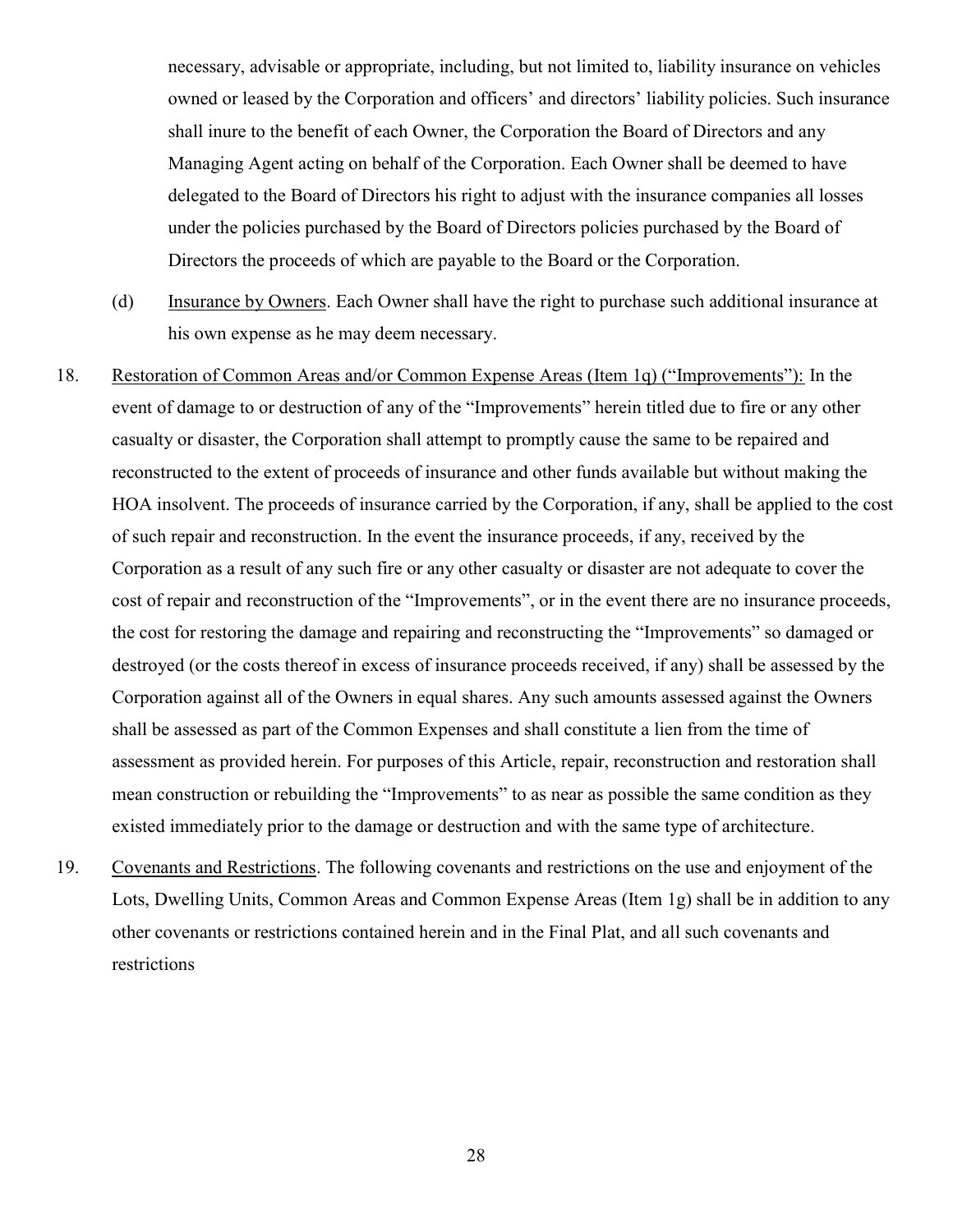are for the mutual benefit and protection of the present and future Owners and shall run with the land and inure to the benefit of and be enforceable by an Owner, or by the Corporation. Present or future Owners or the Corporation shall be entitled to injunctive relief against any violation or attempted violation of any such covenants and restrictions, and shall, in addition, be entitled to damages for any injuries or losses resulting from any violations thereof, but there shall be no right of reversion or forfeiture resulting from such violation. These covenants and restrictions are as follows:

- (a) All Lots and Dwelling Units shall be used exclusively for residential purposes and for occupancy by a single family.
- (b) No Owner shall permit anything to be done or kept in his Dwelling Unit or on his Lot or on any of the Common Areas and/or Common Expense Areas (Item 1g) which will result in a cancellation of insurance or increase in insurance because of any such action, or which would be in violation of any law or ordinance or the requirements of any insurance underwriting or rating bureau.
- (c) No nuisance shall be permitted and no waste shall be committed in any Dwelling Unit, the Common Areas and/or Common Expense Areas (Item 1g) or on any Lot. The Board of Directors determination as to what is a nuisance shall be conclusive.
- (d) No Owner shall cause or permit anything to be hung or displayed on the outside of the windows of his Dwelling Unit or placed on the outside walls of any building, and no sign, awning, canopy, shutter or radio or television antenna or other attachment or thing shall be affixed to or placed upon the exterior walls or roofs or any other parts of any building without the prior consent of the Architectural Review Board.
- (e) No animals, livestock or poultry of any kind shall be raised, bred or kept in any Dwelling Unit or on any Lot or any of the Common Areas and/or Common Expense Areas (Item 1g) except that pet dogs, cats or customary household pets may be kept in a Dwelling Unit, provided that such pet is not kept, bred or maintained for any commercial purpose, and does not create a nuisance. Pets shall be taken outdoors only under leash or other restraint and while attended by its owner and an owner shall be fully liable for any injury or damage to persons or property,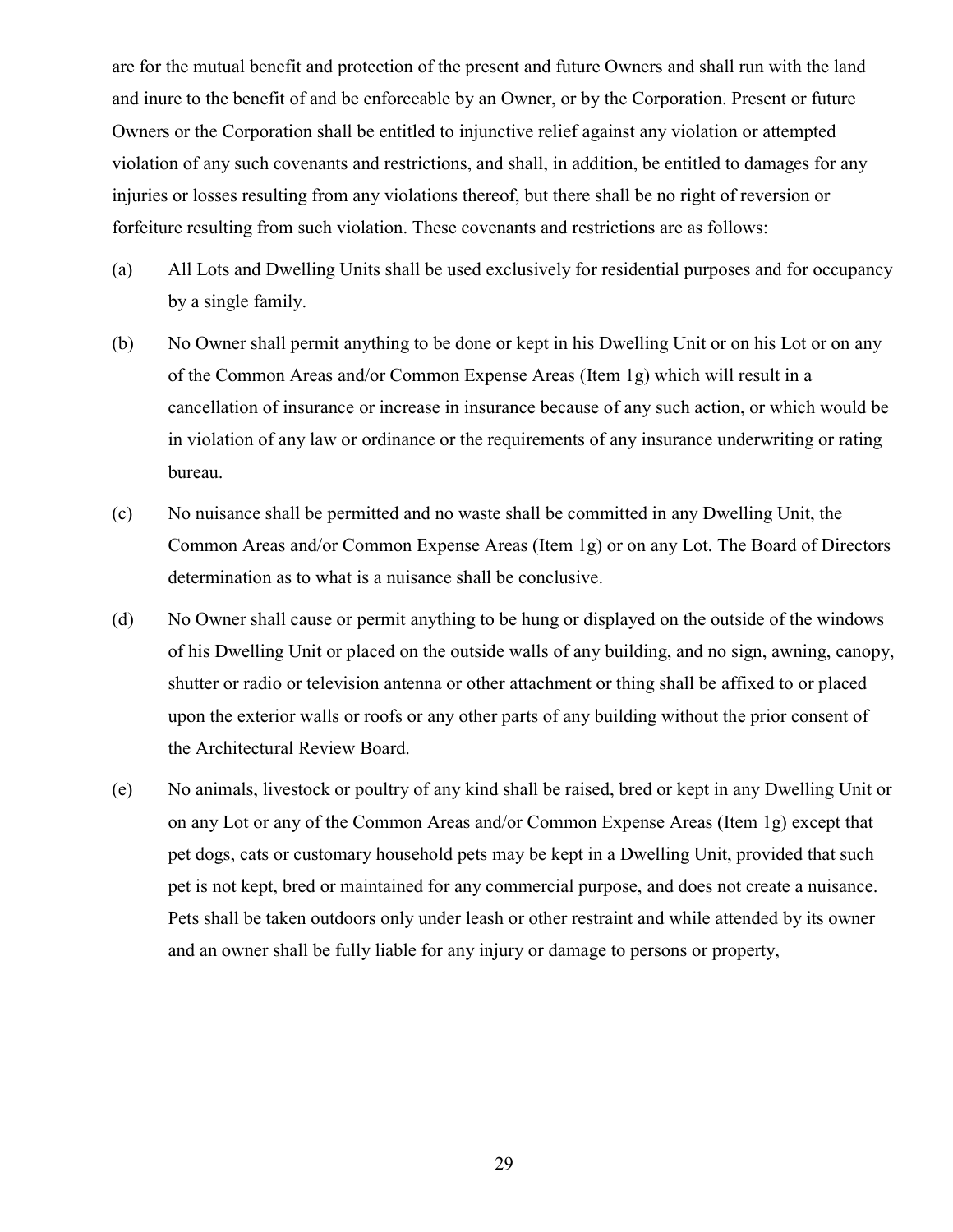including the Common Areas and/or Common Expense Areas (Item 1g) caused by his pet. The Board may adopt such other rules and regulations regarding pets as it may deem necessary from time to time. Any pet which, in the judgment of the Board, is causing or creating a nuisance or unreasonable disturbance or noise, shall be permanently removed from the "TRACT" within ten (10) days after written notice from the Board to the respective Owner to do so.

- (f) The Common Areas and Common Expense Areas (Item 1g) shall be kept free and clear of rubbish, debris and other unsightly materials.
- (g) No industry, trade, or other commercial or religious activity, educational or otherwise, designed for profit, altruism or otherwise, shall be conducted, practiced or permitted on the "TRACT".
- (h) No "for sale", "for rent" or "for lease" signs, or other signs, or other window or advertising display shall be maintained or permitted on any part of the "TRACT", and Lot or any Dwelling Unit without the prior consent of the Board; provided, however, that the right is reserved by the DECLARANT and the Board to place or allow to be placed "for sale" or "for lease" signs on or about the "TRACT" in connection with any unsold or unoccupied Lots and Dwelling Units.
- (i) All Owners and members of their families, their guests, or invitees, and all occupants of any Dwelling Unit or other persons entitled to use the same and to use and enjoy the Common Areas (except where heretofore limited to surrounding Lot owners for specified lakes under Item 1g), or any part thereof, shall observe and be governed by such rules and regulations as may from time to time be promulgated and issued by the Board governing the operation, use and enjoyment of the Common Areas and/or Common Expense Areas (Item 1g).
- (j) No boats, campers, trailers of any kind, buses, mobile homes, recreational vehicles, trucks (larger than ¾ ton), motorcycles, mini bikes, or mopeds shall be permitted, parked or stored anywhere within the "TRACT" except as otherwise specifically permitted by the Board. No repair work shall be done on the "TRACT" on any vehicles, including passenger automobiles.
- (k) No Owner shall be allowed to plant trees, landscape or do any gardening in any of the Common Areas and/or Common Expense Areas (Item 1g), except with express permission from the Board.
- (l) The Common Areas and Common Expense Areas (Item 1g) shall be used and enjoyed only for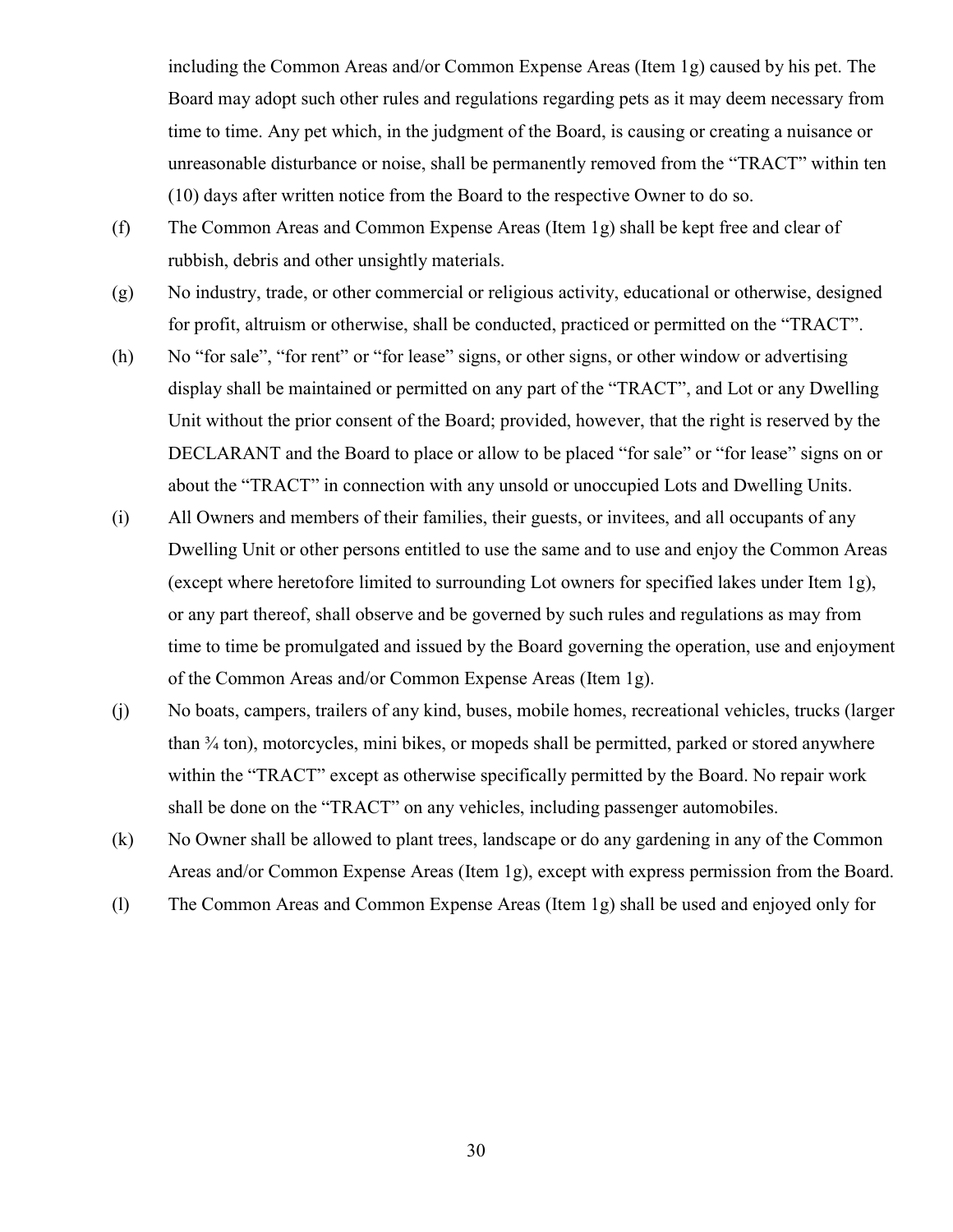the purposes for which it is designed and intended, and shall be used subject to the rules and regulations from time to time adopted by the Board including, but not limited to:

No motorized boating or sailboats shall be permitted on the Lake.

Private dock facilities may not be installed into the Lake.

No swimming shall be permitted in the Lake.

- (m) No Owner may rent or lease his Dwelling Unit for transient or hotel purposes.
- (n) Any Owner who leases a Dwelling Unit shall lease the entire Dwelling Unit and shall have a written lease which shall provide that the lease is subject to the provisions of the Declaration and any failure of the lessee to comply with the terms of the Declaration, shall be a default under the lease. Notwithstanding anything to the contrary contained herein or in the Articles or By-Laws, including, but not limited to, any covenants and restrictions set forth herein or otherwise, DECLARANT shall have the right to use and maintain any Lots and Dwelling Units owned by DECLARANT and other portions of the "TRACT" (other than individual Dwelling Units and Lots owned by persons other than DECLARANT), all of such number and size and at such locations as DECLARANT in its sole discretion may determine, as DECLARANT may deem advisable or necessary in its sole discretion to aid in the construction of Dwelling Units and the sale of Lots and Dwelling Units or for the conducting of any business or activity attendant thereto, including, but not limited to model Dwelling Units, storage areas, construction yards, signs, construction offices, sales offices, management offices and business offices. DECLARANT shall have the right to relocate any or all of the same from time to time as it desires. DECLARANT shall have the right to remove the same from the "TRACT" at any time.

## 20. Amendment of Declaration.

- (a) Generally Except as otherwise provided in this Declaration, amendments to this Declaration shall be proposed and adopted in the following manner:
	- (i) Notice. Notice of the subject matter of any proposed amendment shall be included in the notice of the meeting at which the proposed amendment is to be considered.
	- (ii) Resolution. A resolution to adopt a proposed amendment may be proposed by the Board of Directors of Owners having in the aggregate at least a majority of the votes of all Owners.
	- (iii) Meeting. The resolution concerning a proposed amendment must be adopted by the designated vote at a meeting duly called and held in accordance with the provisions of the By-Laws.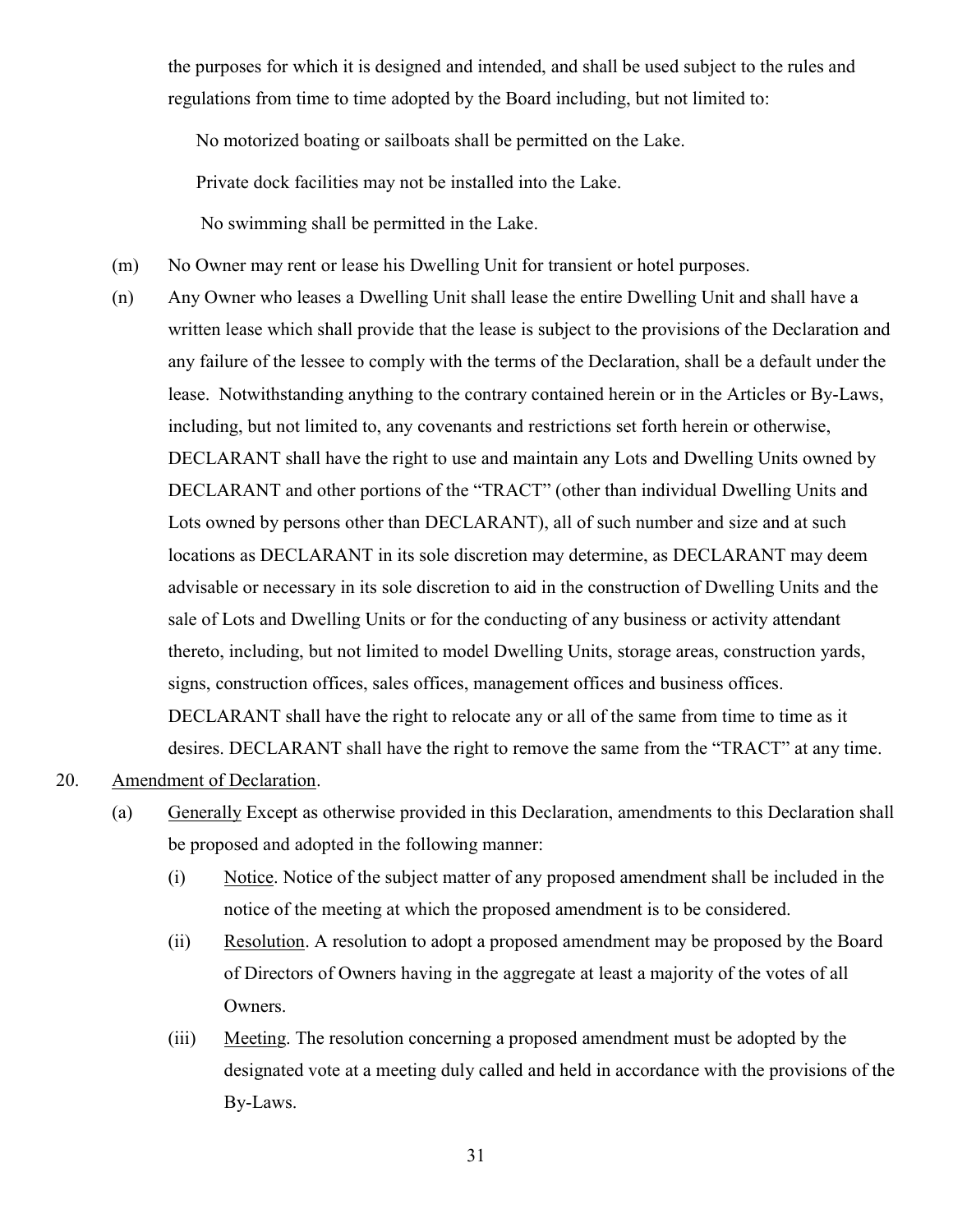- (iv) Adoption. Any Proposed amendment to this Declaration must be approved by a vote of not less a majority in the aggregate of the votes of all Owners. In the event any Lot or Dwelling Unit is subject to a first mortgage, the Mortgagee shall be notified of the meeting and the proposed amendment in the same manner as an Owner if the Mortgagee has given prior notice of its mortgage interest to the Board of Directors in accordance with the provisions hereof.
- (v) Special Amendments. No amendment to this Declaration shall be adopted which changes (1) the applicable share of an Owner's liability for the Common Expenses, or the method of determining the same, or (2) the provisions of this Declaration of Paragraph 17 ,with respect to casualty insurance or fidelity bonds to be maintained by the Corporation, or (3) the provisions of Paragraph 18 of this Declaration with respect to reconstruction or repair of the Common Areas and Common Expense Areas (Item 1g) in the event of fire or any other casualty or disaster, or (4) the provision of Paragraph 14 of this Declaration establishing the Architectural Review Board and providing for its functions, without, in each and any of such circumstances, the unanimous approval of all Owners and of all Mortgagees whose mortgage interest have been made known to the Board of Directors in accordance with the provisions of this Declaration.
- (vi) Additional Special Amendments. No amendment to this Declaration shall be adopted which imposes a right to first refusal or similar restriction or which changes (1) the method of voting, or (2) reserves for, and responsibility for, maintenance, repair and replace of the Common Areas and Common Expense Areas, or (3) right to use the Common Areas and Common Expense Areas, or (4) annexation of property to the "TRACT" (other than as provided in Paragraph 21), or (5) termination of the applicability of this Declaration, or (6) any provisions which are for the express benefit of Mortgagees without the consent of at least two-thirds (2/3rds) of the votes of the Owners for the first ten (10) years after recording of this Declaration and thereafter at least a majority of the votes of Owners and the consent of Mortgagees holding mortgages on fifty percent (50%) of the Dwelling Units subject to mortgages whose mortgage interest have been made known to the Board of Directors as heretofore detailed.
- (vii) Recording. Each amendment to the Declaration shall be executed by the President and Secretary of the Corporation and shall be recorded in the office of the Recorder of Marion County, Indiana, and such amendment shall not become effective until so recorded.
- (viii) Failure of Mortgagee to Respond. Any Mortgagee who receives a written request to approve an amendment and fails to give a negative response within thirty (30) days after receiving such request shall be deemed to have approved such request.
- (b) Amendments by DECLARANT ONLY. Not withstanding the foregoing or anything elsewhere contained herein or in any other documents, the DECLARANT shall have and hereby reserves the right and power, acting alone and without the consent or approval of the Owners, the Corporation, the Board of Directors, any Mortgagees or any other person to amend or supplement this Declaration at any time from time to time if such amendment or supplement is made (a) to comply with requirements of the Federal National Mortgage Association, the Government National Mortgage Association, the Federal Home Loan Mortgage Corporation, the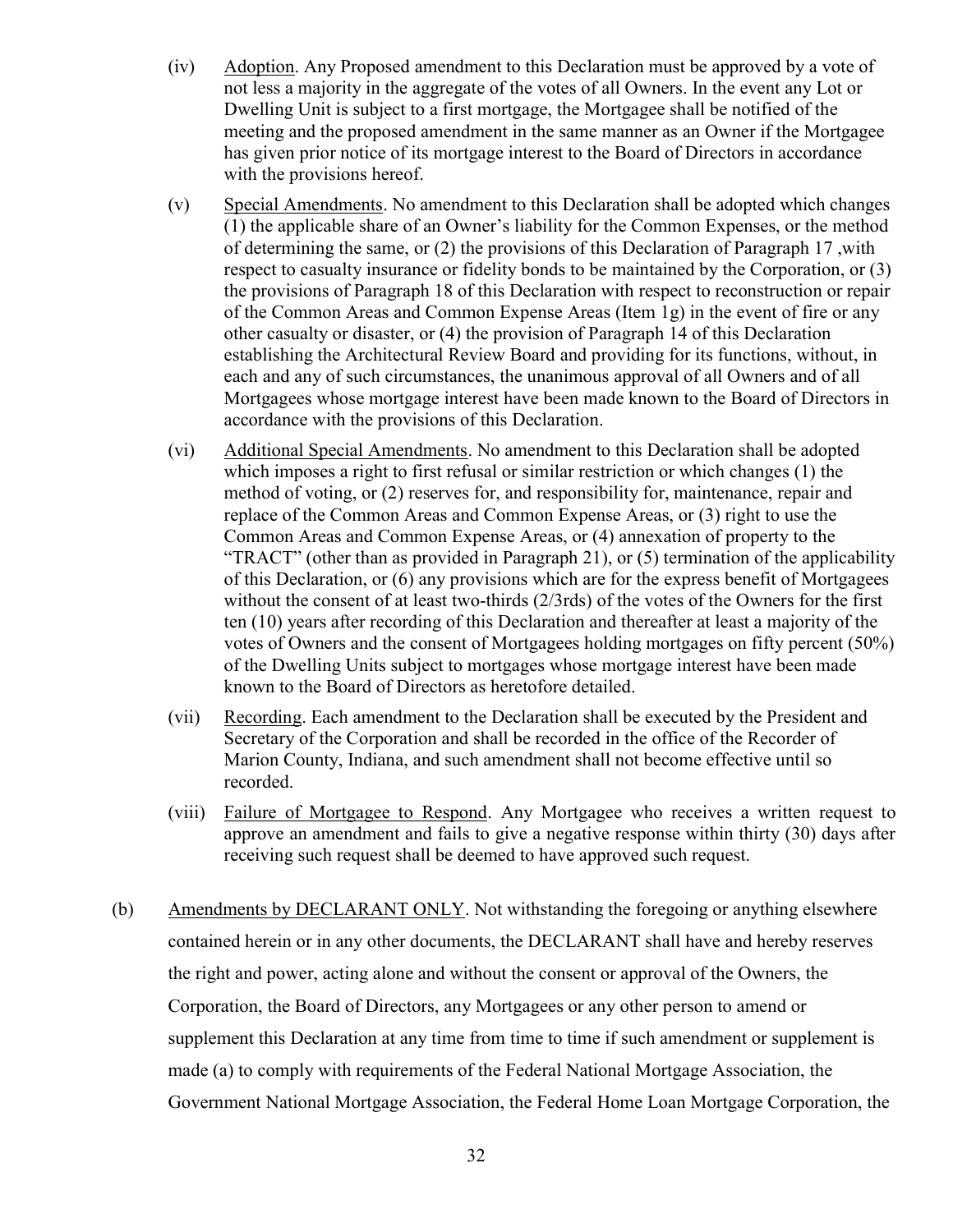Department of Housing and Urban Development, or any other governmental agency or any other public, quasi-public or private entity which performs (or may in the future perform) functions similar to those currently performed by such entities, (b) to induce any of such agencies or entities to make, purchase, sell, insure or guarantee first mortgages covering Lots and Dwelling Units, (c) to bring this Declaration into compliance with any statutory requirements, or (d) to correct clerical or typographical errors in this Declaration or any Exhibit hereto or any supplement or amendment thereto, or (e) adopt amendments prior to the Applicable Date which are not materially adverse to the owners. In furtherance of the foregoing, a power coupled with an interest is hereby reserved and granted to the DECLARANT to vote in favor of, make, or consent to any amendments described in this Paragraph on behalf of each Owner as proxy or attorney-in-fact, as the case may be. Each deed, mortgage, trust deed, other evidence of obligation, or other instrument affecting a Lot or Dwelling Unit and the acceptance thereof shall be deemed to be a grant and acknowledgement of, and a consent to the reservation of, the power to the DECLARANT to vote in favor of, make, execute and record any such amendments. The right of the DECLARANT to act pursuant to rights reserved or granted under this Paragraph shall terminate at such time as the DECLARANT no longer holds or controls title to any part or portion of the "TRACT".

- (c) Amendment Prior to the Applicable Date. Notwithstanding anything to the contrary contained herein or in the Declaration, there shall be no amendment of the Declaration prior to the Applicable Date without the consent and approval of DECLARANT.
- 21. Annexation of "ADDITIONAL TRACT". In addition to the "TRACT", DECLARANT and/or "FEE OWNER" are the fee simple title owners of certain real estate described in the attached Exhibit "B" which incorporated herein by reference and which is located contiguous to the "TRACT". The Exhibit "B" realty is automatically subject to this DECLARATION but not subject to assessments under Article 15 until recorded as a recordable plat but is removable from the terms and conditions of this DECLARATION as hereinafter detailed. Any time prior to 10 years after date of recordation of this Declaration, DECLARANT, without the consent of the Owners may, but is not obligated to, develop the "ADDITIONAL TRACT" or any part thereof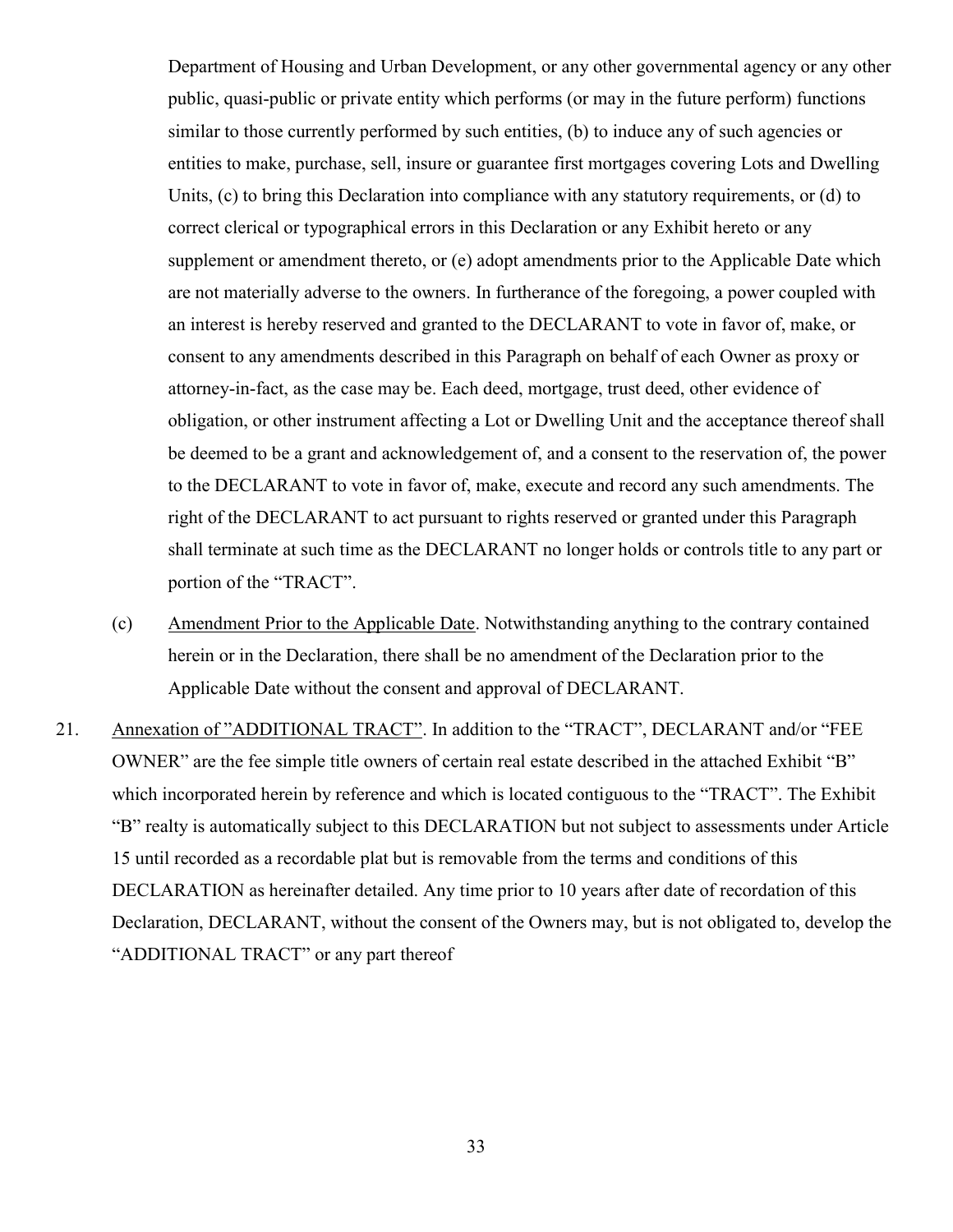(except as modified by zoning commitments filed relative to such additional tracts) and file one or more Final Plats for such "ADDITIONAL TRACT" or part thereof. Improvements (excluding Dwelling Units) within the area to be annexed must be substantially completed or bonded under the Marion County Subdivision Ordinance prior to annexation. In the event the "ADDITIONAL TRACT" or any part of it is platted in a manner as herein stated, the Owners of such Lots in the "ADDITIONAL TRACT" or parts thereof, shall have the same rights and obligations of the Owners herein, and the Corporation shall have the same jurisdiction and authority over such "ADDITIONAL TRACT" or any part of it in a manner described. DECLARANT may file a Declaration stating that the "ADDITIONAL TRACT" or any part thereof shall not be developed as contemplated herein; provided, however, any part of the "ADDITIONAL TRACT" for which a Plat is not recorded with the Marion County Recorder by the date herein stated, shall be automatically removed from this DECLARATION terms and conditions therefore from the possibility of having a common entity which provides for the maintenance, repair, replacement, administration and operation of such part of the "ADDITIONAL TRACT", unless such is established by the Owner in the "TRACT" and those in the "ADDITIONAL TRACT". Regardless of the method of development of the "ADDITIONAL TRACT" and whether or not all of any part of the "ADDITIONAL TRACT" comes within the jurisdiction of the Corporation or subject to the Declaration, DECLARANT reserves unto itself, its successors and assigns, for the use and benefit of that part of the part of the "ADDITIONAL TRACT" not coming within the jurisdiction of the Corporation or subject to the Declaration and the right and easement to enter upon and if necessary tie into the Common. Areas and Landscape and Non-Access Easement of the "TRACT" to either continue the landscape plan mandated by zoning commitments and/or the surface drainage requirements for storm water management. The assessment which the Owner of each Lot in the "ADDITIONAL TRACT" or part thereof, if within the jurisdiction of the Corporation, shall be obligated to pay equal to that paid by any Owner herein and shall commence on the date of conveyance of such Lot by DECLARANT. No assessment (Regular, Special or otherwise) on any Lot in the "ADDITIONAL TRACT" shall be due until such Lot has been conveyed by DECLARANT or the Dwelling Unit thereon is occupied for residential purposes.

22. Acceptance and Ratification. All present and future Owners, Mortgagees, tenants and occupants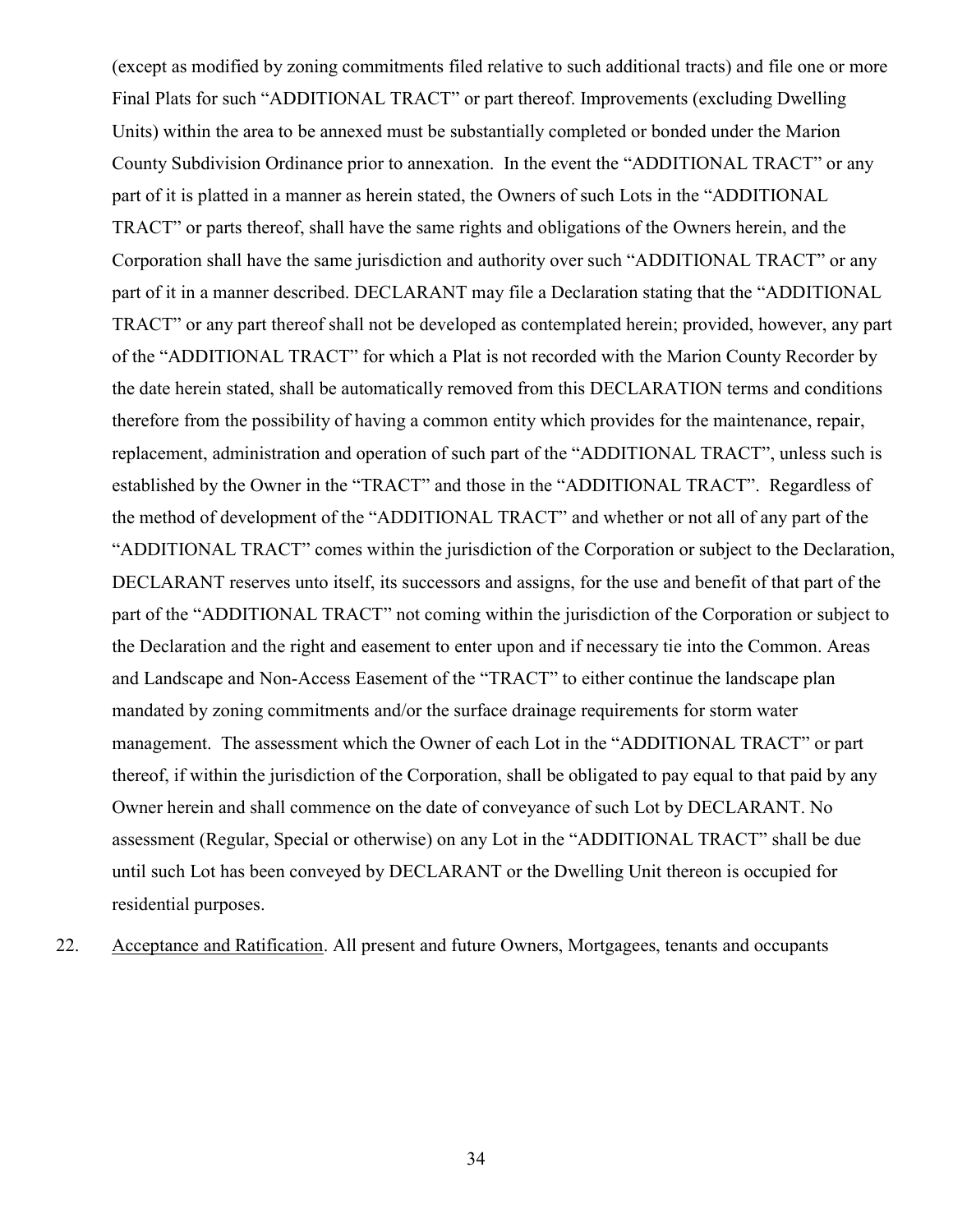of the Lots shall be subject to and shall comply with the provisions of this Declaration, the Articles of incorporation, and the By-Laws, incorporated herein by reference, and the rules and regulations as adopted by the Board of Directors as each may be amended from time to time. The acceptance of a deed of conveyance or the act of occupancy of any Lot shall constitute an agreement that the provisions of this Declaration, the Articles of Incorporation, the By-Laws, and rules and regulations, as each may be amended or supplemented from time to time, are accepted and ratified by such Owner, tenant or occupant, and all such provisions shall be covenants running with the land and shall be binding on any person having at any time any interest or estate in a Lot or TRACT as though such provisions were recited and stipulated at length in each and every deed, conveyance, mortgage or lease thereof. All persons, corporation, partnership, trusts, associations, or other legal entities who may OCCUPY, use, enjoy or control a Lot or Lots or any part of the "TRACT" in any manner shall be subject to the Declaration, the Articles of Incorporation, the By-Laws, and the rules and regulations applicable thereto as each may be amended or supplemented from time to time.

- 23. Negligence. Each Owner shall be liable for the expense of any maintenance, repair or replacement rendered necessary by his negligence or by that of any member of his family or his or their guests, employees, agents or lessees to the extent that such expense is not covered by the proceeds of insurance carried by the Corporation. An Owner shall pay the amount of any increase in insurance premiums occasioned by his misuse of the Common Areas and/or Common Expense Areas.
- 24. Costs and Attorneys' Fees. In any proceeding arising because of failure of an Owner to make any payments required or to comply with any provision of this Declaration, the Articles of Incorporation, the By-Laws, or the rules and regulations adopted pursuant thereto as each may be amended from time to time, the Corporation shall be entitled to recover its reasonable attorneys' fees incurred in connection with such default or failure.
- 25. Waiver. No Owner may exempt himself from liability for his contribution toward the Common Expenses by waiver of the use or enjoyment of any of the Common Areas and/or Common Expense Areas or by abandonment of his Lot.
- 26. Severability Clause. The invalidity of any covenants, restriction, condition, limitation or other provision of this Declaration, the Articles or the By-Laws, shall not impair or affect in any manner the validity,

35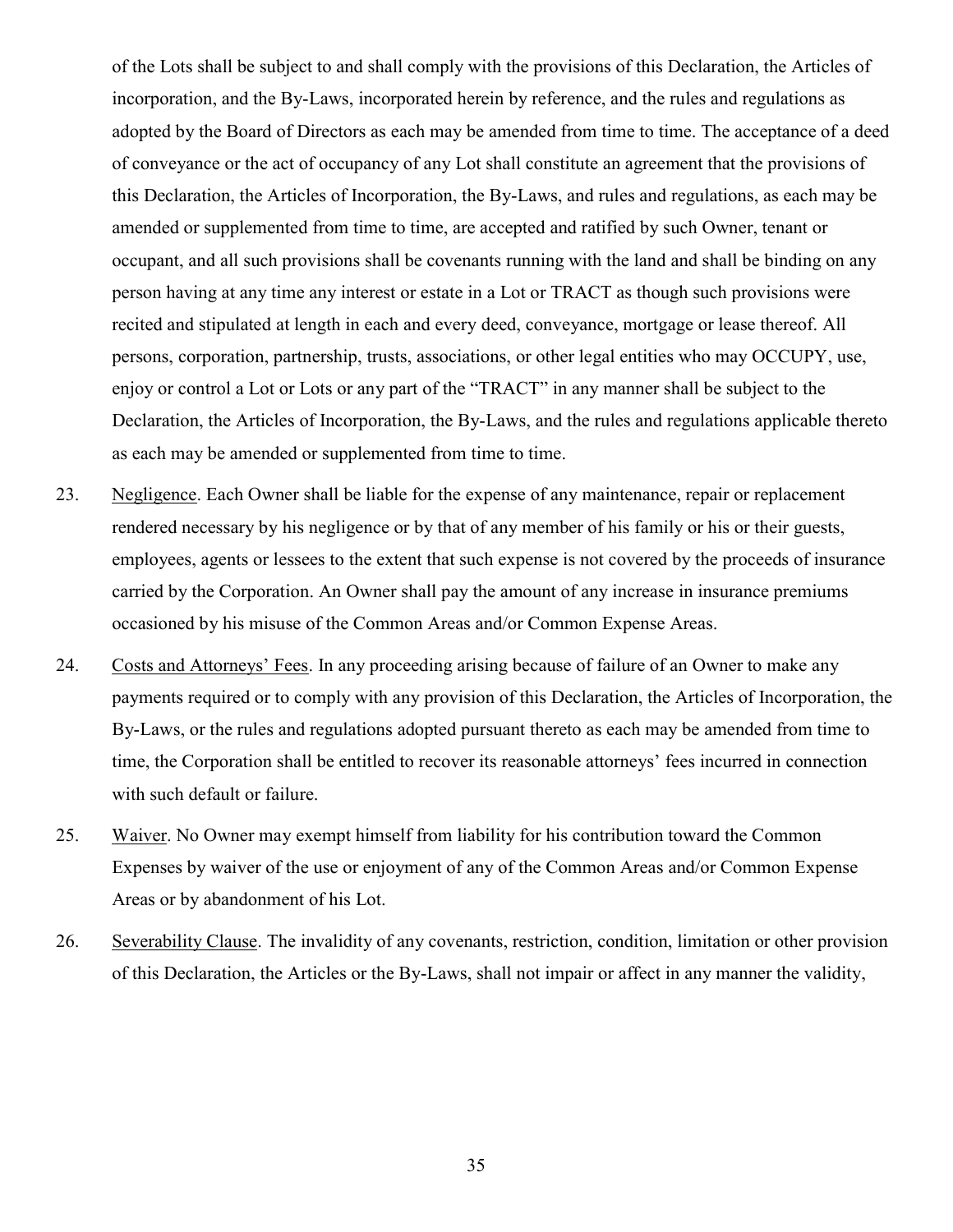enforceability or effect of the rest of this Declaration, the Articles, or the By-Laws, and each shall be enforced to the greatest extent permitted by law.

- 27. Pronouns. Any reference to the masculine, feminine or neuter gender herein shall, unless the context clearly requires to the contrary, be deemed to refer to and include all genders. And the singular shall include and refer to the plural and vice versa as appropriate.
- 28. Interpretation. The captions and titles of the various articles, sections, subsection, paragraphs and subparagraphs of this Declaration are inserted herein for ease and convenience of reference only and shall not be used as an aid in interpreting or construing this Declaration or any provision hereof.
- 29. The Plat. The Final Plat of the portions of the "TRACT" detailed in Item 3 hereof is incorporated into this Declaration by reference to the Instrument number thereof, filed in the Office of the Recorder of Marion County, Indiana.

IN WITNESS WHEREOF, the undersigned has caused this Declaration to be executed the day and year first above written.

#### "FEE OWNERS"

OF EXHIBIT "B" REALTY

Delores Watson

Watson  $\mathcal{T}_{\mathbb{C}}$ 



PER

POMINISTRAT

"DECLARANT FEE OWNERS" OF EXHIBIT 'A' REALTY

LAND INNOVATORS COMPANY

Bv:

R. N. Thompson, General Partner

Water



OCT 13 1993

plette le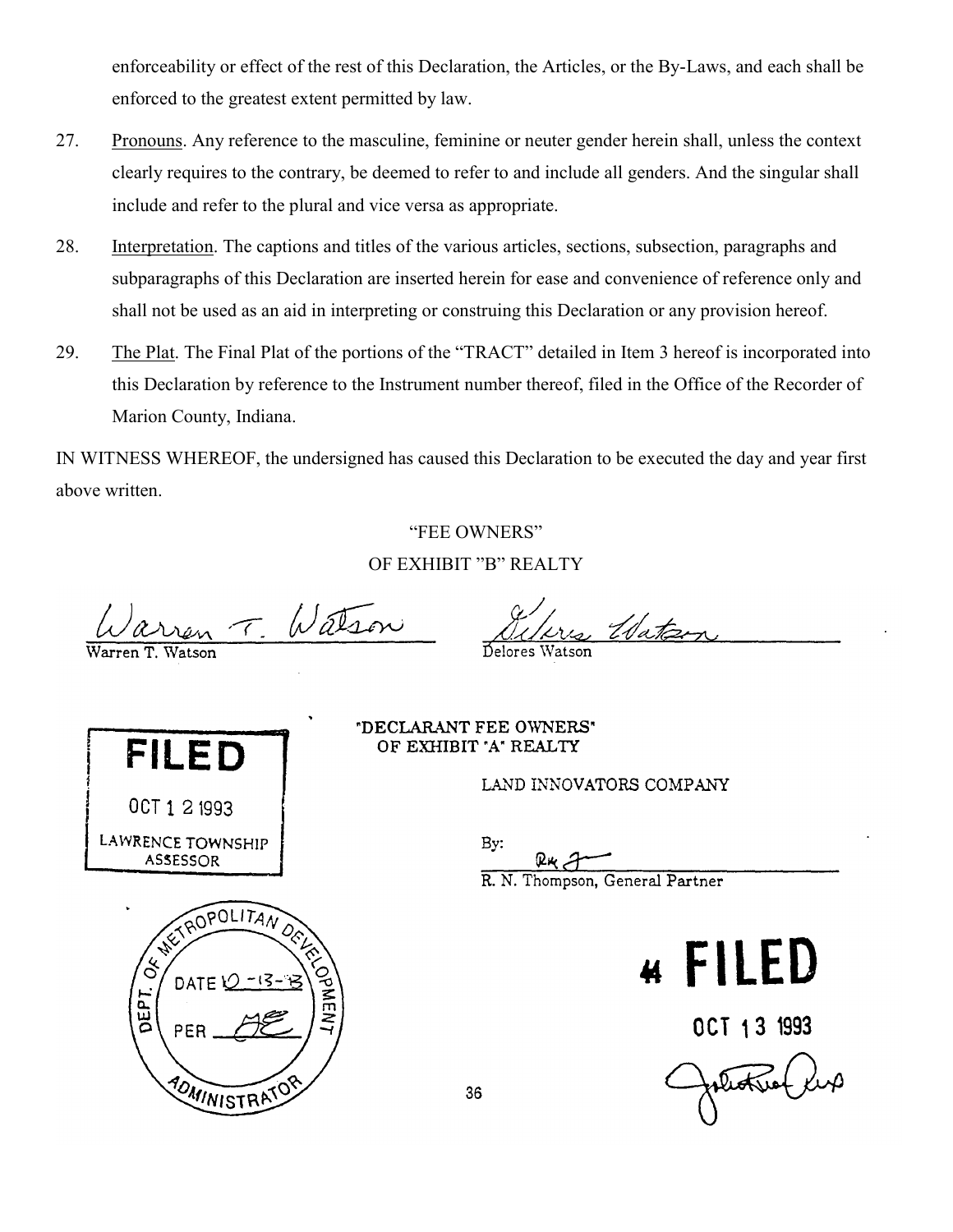# )SS:

COUNTY OF  $\qquad \qquad$  )

Subscribed and sworn to before me, a Notary Public, in and for said County and State, personally appeared Warren T. Watson and Delores E. Watson, this 11<sup>th</sup> day of October, 1993

| Notary Public                    |                 |
|----------------------------------|-----------------|
| (Printed)                        | DAVID M. COMPAN |
| County of Residence: $M + M + N$ |                 |

My Commission Expires:

Jeve 1321, 1997

STATE OF INDIANA (1)

) SS:

#### COUNTY OF MARION )

Before me, a Notary Public, in and for said County and State, personally appeared R. N. Thompson, by me known, and by me known to be the General Partner of Land Innovators Company, an Indiana Limited Partnership, who acknowledged the execution of the foregoing "Declaration of Covenants and Restrictions of Watson Farms Ownership on behalf of said Limited Partnership.

WITNESS my hand and Notarial Seal this 11th day of October, 1993

न्नतार्थ

My Commission Expires:

June 23.2), 1997

|           | DAVID M. CONDRU |  |  |
|-----------|-----------------|--|--|
| (Printed) |                 |  |  |

MALJON County of Residence:

This Instrument Prepared by: Raymond Good, #7201-49 SCHNORR, GOOD & SCAHILL 144 North Delaware Street Indianapolis, IN 46204-2551 317/264-3636 #1-platcove\Watson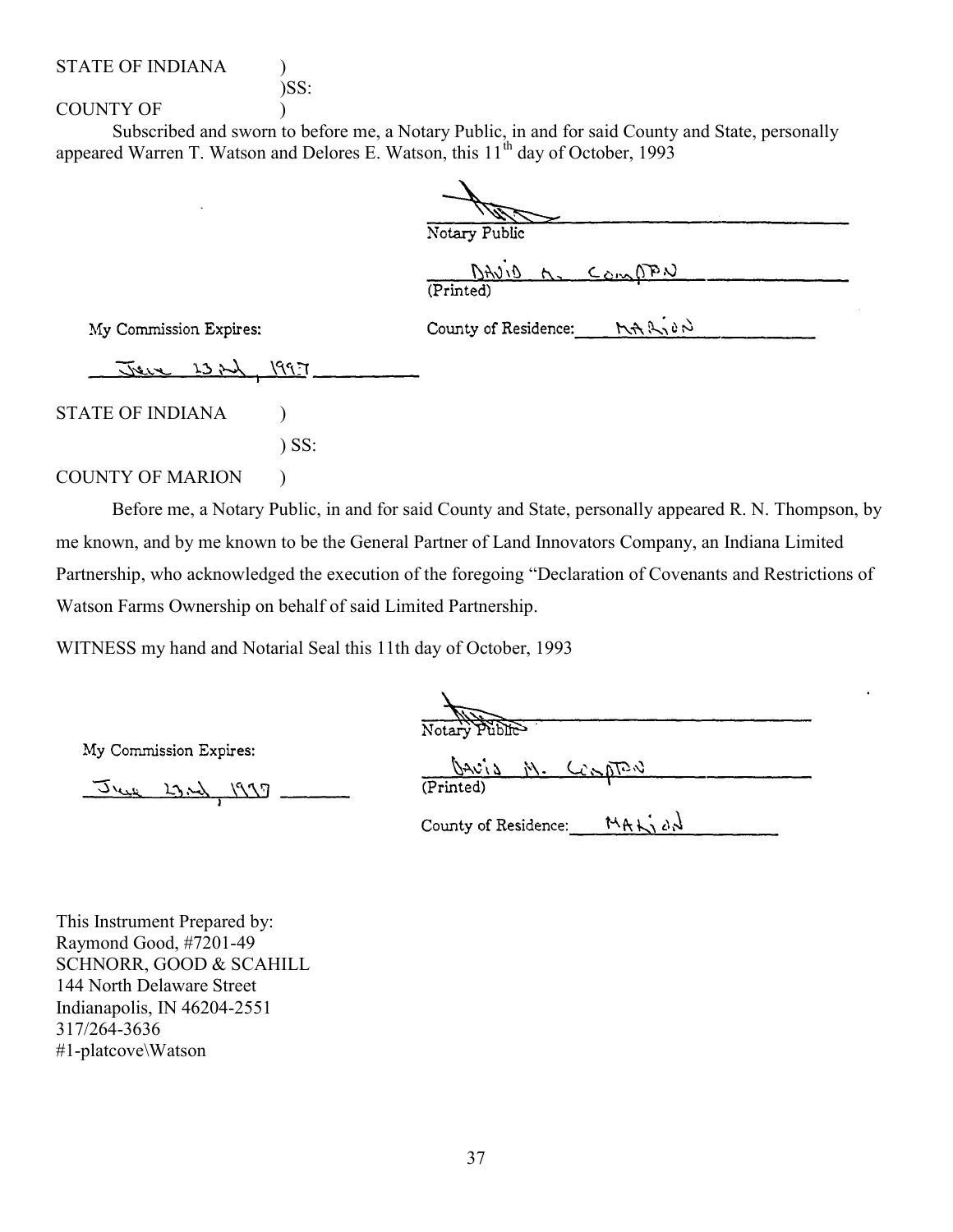# LAND DESCRIPTION

Part of the West Half of the Southwest Quarter of Section 32, Township 17 with Range 5 East of the Second Principal Meridian, Lawrence Township, Marion County, Indiana and described as follows:

Commencing at the Southeast corner of the West Half of said Southwest Quarter; thence North oo degrees 06 minutes 56 seconds East (an assumed bearing) along the East line of the West Half of said Southwest Quarter a distance of 1318.70 feet to the North line of the South Half of said West Half; thence South 89 degrees 37 minutes 44 seconds West along said North line 144.24 feet to the POINT OF BEGINNING; thence South 00 degrees 24 minutes 03 seconds West 213.31 feet; thence North 39 degrees 37 minutes 44 seconds East 15.30 feet; thence South 00 degrees 06 minutes 56 seconds West 6.70 feet; thence North 89 degrees 37 minutes 44 seconds East 115.70 feet; thence South 00 degrees 16 minutes 01 seconds West 942.69 feet; thence North 70 degrees 41 minutes 47 seconds West 105.10 feet; ,thence South 19 degrees 18 minutes 14 seconds West 126.00 feet; thence North 70 degrees 41 minutes 46 seconds West 125.00 feet; thence South 19 degrees 18 minutes 14 seconds West 56.95 feet to a tangent curve to the left, from which the radius point bears South 70 degrees 41 minutes 46 seconds East; thence Southwesterly along said curve an arc distance of 52.76 feet to a point from which the radius point bears South 77 degrees 07 minutes 41 seconds East, said curve having a radius of 470.00 feet; thence North 77 degrees 07 minutes 41 seconds West 239.94 feet; thence South 39 degrees 37 minutes 54 seconds West 63.00 feet; thence North 00 degrees 22 minutes 06 seconds West 185.00 feet; thence North 39 degrees 37 minutes 54 seconds East 13.93 feet to a tangent, curve to the left., from which the radius point bears North 00 degrees 22 minutes 06 seconds West; thence Easterly and Northerly along said curve an arc distance of 23.56 feet to a point from which the radius point, bears North 89 degrees 37 minutes 54 seconds West, said curve having a radius of 15.00 feet; thence North 00 degrees 22 minutes 06 seconds West 3.41 feet to a tangent curve from which the radius point bears North 39 degrees 37 minutes 54 seconds East; thence Northerly along said curve an arc distance of 35.66 feet to a point from which the radius point bears South 75 degrees 16 minutes 03 seconds East, said curve having a radius of 325.00 feet; thence North 75 degrees 16 minutes 03 seconds West 64.95 feet; thence North 00 degrees 22 minutes 06 seconds West 117.37 feet; thence North 10 degrees 29 minutes 04 seconds East 50.00 feet; thence North 11 degrees 08 minutes 54 seconds East 94.34 feet; thence North 00 degrees 22 minutes 06 seconds West 201.08 feet; thence North 89 degrees 37 minutes 54 seconds East 49.35 feet t o a tangent curve, from which the radius point bears North 00 degrees 22 minutes 06 seconds West; thence Easterly along said curve an arc distance of 26.82 feet to a point from which the radius point bears North 12 degrees 39 minutes 47 seconds West, said curve having a radius of 125.00 feet; thence North 77 degrees 20 minutes 13 seconds East 20.82 feet; thence North 12 degrees 39 minutes 47 seconds West 121.22 feet; thence South 81 degrees 16 minutes 41 seconds West 4.85 feet; thence North 00 degrees 33 minutes 59 seconds West 363.00 feet to the North line of the South Half of the West Half of said Southwest Quarter; thence North 89 degrees 37 minutes 44 seconds East along said North line 402.01 feet to the point of beginning and containing 15.379 acres more or less. Subject to all legal easements and rights of way of record.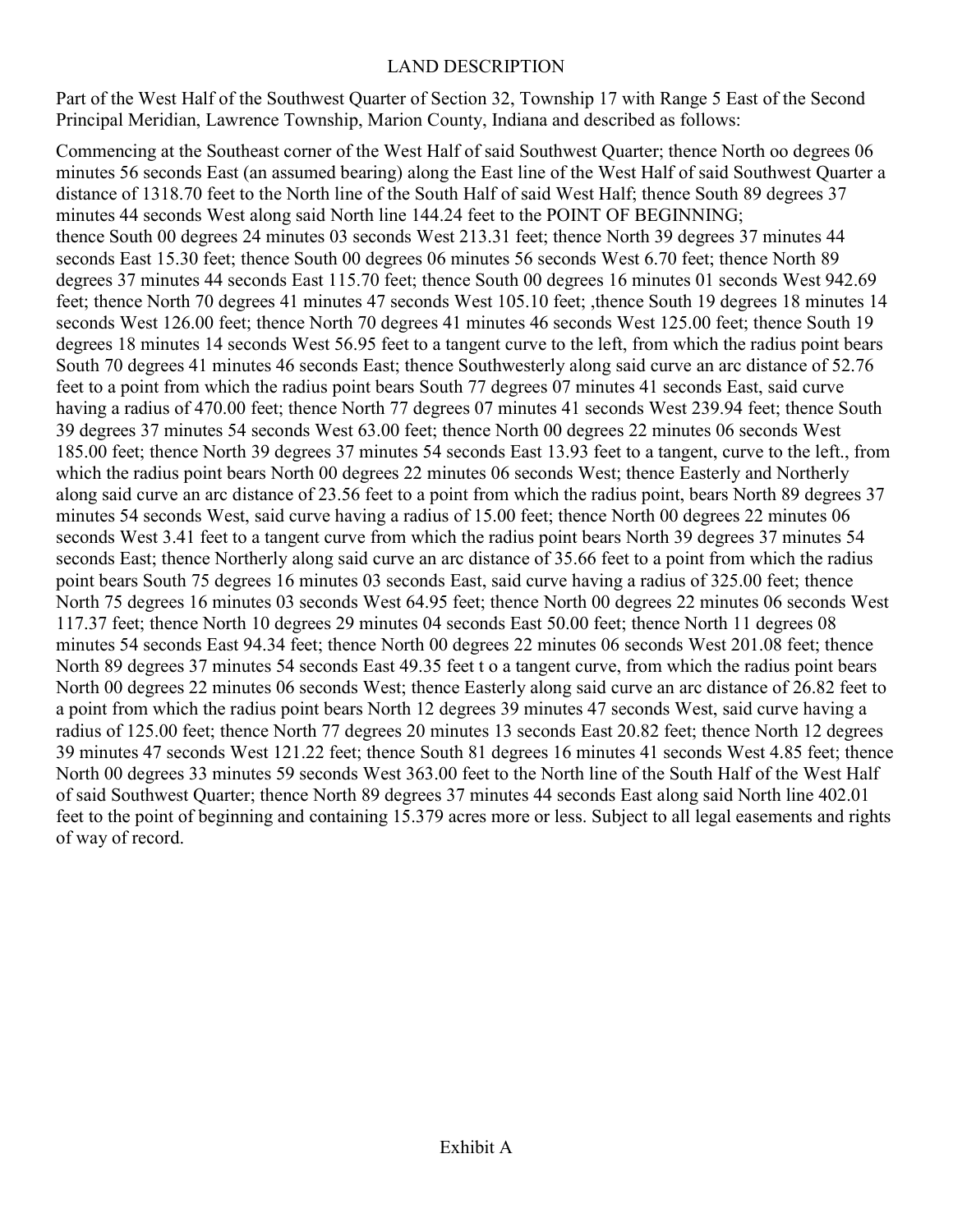## EXHIBIT "B" MEMORANDUM OF LAND CONTRACT

This Memorandum Witnesseth: That for valuable consideration, Warren T. Watson and Delores E. Watson, Husband and Wife ("Vendor") have sold real estate ("Real Estate") in Marion County, Indiana, by Land Contact dated October 9, 1992 to LAND INNOVATORS COMPANY, an Indiana Limited Partnership ("Purchaser") the Real Estate more fully described in Exhibit "A" attached hereto and made a part hereof. Reference is hereby made to this Land Contract for all other terms and conditions of the purchase and sale of the "Real Estate". This Memorandum is executed by the parties and may be recorded for the purpose of giving notice of Purchaser's right to purchase the above described "Real Estate" pursuant to the terms of the referenced Land Contract.

Executed by Vendor this  $9<sup>th</sup>$  day of October, 1992.

Executed by Purchaser this 9th day of October, 1992.

)SS:

LAND INNOVATORS COMPANY

 $1242.$ By: Printed: R. N. Thompson Capacity: General Partner PURCHASER" VENDOR: Vendor's Acknowledgement STATE OF INDIANA )

COUNTY OF MARION  $\qquad$ 

Subscribed and sworn to before me, a Notary Public, in and for said County and State, personally appeared Warren T. Watson and Delores E Watson who acknowledged the execution of the foregoing memorandum of Land Contract, this  $9<sup>th</sup>$  day of October, 1992.

My Commission Expires:

Notary Public  $(Printed)$ County of Residence:

This instrument prepared by Raymond Good, 7201-49, SCHNORR, GOOD & SCAHILL, 144 N. Delaware Street, Indianapolis, IN. 46204-2551 317/264-3636

#1-realesta\watson.memo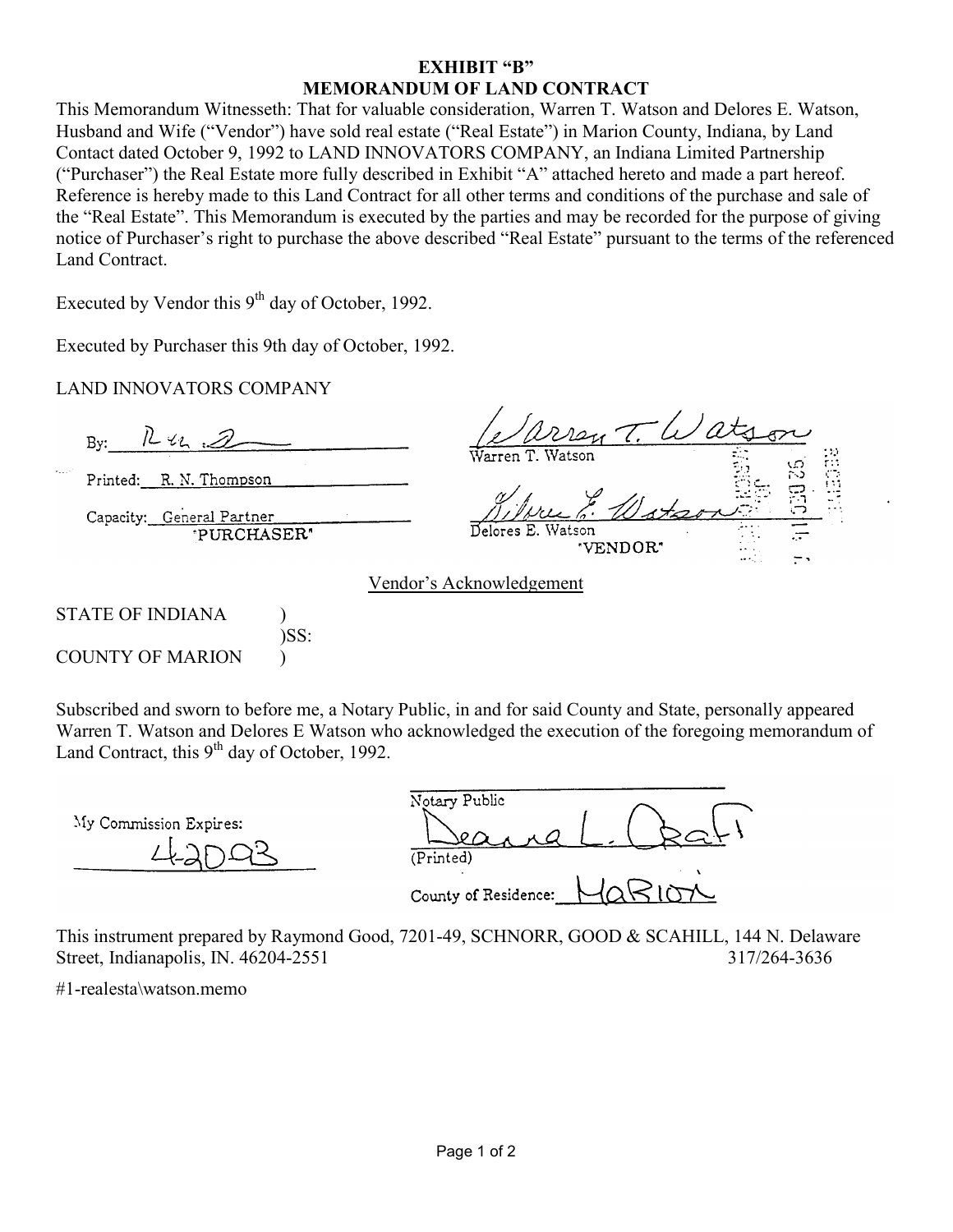#### EXHIBIT "B"

# TRACT 1

Part of the West Half of the Northwest Quarter of Section 4, Township 16 North, Range 5 East, part of the Northeast Quarter of Section 5, Township 16 North, Range 5 East, and part of the Southwest Quarter of the Southwest Quarter of Section 32, Township 17 North, Range 5 East, in Marion County, Indiana, described as follows Beginning at the Southwest corner of the Northwest Quarter of said Section 4; thence North 0 degrees 21 minutes 04 seconds West (bearings based on survey of an adjoining parcel by Schneider Engineering Corporation dated April 14, 1987, said parcel described in a Warranty deed to Gene and Thelma Arvin and recorded, as instrument #87-73081 in the Office of the Recorder of Marion County, Indiana) 1233.18 feet to an iron pin set on the west line of said quarter section 1021.30 feet south of the Northwest corner of the Northwest Quarter of said Section 4; thence South 89 degrees 38 minutes 56 seconds West 529.49 feet to an iron pin set; thence, North. 0 degrees 34 minutes 01 seconds West 1976.99 feet to an iron pin set; thence North 89 degrees 37 minutes 54 seconds East 399.80 feet to an iron pin set; thence North 0 degrees 34 minutes 01 seconds West 363.00 feet to a PK nail set on the North line of the Southwest Quarter of the southwest Quarter of said Section 32; thence North 89 degrees 37 minutes 54 seconds East along said north line 416.70 feet a PK nail set 130.00 feet west of the Northeast corner of the Southwest Quarter the Southwest Quarter of Said Section 32; thence South O degrees 08 minutes 26 seconds West parallel with the east line of said quarter-quarter section 220.00 feet to an iron pin set, thence North 89 degrees 37 minutes 54 seconds East parallel with the north line of said quarter-quarter section 130.00 feet to an iron pin on the east line of said quarter-quarter section; thence South 0 degrees 08 minutes 26 seconds West 1098.60 feet to the Southeast corner of said quarter-quarter section being North 89 degrees 35 minutes 25 seconds East 1332.32 feet from a Harrison Monument found at the Southwest corner of the Southwest of said Section 32 and South 39 degrees 35 minutes 25 seconds West 1332.32 feet from a Harrison monument found at the Southeast corner of the Southwest Quarter of said Section 32; thence North 89 degrees 35 minutes 25 seconds East 934.49 feet to the Northeast corner of the West Half of the Northwest Quarter of said Section 4; thence South 0 degrees 23 minutes 20 seconds East along the east line of said halfquarter section 1545.34 feet to an iron pin found at the Northeast corner of said Arvin parcel; thence South 88 degrees 05 minutes 32 seconds West 331.73 feet to an iron pin found at the Northwest corner of said Arvin parcel: thence South 0 degrees 05 minutes 12 seconds West 706.10 feet to a PK nail on the South line of said half-quarter section and the Southwest corner of said Arvin parcel; thence South 69 degrees 54 minutes 45 seconds West 996.41 feet to the point of beginning and containing 100.504 acres, more or less. Subject to rights of way for 59th Street and 63rd Street and all other legal easements and rights of way of record.